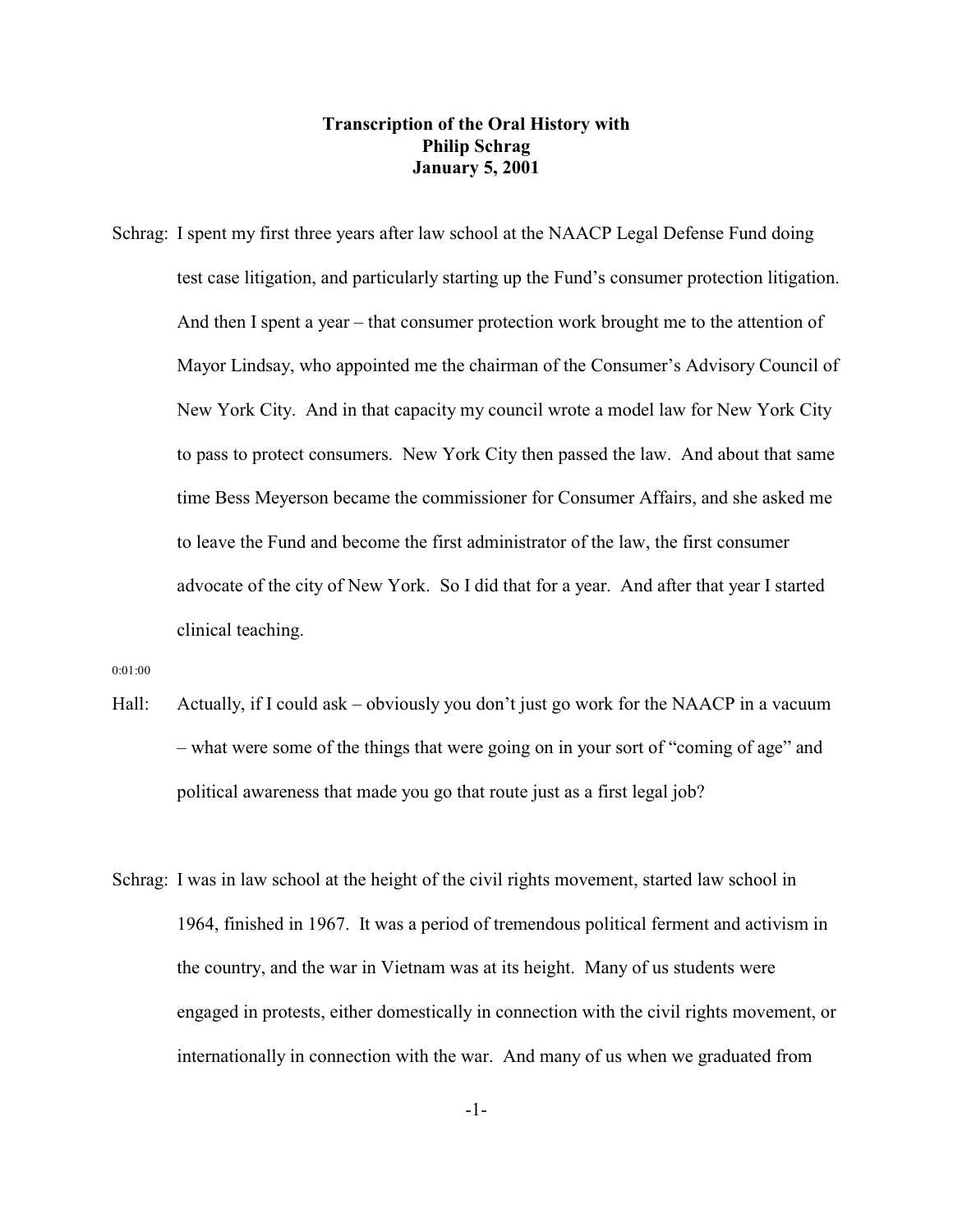- 0:02:00 law school were eager to do something professionally to work on the same movements we had worked on as protestors. So when I was a senior, my third year of law school, I read an article on the front page of the *New York Times* that said that the Ford Foundation had given a million dollars to the NAACP Legal Defense Fund to get into poverty law – not just strictly race cases, but cases involving economic issues. And this seemed perfect. It was obvious there were going to be more jobs created. There would be a possibility of working there. And the issues were going to be new. So it was a perfect job, and I applied for it and got the job.
- Hall: During your time in law school, either formally or informally, did you do anything that would remotely resemble a clinical kind of experience?

Schrag: No, nothing at all.

- Hall: Okay. Given, like you were saying, that it was obviously a time of tremendous ferment, did you and your fellow law students have any feelings about the legal education you
- 0:03:00 were getting? Was there a sense that it was stale or sort of outdated in the way it was being delivered to you?
- Schrag: Not really. I had really a wonderful experience. I was at Yale Law School, and the first day of law school – my Constitutional Law teacher was Charles Black – and on that first day he presented us with an issue as fresh as that day's headlines. What had happened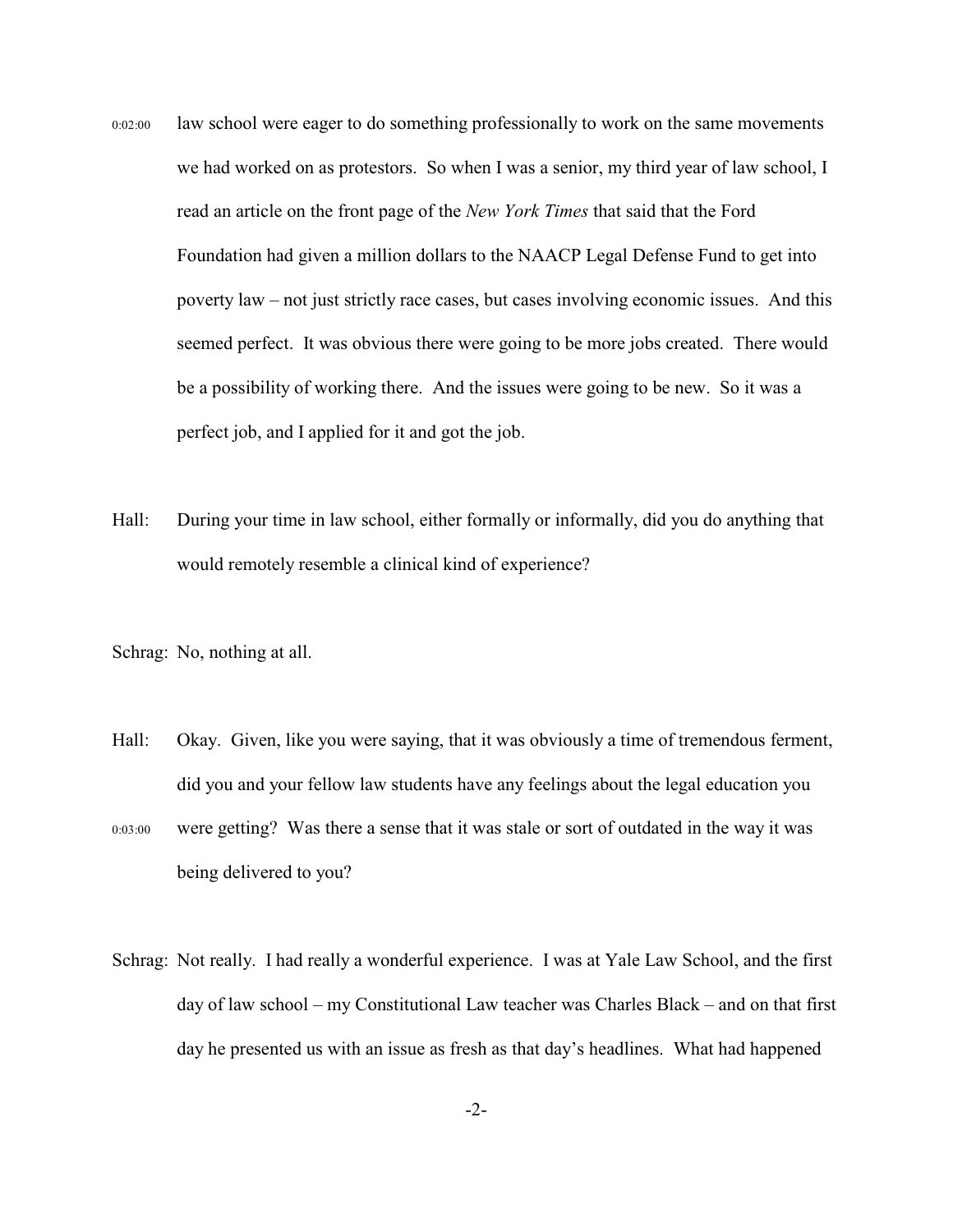was that enough states had – but one – had their legislatures pass a call to create a new constitutional convention to completely revise the American Constitution. One of those states had then repealed its call. And Black was quite concerned that one more state might call for a new constitutional convention, throw open the whole question of whether we had a Bill of Rights or any other rights. And what was the status of the one state that had revoked its call? Could a state revoke a call for a constitutional 0:04:00 convention? This was an issue on which constitutional law scholars were themselves divided and arguing and so forth. And he threw the question open to our class on its first day of law school. It gave us a sense, I think, that law school was as relevant and contemporary as that day's news. The next week, our very first serious, substantive discussion of constitutional law was one in which Black posed us this problem – which was kind of clinical in a way – he said, The Civil Rights Act of 1964 has just been passed. It's just gone into effect. And it's going to go to the Supreme Court for a test. There are three cases on their way up to the Supreme Court. In one case a person is suing to enforce the law. In one case a state is resisting the law, or something like that. 0:05:00 And in the third case somebody is in jail for having been convicted of trespass, for violating a state's trespass law by sitting in at a lunch counter, and is using the law as a defense, even though the law was passed after the trespass occurred. Which of these three cases would you want to get to the Supreme Court first? This was an amazing question he asked us, right as we were beginning our study of law, because it was not a question of doctrine. It was a question of tactics. And I think in a way that first question has deeply influenced my thinking as a clinical teacher, because that's what we

-3-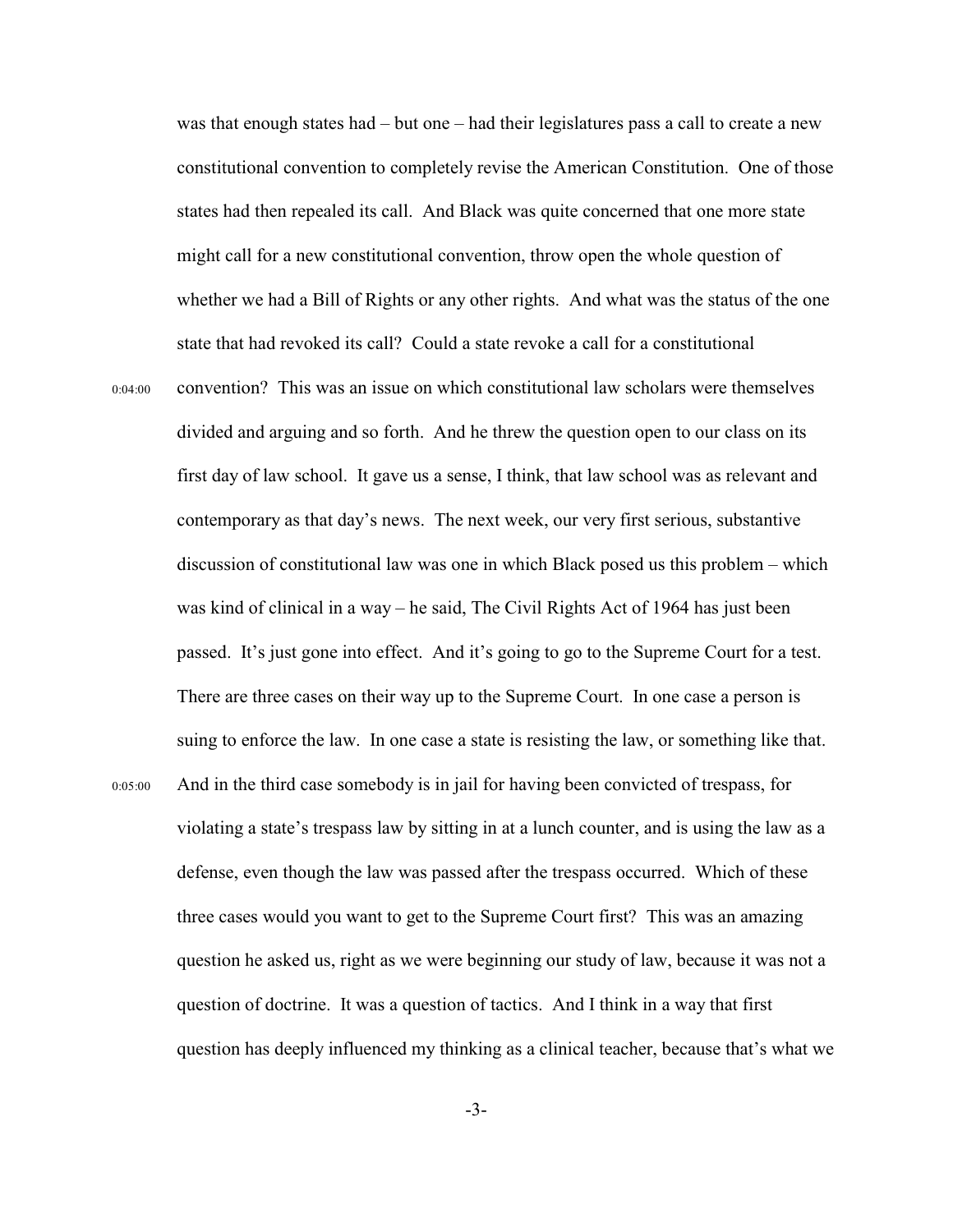think about in litigation all the time. And there was a right answer in a way. The right 0:06:00 answer was the criminal trespass case, which was in fact *Hamm v. Rock Hill*, I think. I think it was the first case that reached the Court. And because it involved somebody who was in jail, it presented the Court with a stark issue. If the Court said that the statute was unconstitutional, this person would stay in jail. And that was what Black was driving at, and that was what we came out of the exercise with.

- Hall: Tell me a little bit just about your time at Yale, any other sort of really formative experiences, things that helped shape you as a lawyer once you left the university.
- Schrag: I think another extraordinary class I had at Yale was a course taught by Charles Reich, the author of *The Greening of America*. I took Criminal Law with him – the only time he taught Criminal Law in his career, the only semester he taught it. He was playing with it, experimenting, learning something about it along with us. He opened the course with the case of *The Queen v. Dudley and Stephens*, the lifeboat case in which three 0:07:00 people were cast adrift in a lifeboat in the 1850s, I think, and two of them, starving, ate the third, and were tried for murder. We spent four weeks, twelve sessions on that case. And it was the first case in the course. A quarter of that course was devoted to that case. And I was very impressed not so much by the substance of what we were learning, which I can barely remember, but by Reich's willingness to take the time to devote so much of his course to one case and really plumb its depths. And that, too, is what we do in clinical legal education. We do whatever it takes to understand what we're working

-4-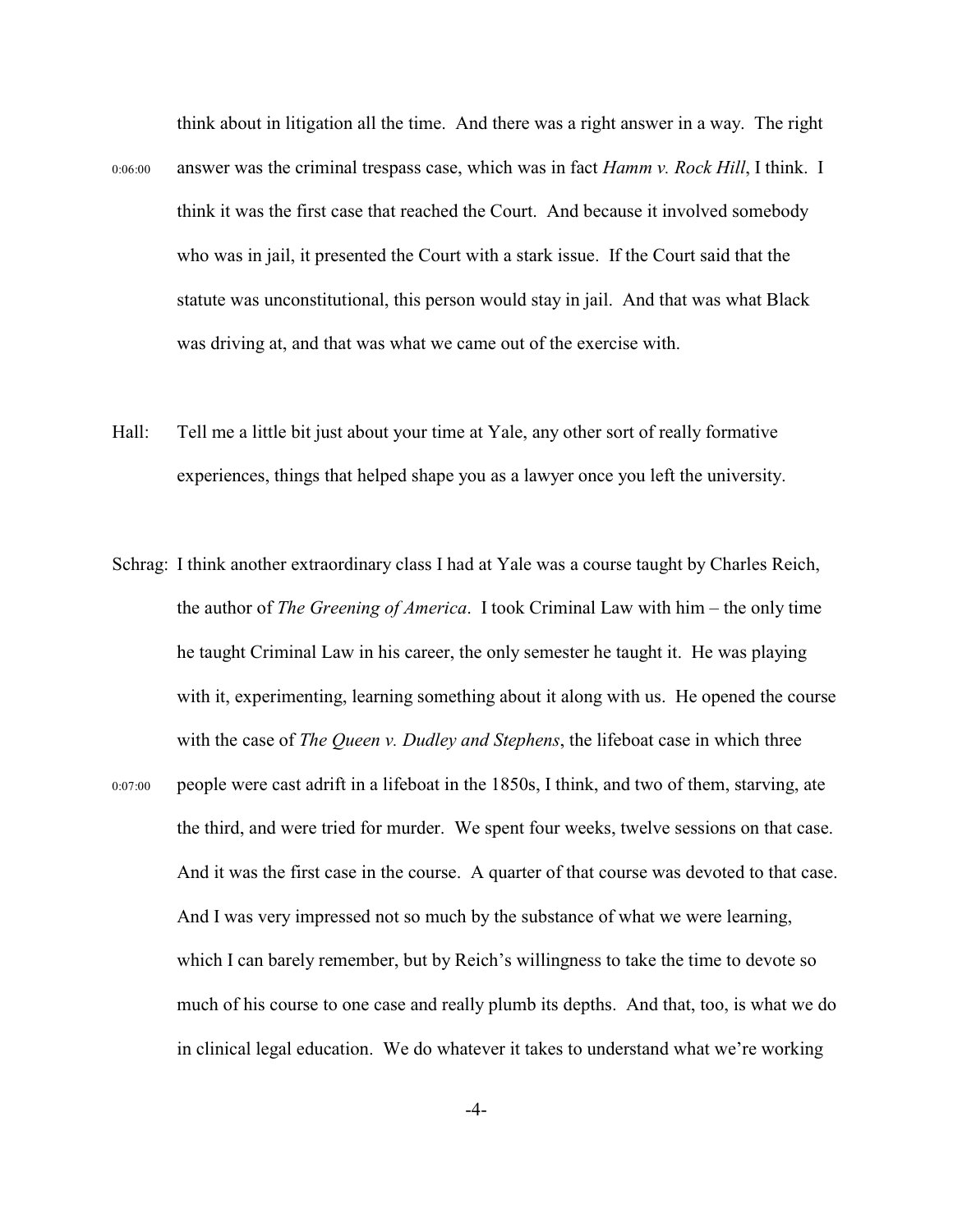on, even if it takes a very long time and requires a lot of work to study one case in great depth.

- Hall: Phil, when you went to the NAACP obviously this was your first experience as a practicing lawyer – in what ways did you feel grounded and ready to go, and in what ways did you not feel quite ready and had to sort of learn as you went along? 0:08:00
- Schrag: I had the classic, you know, mythical experience. I walked into the NAACP Legal Defense Fund on the day I was supposed to start work, and I sat down on the bench, waited for somebody to come find me and give me payroll slips to sign or something. And I sat there for an hour and started to feel that they'd forgotten I was supposed to show up for work. And finally somebody came and said yes indeed they were so busy that they had forgotten I started work that day. But in fact they really needed me because they had a Supreme Court brief to file in a month, and would I please write the Supreme Court brief? Here was a number to use to make telephone calls to anybody I wanted to. Here was an airline credit card. I could go any place I wanted. In one month I had to write this amicus brief for the Supreme Court, this Illinois Railroad Union case, 0:09:00 First Amendment case. And I did it, and I felt very prepared to do that. Yale wasn't so good at teaching many things, the things we now teach in clinics, but it was very good at teaching you to write an appellate brief. We all came out of that experience thinking that that's what we could do. And that was what my first assignment was, so I did feel prepared for that.

-5-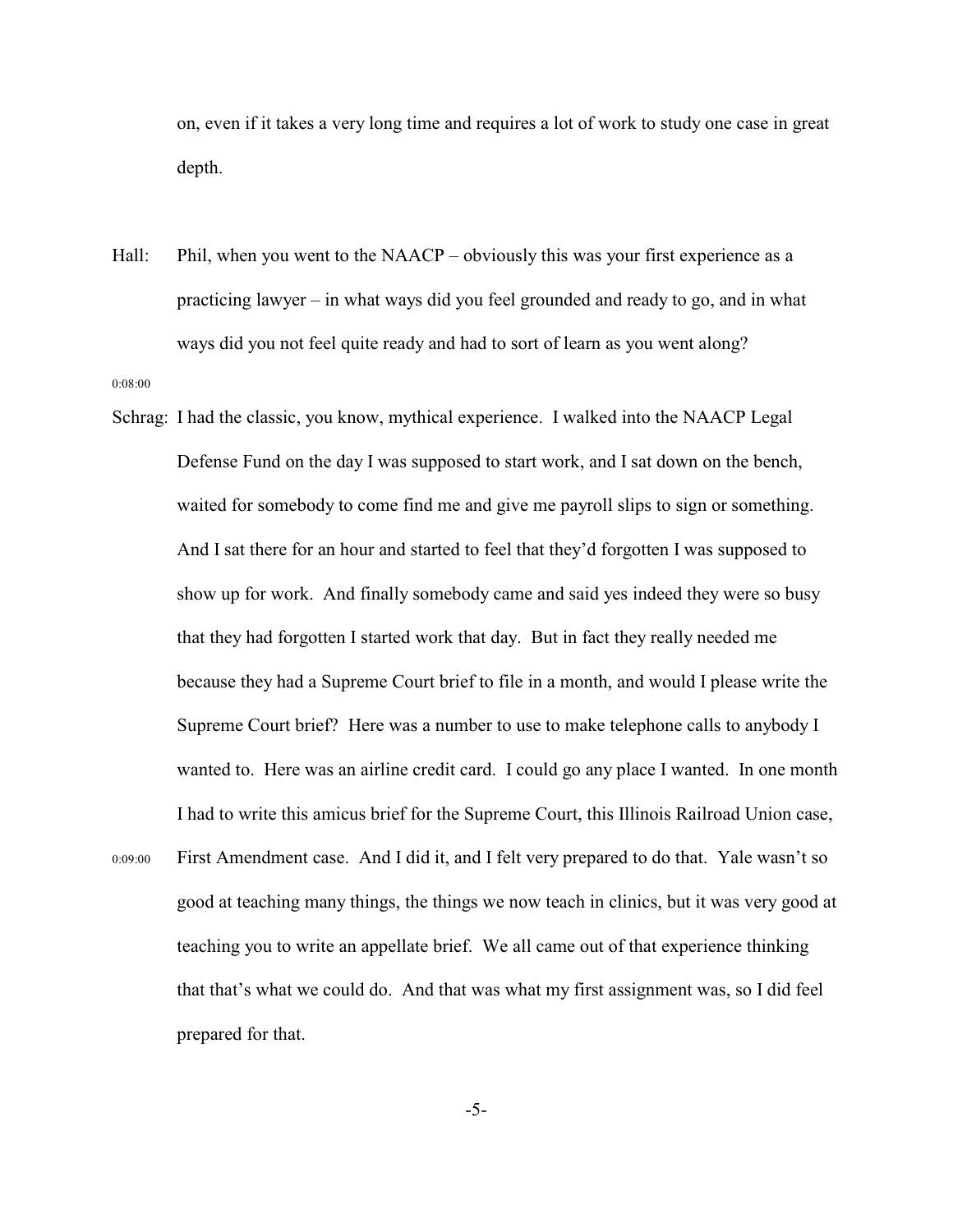Later in my work at the Fund I started doing trial preparation work, pre-trial litigation in the consumer protection cases, and I felt much less prepared for that. Fortunately, there was a young lawyer at the Fund who had started a year before me and who knew a little bit about litigation in the pre-trial phases, and he took me under his wing. He was William Bennett Turner, who became a civil rights lawyer here in California where 0:10:00 we're doing the taping, and he taught me how to do a deposition and other pre-trial

work, and I'm very grateful to him for it.

- Hall: Your actual decision to work for the NAACP, did that have any parallels among your classmates at Yale? Was public interest a strong direction people took?
- Schrag: Here's the statistic that always stuck in my mind, because I've not seen anything like this before or since, but it's a reflection of the year 1967. There were 10 of us who were officers of the Yale Law Journal that year, and nine of the 10 went into public interest work. And you just don't see that happening these days. I hope it happens again sometime. And of the nine, many of us are still at it.
- Hall: What are some of the highlights of your time at the NAACP? What cases were most memorable for you, and what other experiences stand out?

0:11:00

Schrag: I wrote the brief in two U.S. Supreme Court cases in which we won and made a big difference. And I still think of those two cases as a couple of the most important things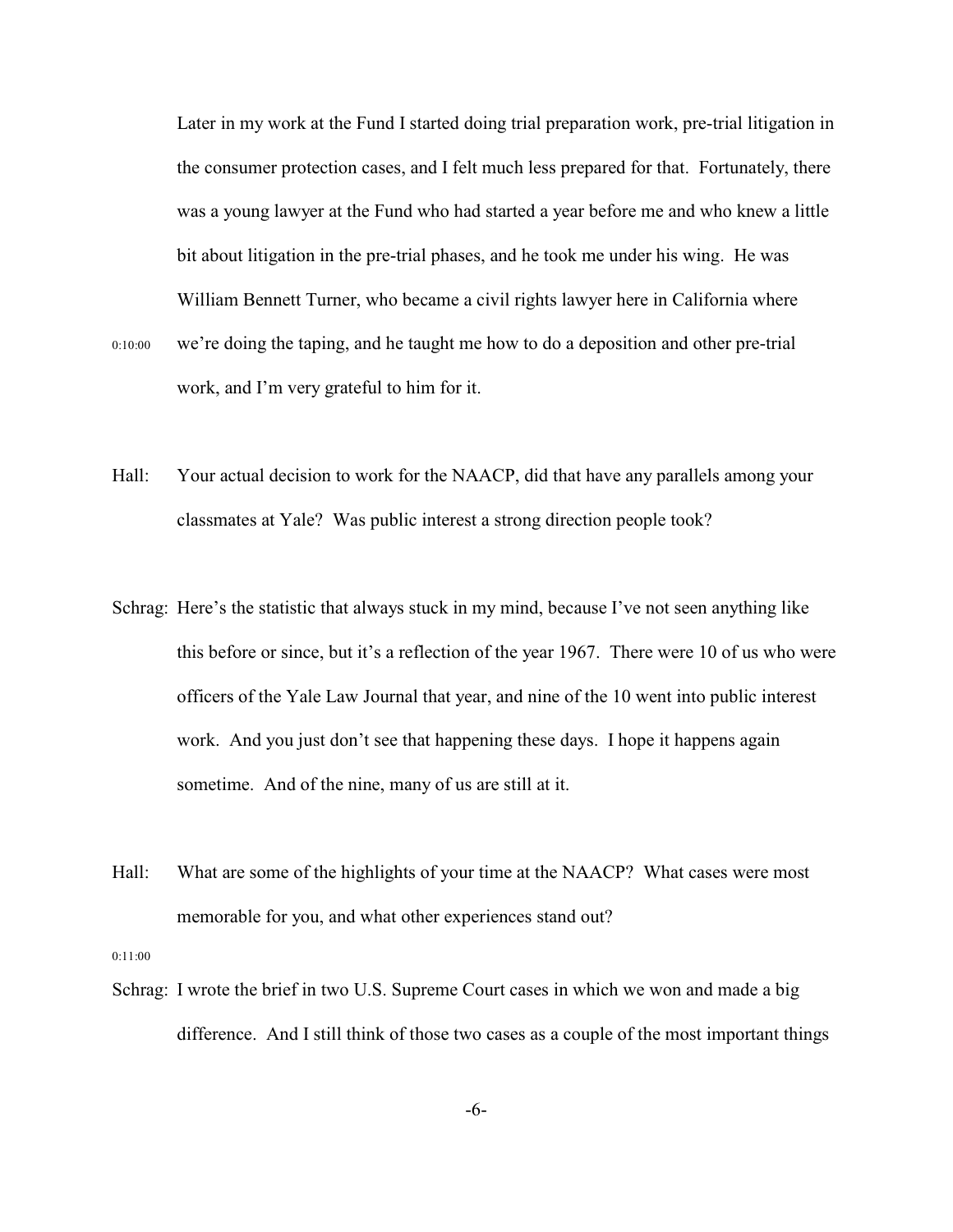that I've done in my life. One was *Snidach v. Family Finance Corporation,* which declared unconstitutional pre-judgment wage garnishment, which was a practice in effect in 22 states at the time. Under this practice, if you were paying on an installment plan and you missed a payment, the finance company that had financed your purchase could garnish your wages, get your employer to stop your wages or part of your wages, even before it won a lawsuit against you. And this put tremendous pressure on you as the buyer to settle a lawsuit and not have your day in court. The Supreme Court declared that unconstitutional, and instantly 22 state laws fell. That case also led to a 0:12:00 series of other cases declaring unconstitutional other similar practices. The other case was *Newman v. Piggy Park*, which was a case of statutory interpretation involving the Civil Rights Act of 1964. The statute said that after a Title II public accommodations or Title VII fair employment case was over, the district court could award – "may award," said the statute – counsel fees, attorneys' fees to the prevailing side. Our client had lost a case – that is, the person charging discrimination had lost the case – and the court had 0:13:00 awarded counsel fees against him to the restaurant. And we argued that the statute, although it said that the court may award counsel fees to either side, really meant that if the black or minority person or woman seeking an award based on discrimination won the case, the court should award counsel fees. But if the restaurant or alleged discriminator won the case, the court should not award counsel fees. And the theory that we used was the theory of a private attorney general, that the person enforcing the law was standing in the shoes of the attorney general of the United States trying to effectuate congressional policy, and that was why attorneys' fees should be granted. But there was

-7-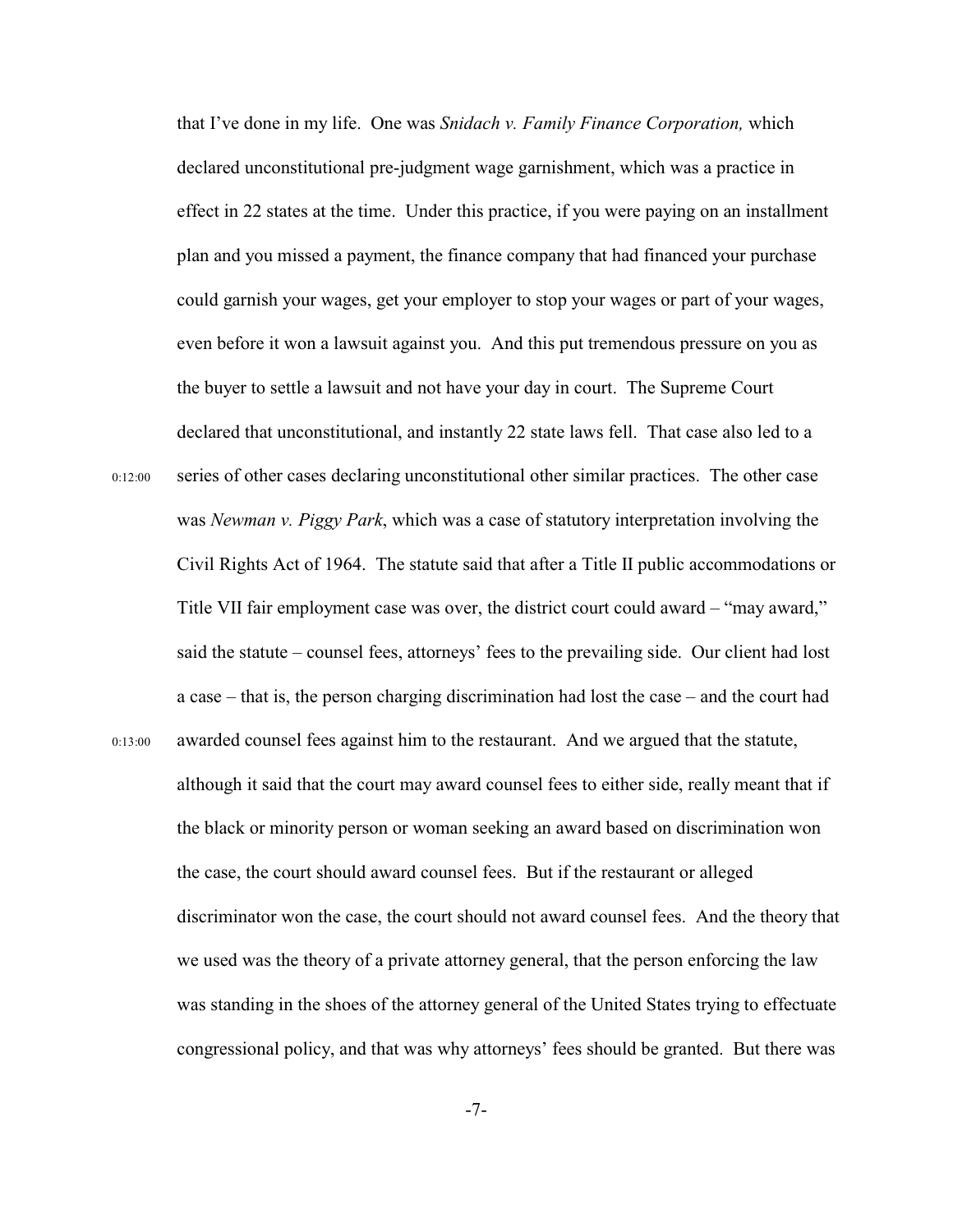no special policy in encouraging a restaurant to resist a discrimination suit. And the Supreme Court accepted that theory, and it's been used and applied in many other civil rights contexts since then. You won't find my name in the Supreme Court record of

- 0:14:00 either case though, because I was less than three years out of law school at the time, and therefore my name could – I could not become a member of the Supreme Court Bar. And my name was expunged from the official records, although you'll find it on the brief in the Supreme Court files.
- Hall: Phil, during your time at the Legal Defense Fund, by the time you left, had your sense of the powers and the limits of the law evolved, you know, just through the actual experience of being in some of these cases?
- Schrag: I think by that time I still felt that it was possible to achieve justice in almost any case by taking it far enough. At that time, the Legal Defense Fund – this was just  $-I$  left just about the time Warren Burger became chief justice – the Warren Court was still in its heyday. And the NAACP Legal Defense Fund had at that point lost two U.S. Supreme
- 0:15:00 Court cases in its history. The statistics are very different now. But at that time, we felt that if you could just get your case to the Supreme Court, everything would be okay.
- Hall: Okay, what actually made you move from the Legal Defense Fund to working for the City of New York?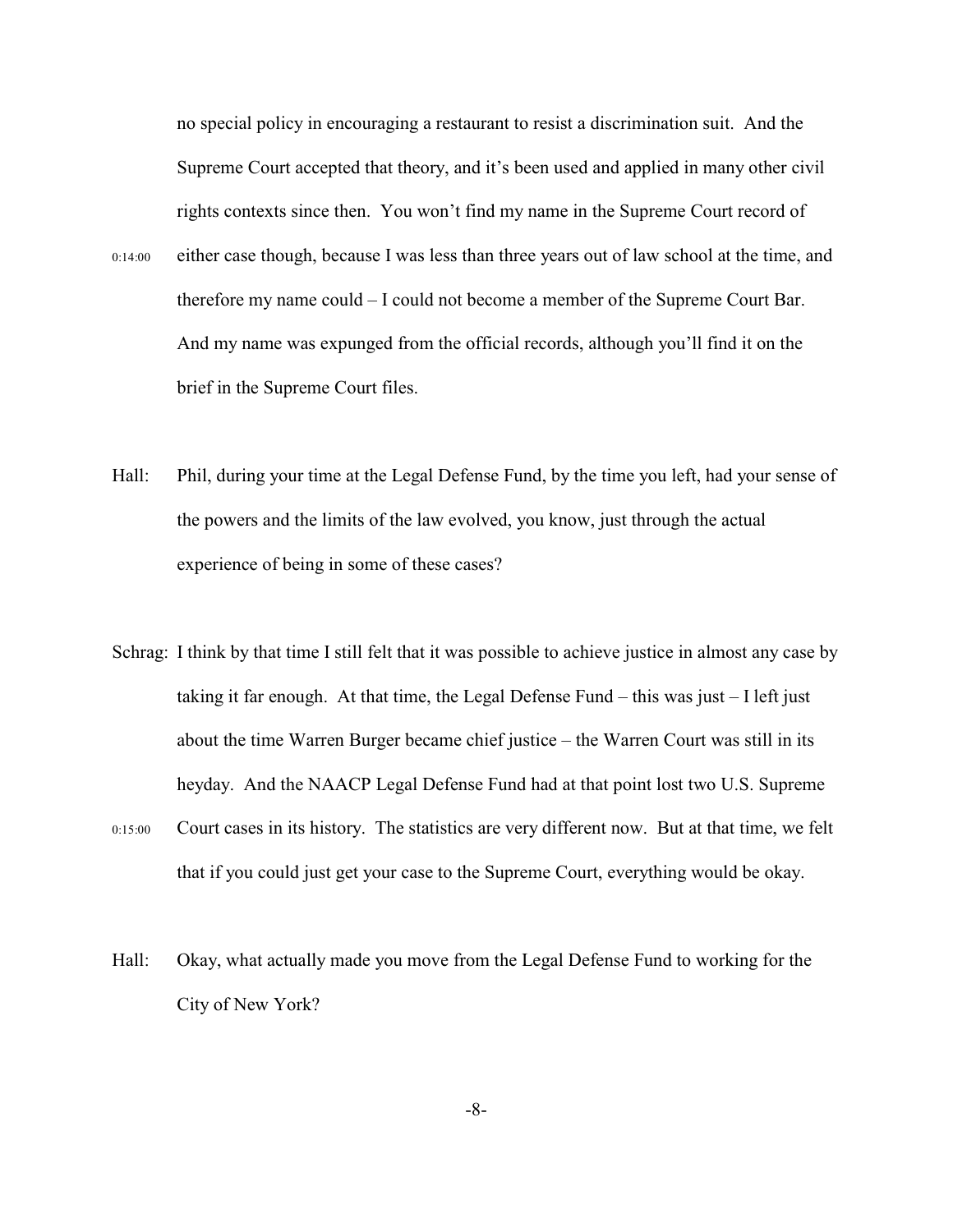- Schrag: As a piece of part-time work while I was at the Fund  $-$  I should go back  $-$  let me go back a step. The Fund, as part of its "expansioning" to anti-poverty work, took on several different other areas of work besides its traditional work in race relations. It took on housing work, welfare work, and it started to take on some consumer protection work of which the *Snidach* case was one piece. The consumer protection law was in its infancy,
- 0:16:00 but the Kemer Commission had identified consumer problems as part of the reason for the Watts riots. And so the Fund began to work in this area, and consumer protection law is state law. So this took us into the state courts rather than into the federal courts. It didn't matter very much which state courts we were in, because all the state laws were pretty bad. And so I started working in New York state where the Fund was located. It was less expensive litigating where we were, and not having to fly around the country to litigate in various state courts. And I started trying to reform New York state consumer protection law thinking that that would be something, if we could do that, that would be something of a beacon for other states. I handled a series of test cases trying to establish that one could obtain punitive damages for a pattern of fraud in consumer protection and 0:17:00 in consumer contracts, trying to establish that one could bring class actions to redress mass wrongs in consumer transactions and so forth. I lost most of these cases, by the way, but that was a matter of years before that happened. And, in the meantime, I became something of an expert on New York state consumer protection law. So when Mayor Lindsay was creating a consumer advisory council to advise him as to what to do with consumer protection, or for consumer protection, he asked me to be chair of this council. And we first wrote a report denouncing a proposed uniform state law that we

-9-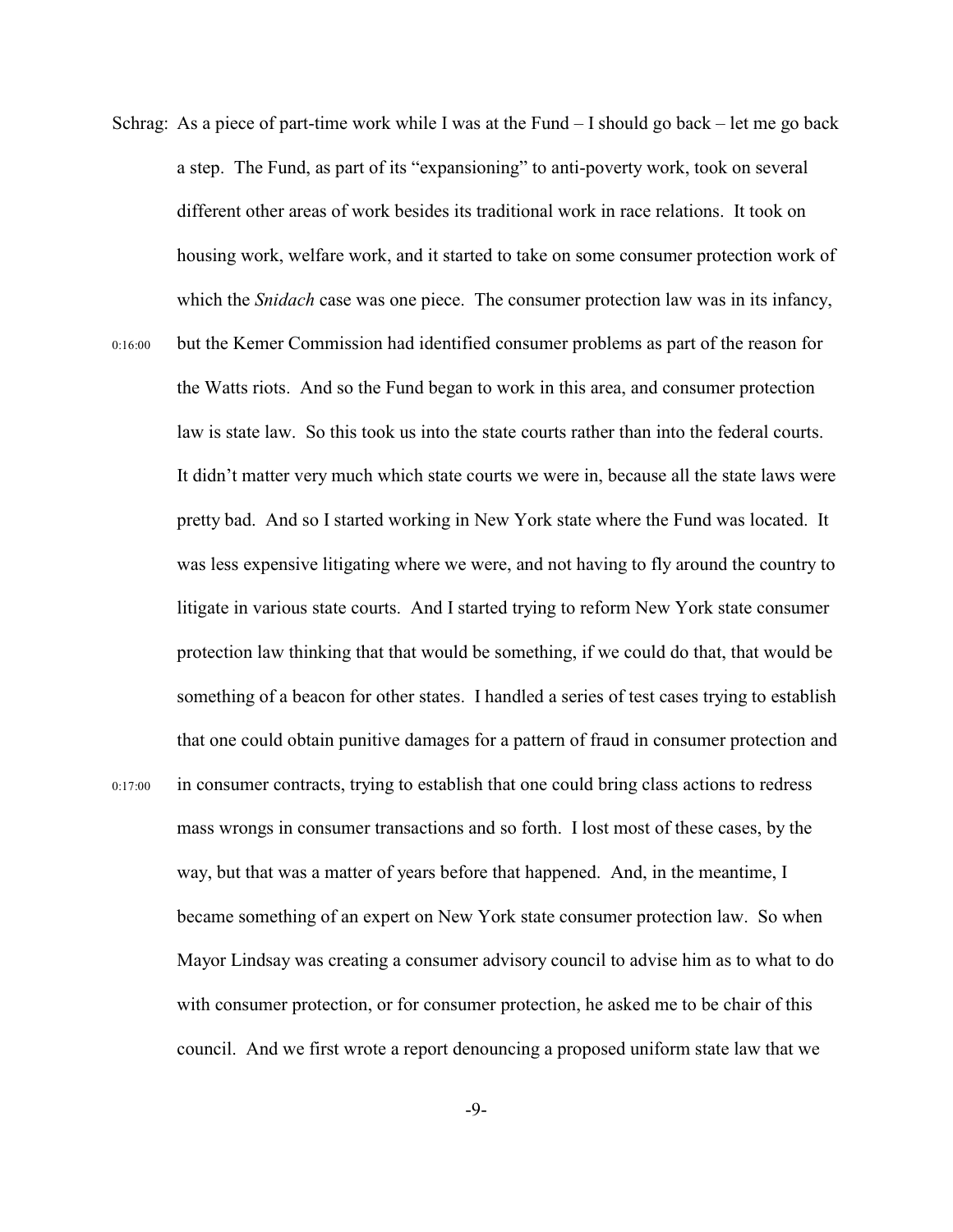helped to prevent being enacted in New York state, and then wrote a proposed model law for New York City, which was passed and is still on the books, and which is still the 0:18:00 strongest consumer protection law in the country. Then, in 1970, the mayor asked me to join his administration as the consumer advocate of the City of New York, to begin enforcing this law. And the year I spent doing that was probably the most interesting year of my life, because every day I was making a precedent. This new law was completely new. I wrote the first 20 regulations or so to implement it and brought all of the original test cases to establish what it meant.

Hall: Briefly, what are some of the hallmarks of the law?

- Schrag: The law allows the city to bring kind of a class action on behalf of all of its residents who have been victimized by fraud. It allows the commissioner of Consumer Affairs to issue regulations defining specific kinds of frauds and making them illegal. The city has 0:19:00 subpoena power to investigate frauds. I became a special assistant corporation counsel so that I could go into court myself to enforce the law. I didn't have to depend on getting the law department of the city to agree to enforce it, we were able to hold public hearings – many different features that were quite wonderful.
- Hall: It actually sounds like your early career you were on the equivalent of a roll. It sounds like there were a lot of things you took on where you were able to get a victory out of it, in essence. Were there any major frustrations or disappointments during this period?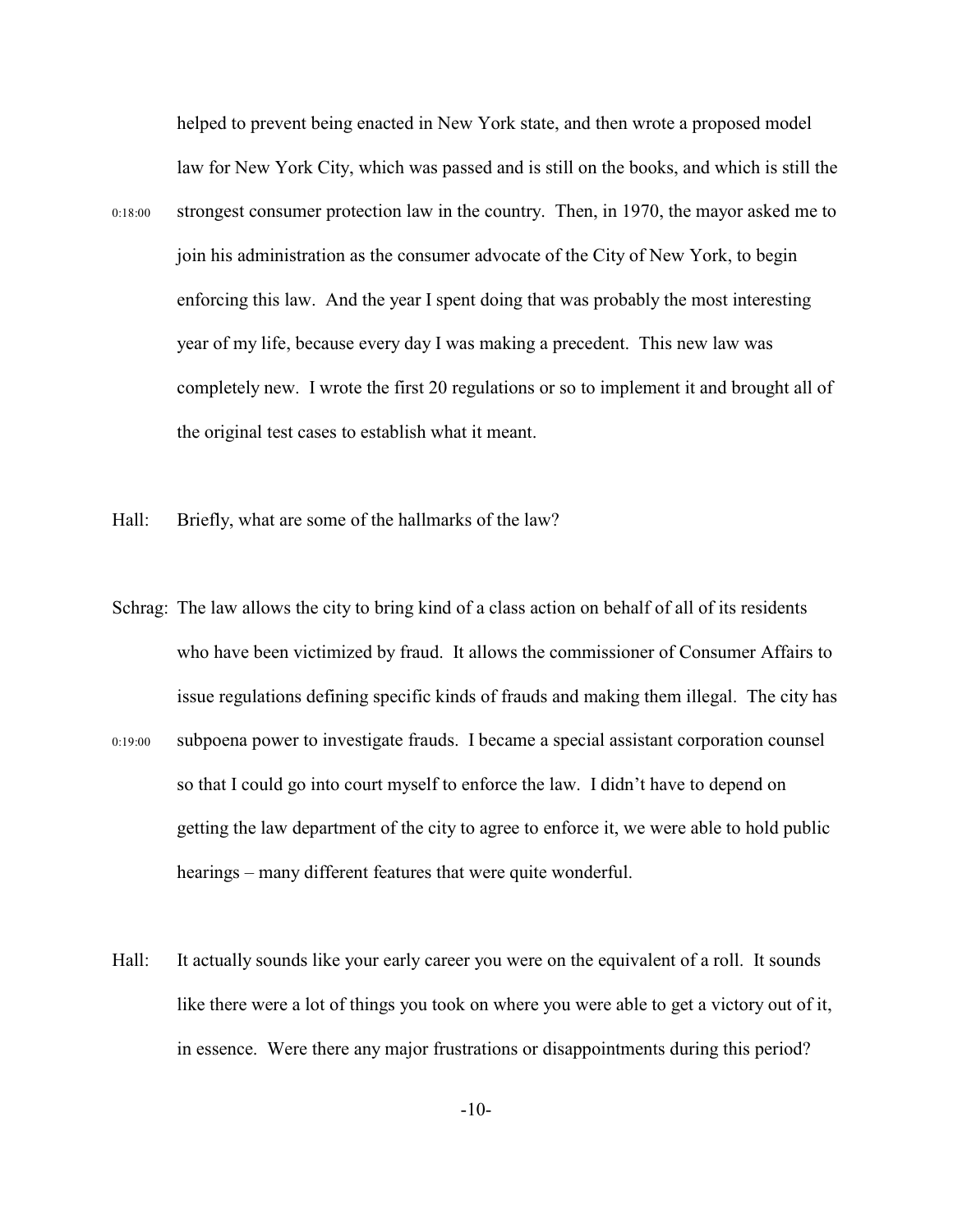- Schrag: There was an extraordinary amount of frustration along the way. In fact, because these cases were all very difficult – and I actually lost most of the cases that I brought at the NAACP Legal Defense Fund in consumer protection. Although, ironically, I was able later to reverse many of those losses by getting legislation passed – somewhat more 0:20:00 successful in the legislative arena than in the judicial arena, which has influenced my thinking about the law, and my teaching subsequently, I think. The frustrations were so great that I finally got fed up enough to write about them at length in an article in the NYU Law Review, my first law review article, which was called, "Bleakhouse 1968," in Volume 44 of NYU. And it's a very long article told in the first person – maybe one of the first examples of narrative scholarship. But it's all in the first person, and it's all about the day-to-day frustrations of motion practice and discovery work in the New York state courts, and how indifferent the judges were to try to bring about justice or participate in law reform at the time.
- Hall: I read one of your other series of articles, the "Notes from a CLEPR Colony," which 0:21:00 seemed to take a similar kind of viewpoint – or not viewpoint, but you know, firstperson approach to it. But what made you decide to write that article, and in that particular form?

Schrag: The CLEPR Colony article?

Hall: No, the first article.

-11-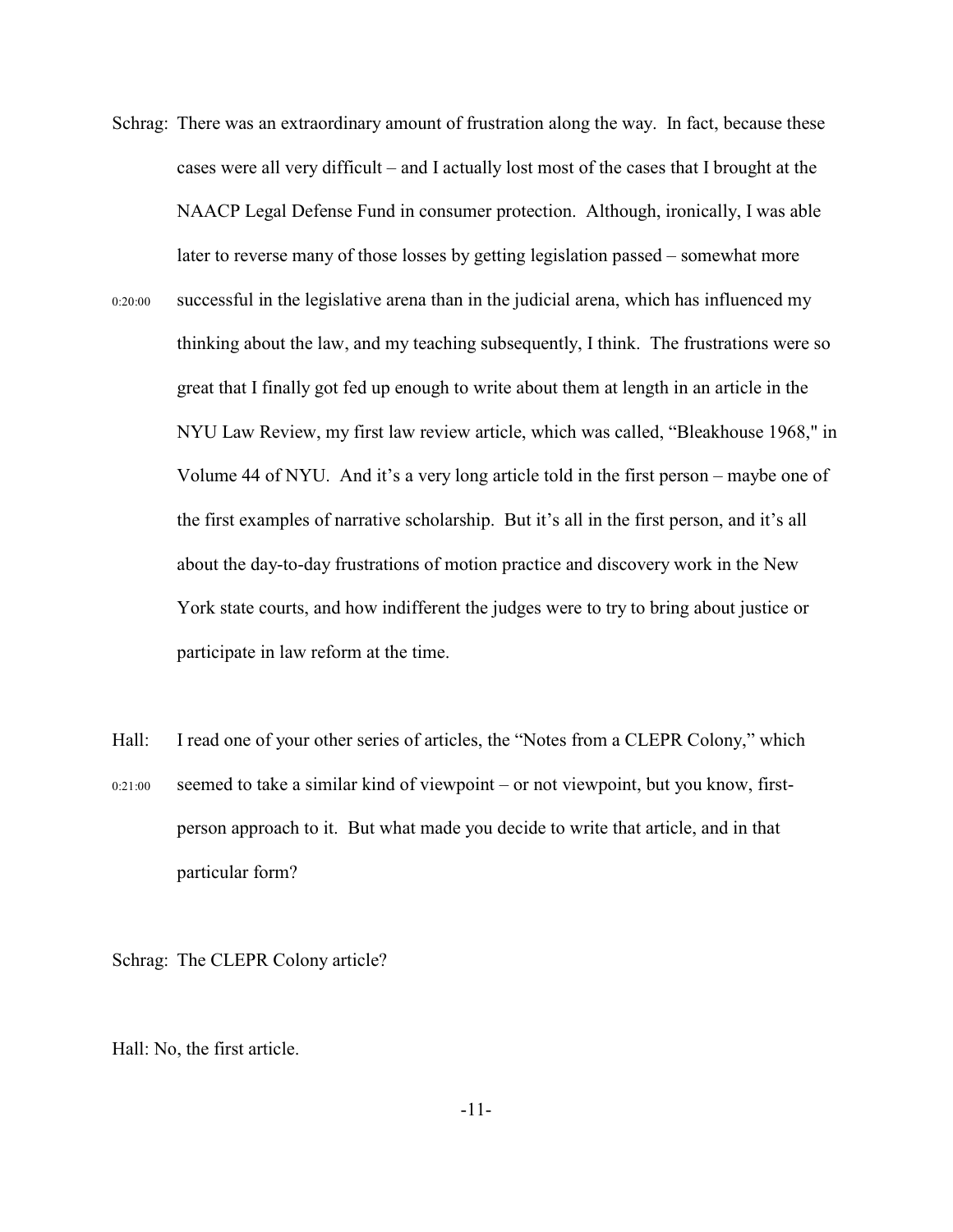- Schrag: No, the first article. Well, it was really a desire to expose to public view, to allow people to witness what I could see about the bureaucratic response of the courts, rather than judges. The courts were overwhelmed in New York. A typical day's docket in the motion part of the Manhattan County court involved 250 cases. And there was no way that a single judge could actually decide 250 motions. So the motions were really decided by a bureaucratic group – not of the kind of clerks that we think of that federal
- 0:22:00 judges hire, one-year-at-a-time clerks, but a professional corps of clerks who didn't really have a sense of the justice. In fact, they rarely read the pleadings, but resolved the cases without opinions, just issuing orders. This made it very difficult to achieve a sense of fairness. And I wanted to expose this to the legal community.
- Hall: I imagine also it would have thwarted what you were trying to do, trying to enact actual changes in the way the law was being implemented.
- Schrag: Oh, yes. The discovery motions, the responses to our discovery motions, were often denials of the information we were trying to get. And this made it very difficult for us to establish the kind of record we needed on which we would build the law reform. In addition, companies kept going bankrupt in the middle of our litigation, which made it very difficult to proceed with the case.

0:23:00

Hall: Phil, before you move on to Columbia, is there anything else worth noting about the time you were working for the city and sort of implementing the Consumer Protection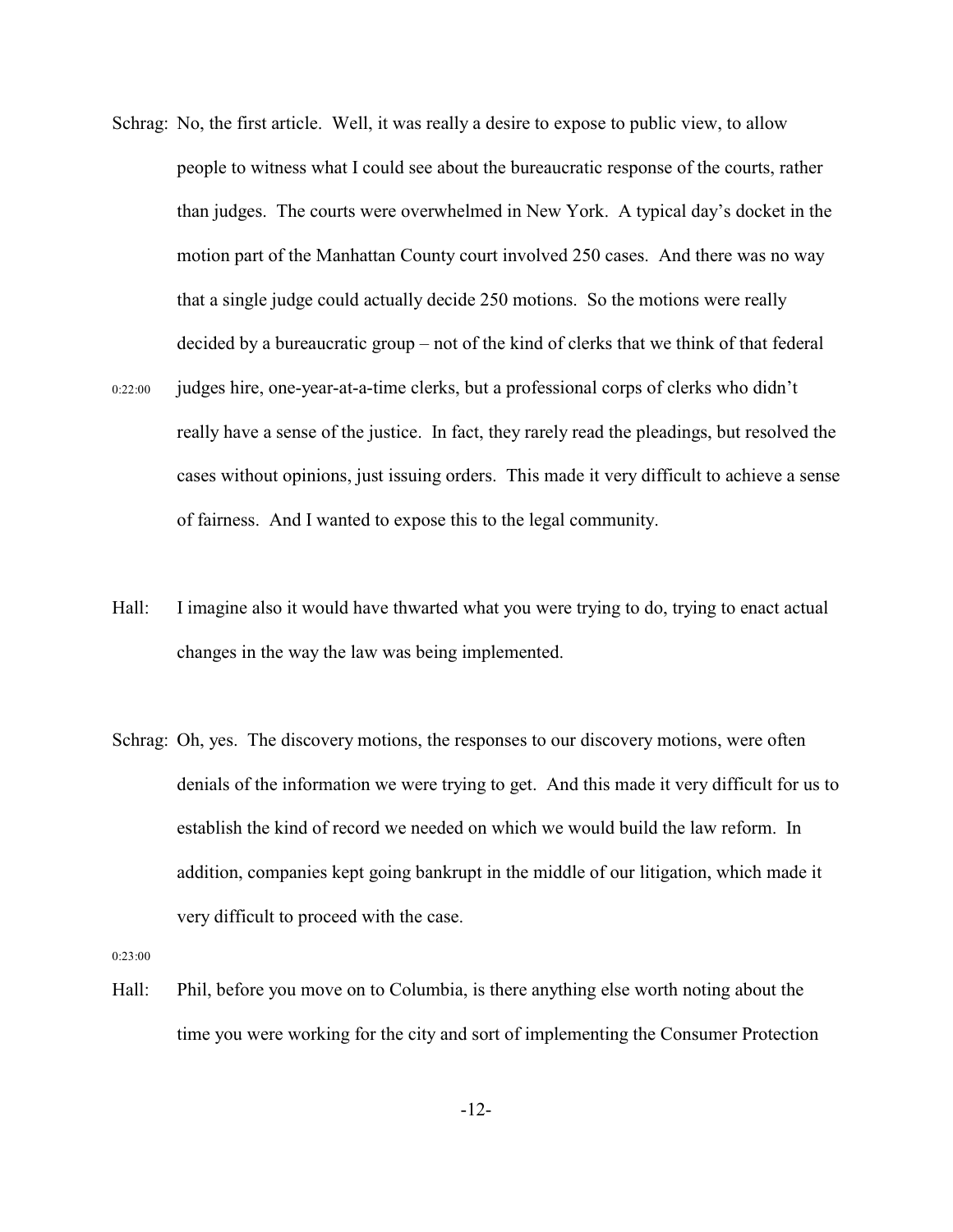Schrag: Well, in a way this whole oral history with me is redundant, because I've done so much first-person writing about this. But the year that the New York City Department of Consumer Affairs was written up I wrote up in a book called *Counsel for the Deceived* – it was my first book, which is probably in most law libraries. It's again a first-person account. And the thesis of the book is very disturbing. Again, we were dealing this time on behalf of the government, but in the same New York City courts. And the thesis of the book is that whenever we played fair and adopted the due process model of fair

0:24:00 litigation we lost. We couldn't get to where we wanted to go to achieve relief for consumers. But whenever we did something more creative and didn't quite follow the model, use more self-help remedies such as exposing a defrauder in the press, we succeeded and saved vast amounts of money for consumers – very, very disturbing trend, and which I explored in that book.

Hall: What ultimately led you to take the job at Columbia?

Schrag: I got a call one day while I was at the Department of Consumer Affairs from Mike Meltsner, who became my colleague in teaching and co-author on three books. Mike had been at Columbia at that point for about a year. He was Columbia's –he and Harold Rothwax were Columbia's first clinicians. And Michael said that he had begun this new 0:25:00 kind of teaching called clinical teaching – this was the first I had heard of clinical

-13-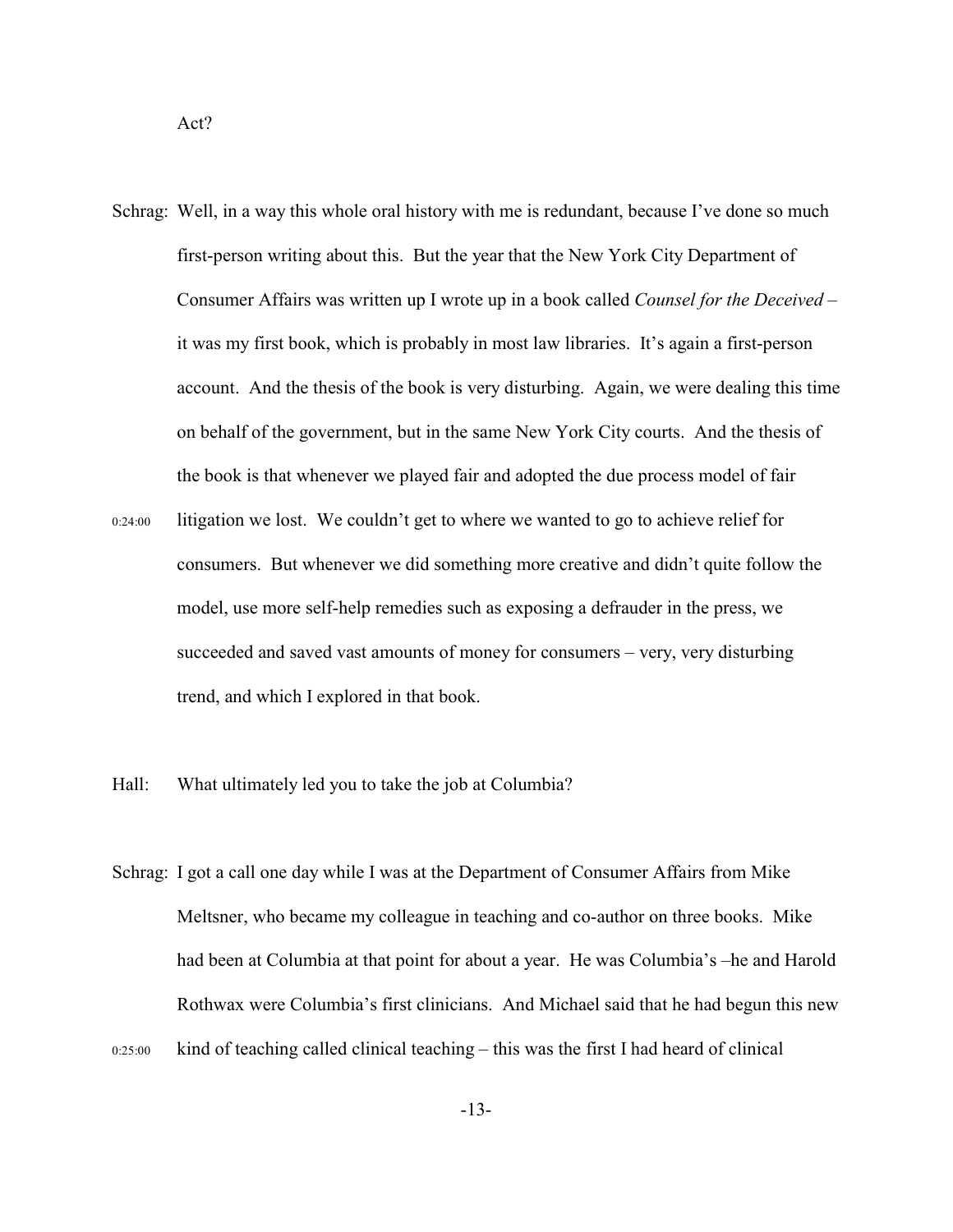teaching, I think – and that Harold Rothwax was being appointed a judge, and so there was a vacancy for the second position. Would I consider accepting this vacancy, or applying for this vacancy? It was, in some ways, something that I thought I wanted to push away, because the one thing I knew when I was in law school was that I didn't want to be a law teacher. I had no idea what I ultimately wanted to do with my legal degree, but I did not want to become a law teacher. It seemed too far removed from the social activism that I was drawn to. On the other hand, this clinical teaching idea seemed rather intriguing, because it seemed a way to have the best of many possible 0:26:00 worlds. I could keep a strong hand in actual litigation, or so I thought, and at the same time I could write and think about the things I wanted to think about. And I'd already begun doing some writing for publication, both for popular press and for the academic press. And of course I'd have job security if I did well enough. Also, I had started doing a little teaching. In 1968, Bill Young, who taught Bankruptcy at Columbia, had asked me to give one guest lecture in his class. And I had lectured on some consumer protection aspects of financial transactions, and had enjoyed it a great deal. And the next year Bill had talked the faculty into suggesting that I teach a course as an adjunct in 0:27:00 consumer protection. That course, which I taught for the first time in 1969 as an adjunct, was a wonderful experience. I had great students, four of whom I later hired when I was at the Department of Consumer Affairs as my first group of lawyers. And Marjorie McDiarmid was part of that group. She is now a clinical teacher at West Virginia. I had a great time working with these students. It was a professor at City University of New York named David Caplovitz who was a sociologist who had written

-14-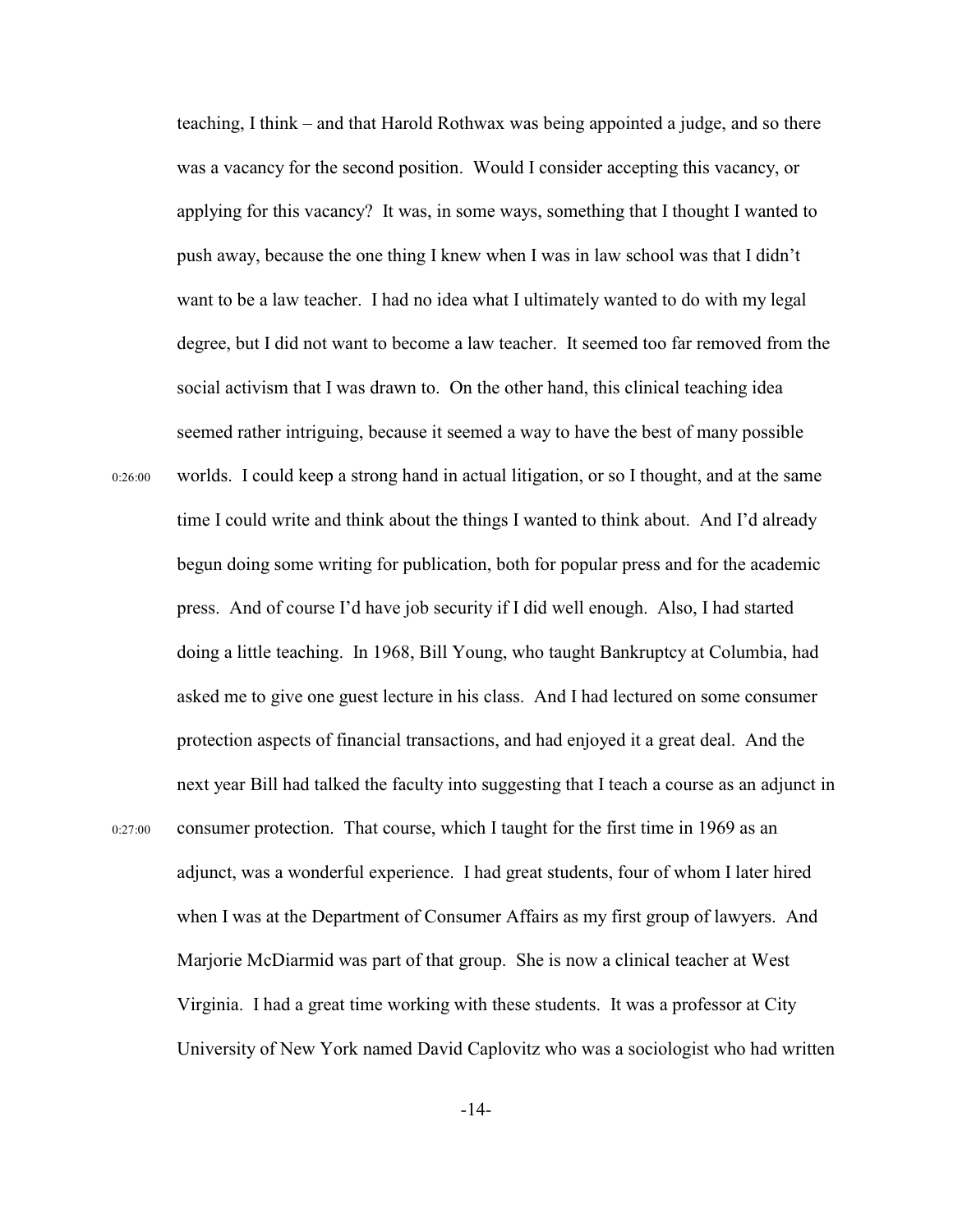the famous book, *The Poor Pay More* – and David came and sat in on the course, and David and I and all the students went out for pizza after every class. So we bonded in a 0:28:00 quite extraordinary way, spending hours eating and drinking after each class and really discussing issues in great depth. And it was a course unlike any other that I've taught since.

- Hall: Yeah, I want to ask you obviously had fond memories of your time at Yale, but had there been any experiences you had like that during your own time as a student where you had that kind of closeness, you know, with a professor, you know, sort of outside the classroom?
- Schrag: I think there wasn't anything quite like that where we regularly connected in that way. But I did take a course with Fred Rodell at Yale in legal journalism that was a more intense course than the average course. We had to write an article every week in the style of a different kind of journalist for a different kind of publication, a popular article about the law. And Rodell was, for all his hard-edged style, he was a wonderfully 0:29:00 supportive person. He took me in the course, despite the fact that he thought I didn't know how to write. And he gave two prizes each time he taught this course, a prize for the best writer and a prize for the most improved. My semester the best writer prize went to Jeff Greenfield, who now is a famous TV commentator – and I won the prize for most improved. And I think I did; my writing did improve a lot, because Fred's care and nurturing and the time he took with me to show me how to improve my writing.

-15-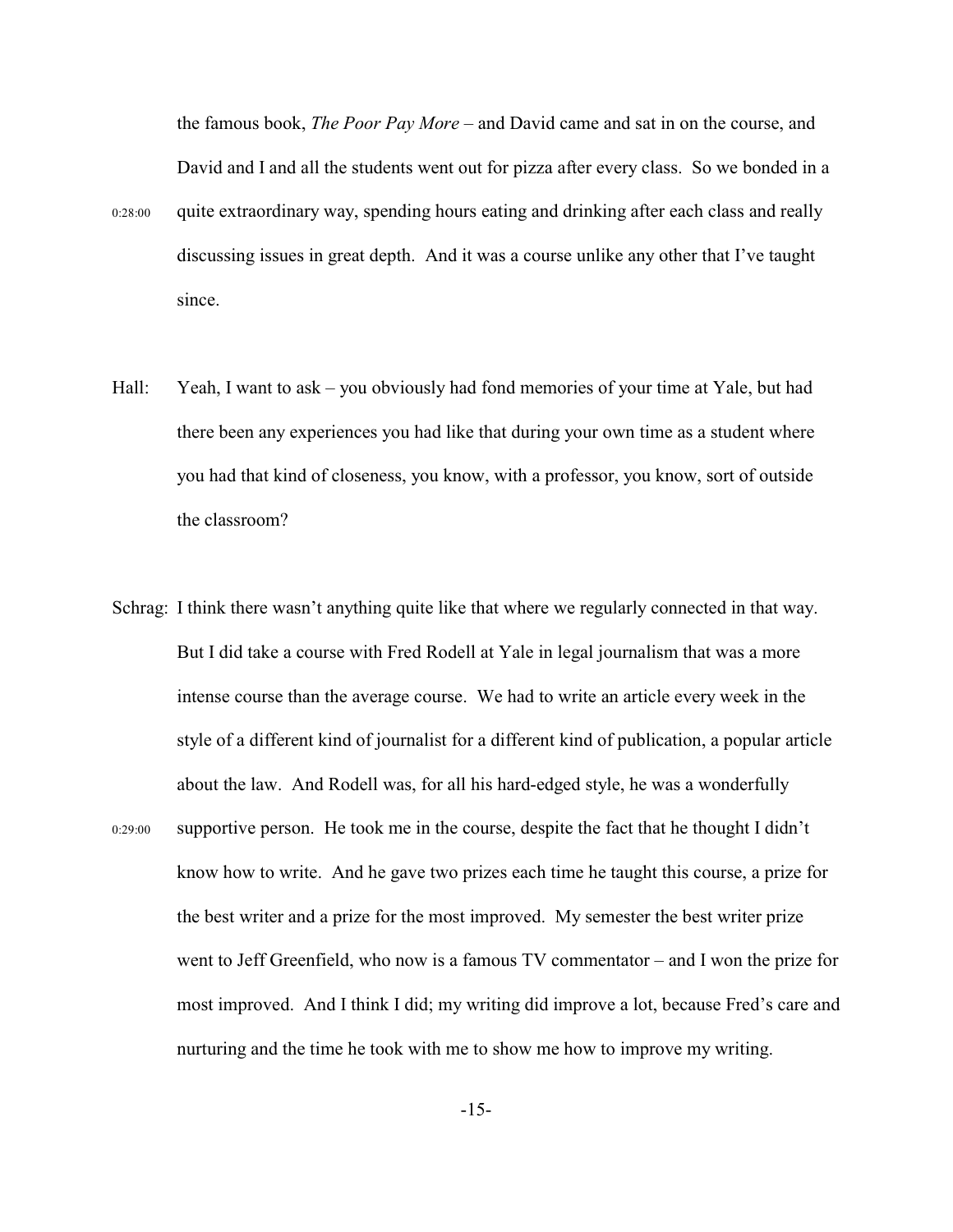Hall: During the time at Columbia – obviously of all the campuses in the country, that one was probably most famous for some of the arrests in the year the campus shut down. How did the climate of the campus affect your relations with the students, or the way the class unfolded?

0:30:00

- Schrag: I wasn't there in 1968 at the height of the unrest. I was adjuncting in 1970 at the time of the Cambodia bombing, but I was only there for an afternoon a week, so I didn't have – I could see that the campus was in the kind of agitation that we all read about in the newspaper, but I didn't have much to do with it myself. By the time I started full-time teaching in the fall of 1971, things had calmed down. That period was really over.
- Hall: Do you have any sense as to whether there was any relationship between sort of the campus atmosphere and the formation of clinical programs, either direct or indirect?
- Schrag: I think there was a lot of student demand for something more relevant in those days, and I think that helped persuade the faculty to accept – this was before my time – but to accept George Cooper, Professor George Cooper's suggestion that Columbia get on the bandwagon that other schools were getting on as a result of CLEPR's initiative in funding clinical legal education.

0:31:00

Hall: And one last question of a detailed nature. Had you any prior history with Mike Meltsner before he called you?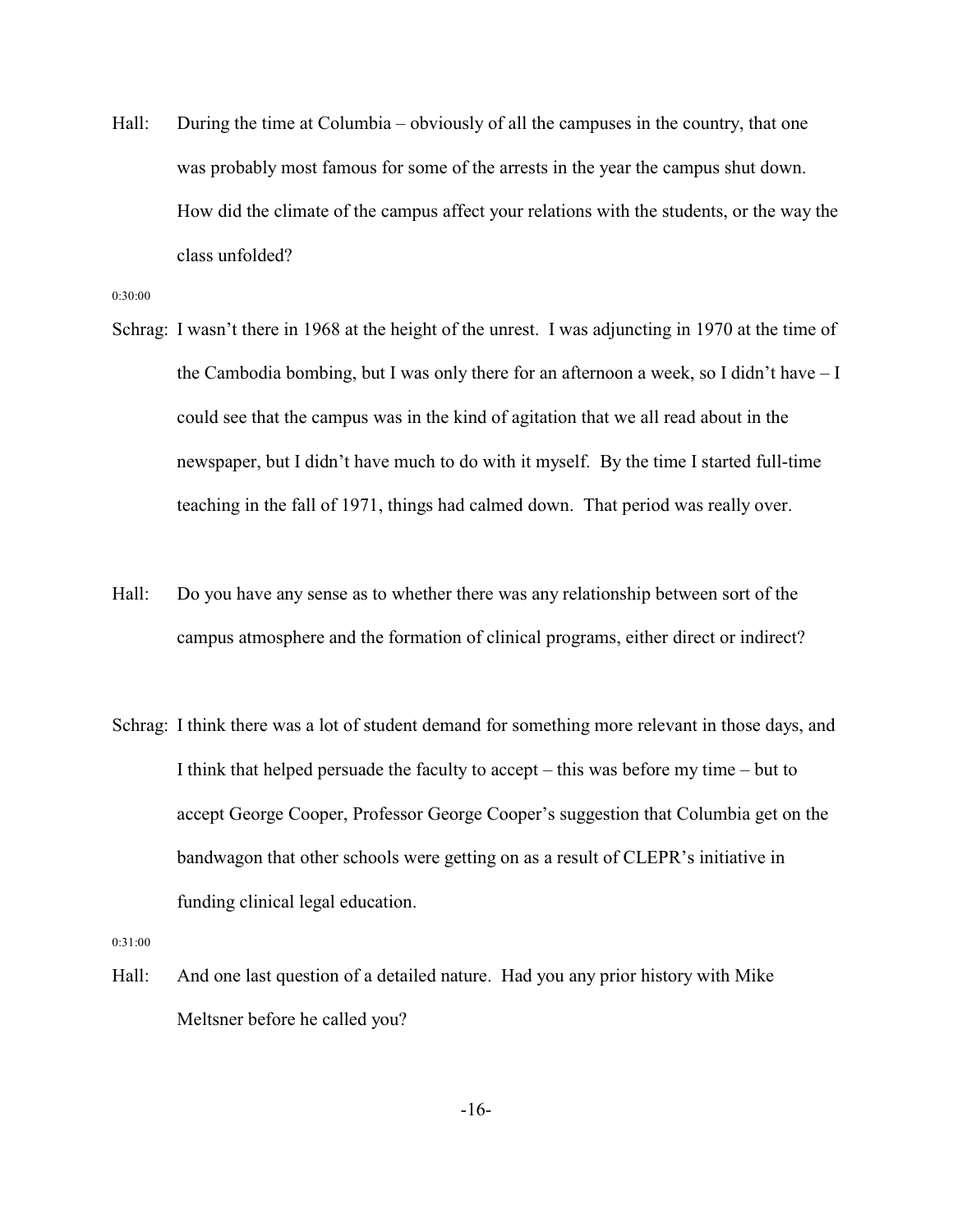- Schrag: Yes. The reason I knew Mike is that he had -- he had been one of my supervisors at the Fund. Leroy Clark, who now teaches at Catholic Law School, and Mike, who had gone with me at Columbia and then became dean of Northeastern Law School, were my two co-supervisors. And they were I think called first assistant counsel. We had – Jack Greenberg was the director counsel. Jim Nabrit was the deputy director counsel. Mike and Leroy were the additional supervisors. And so we had known each other quite well. 0:32:00
- Hall: You said that when he first called you you hadn't even really heard of the concept of clinical education. Tell me how you got up to speed and even sort of forming a game plan for what you were going to do once you were actually going to be a teacher.
- Schrag: My naive idea was that I would keep doing what I knew how to do, but with students involved. This was reinforced by a couple of other factors. One was that this was what Mike was doing. Like myself, Mike had been at the Fund, and so his version of clinical legal education, and the only model I had, was that he was doing big, nationally important test cases using students as researchers and writers and thinkers and helping to work on these cases. And so that's the model I quickly fell into when I started teaching. The other thing that reinforced this model was that the Columbia faculty was very supportive of its clinicians once it hired them, but very much had a "show me" attitude 0:33:00 about clinical education, about the idea of teaching in this way. And it was clear that the Columbia faculty was going to be most satisfied by something with which it was most familiar. Well, the thing it was most familiar with was academic articles. But the

-17-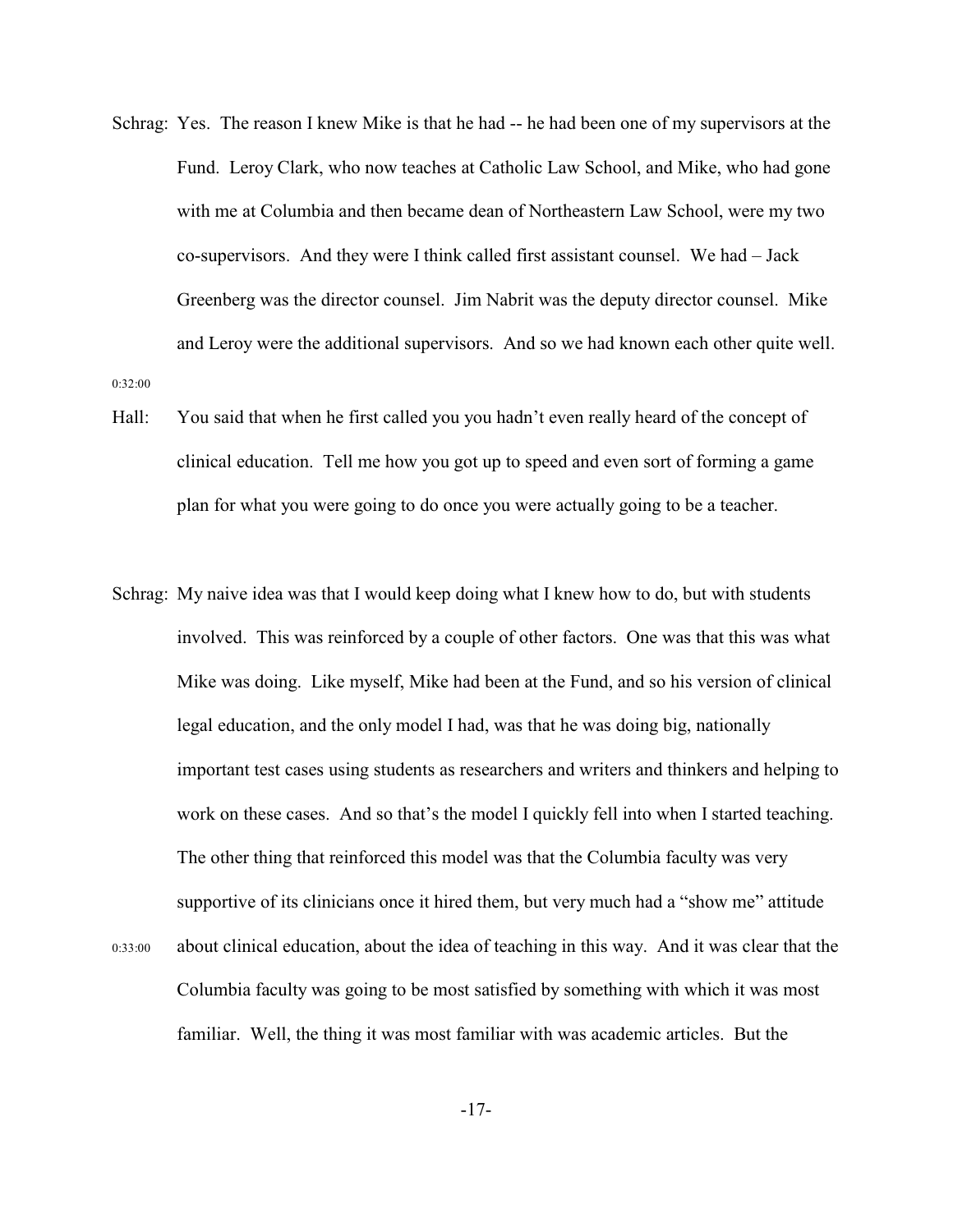activist work that looked most like academic articles was federal court briefs, briefs in cases involving intricate legal issues, not the kinds of small cases that I had worked on in the state courts of New York in consumer protection, but cases that would challenge national practices or state laws, usually in federal court and were – one could write briefs with many footnotes that looked a lot like law review articles. And so there were many reasons why I started with a model of clinical legal education that involved big cases – did this for two years – handled a bunch of cases. One of them was, for

0:34:00 example, a challenge to the New York law that allowed self-help repossession, very similar to the *Snidach* case in a way, the case of pre-judgment wage garnishment, except that in pre-judgment wage garnishment the consumer's property was taken by a state official, a court official. Self-help repossession was harder to challenge because the law provided that if you didn't pay on your debt the merchant himself could come take away your property without the intervention of a court official. And so proving state action was more difficult – went into federal court as part of – this was one of the clinic cases to go into federal court to challenge that law. Another case that we handled in those first two years was that in those days New York state allowed women to be excused from 0:35:00 jury duty simply because they were women. They were allowed to serve on jury duty, but they had an automatic exemption, and so jurors were disproportionately men in New York state. And the clinic brought a case to challenge that practice. And, similarly, we did a series of big cases. But over a two-year period, I found for several reasons that this model didn't work, or at least I couldn't make it work. I know there are some clinics in the country that still use the large case model of clinical education. Frank Askin, at

-18-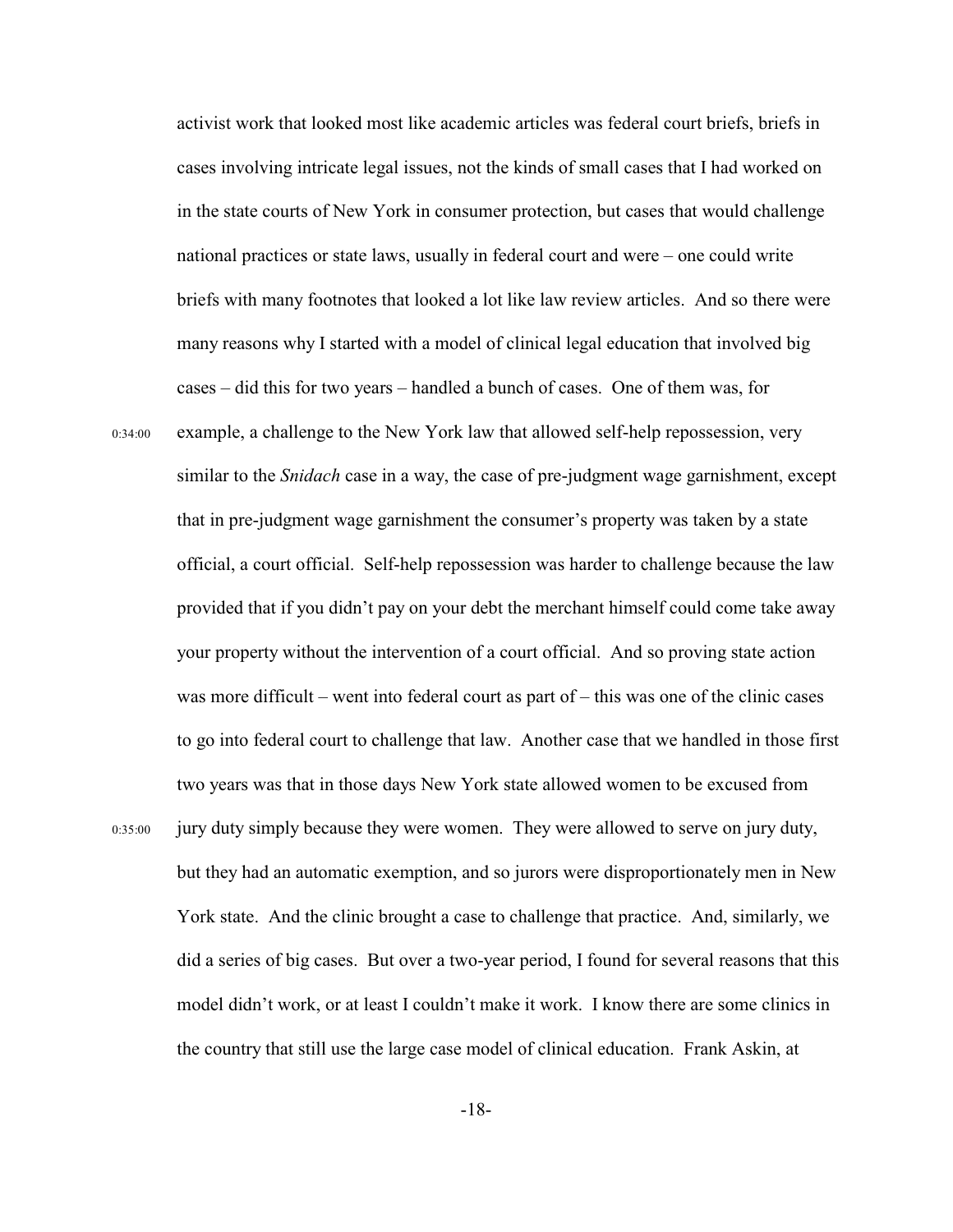Rutgers, somehow makes it work for him, but I couldn't make it succeed. I had two problems with it. The first was that we were at the mercy of the calendar. Columbia wanted to expose as many students as possible to clinical legal education, so my clinic was a one-semester clinic, not a two-semester clinic. And in big cases very little 0:36:00 happens within any particular three-month period. So these were cases that went on for years, and no student saw more than one piece of a case. The most successful educational experiences, I think, were those of students began with a case because they could think through the planning of the case. That was a very good educational experience. But a student taking a case in the middle might see one deposition in three months, and so it was not a very controlled environment. It was not very easy to give every student a satisfactory educational experience.

The other problem with it was that there was so much writing on each case. For example, the self-help repossession case would affect thousands of people throughout the state, that I didn't feel I could take the risk of allowing a second-year student to argue the case orally in, say, the Second Circuit. I did the argument of that case in the 0:37:00 Second Circuit. And that was not entirely satisfactory from an educational point of view either. So divesting students from responsibility at the ultimate moment, and also having to edit their brief so heavily because so much was riding on it that they felt that at the last minute the work wasn't as much of their product as they would have liked. So, after two years of this, Michael and I both started casting them out for a different model of clinical teaching, and for the next two years we adopted a different model. We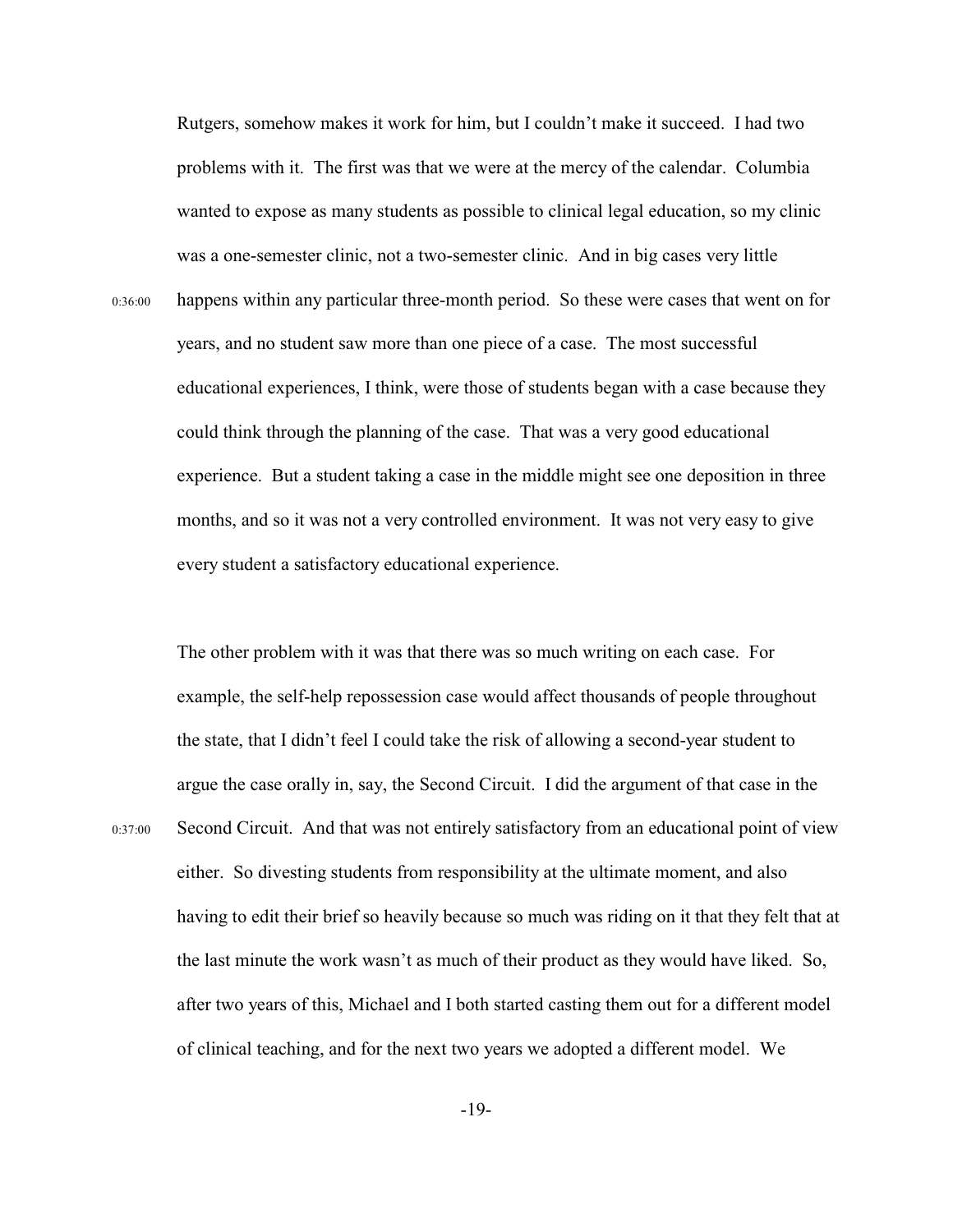continued to use a large case method, but instead of filing the cases in real courts we created a simulation environment. We created a fictitious case of an ex-offender who 0:38:00 was denied employment by a bank, arguably in violation of a state statute, an exoffender who had served his time. And it was a very difficult and complex case. And Michael and I each taught 12 students in separate courses, and students met separately and discussed strategies separately, but they represented opposite sides of this case. One group of students represented the plaintiff, and one represented the bank. And so we had two courses suing each other – very, very complex litigation. We had faculty members playing the judges. We did depositions and motion practice and settlement negotiations and the whole nine yards. And it was very exciting, but it was a more controlled environment. And this time we could let students do it all, write all the papers and do all the arguments. And it was a lot of fun. And ultimately we asked Bill 0:39:00 Pincus for a grant to spend a summer writing this up as a book, as a teacher's manual, so that it could be replicated at other schools. Pincus was very skeptical about this. Pincus hated simulation. He loved – he had a very clear idea about the importance of the liveclient relationship, and he very much disliked simulation. But, to his credit, he recognized that this work we had been doing might be an important contribution to clinical methodology, and he funded our – he gave us a grant to write this book, and it's published ultimately as a supplement, one of three supplements to the Bellow and Moulton casebook by Foundation Press, and it's called, *Toward Simulation in Legal Education*. We did this for about two years, and then we switched again.

-20-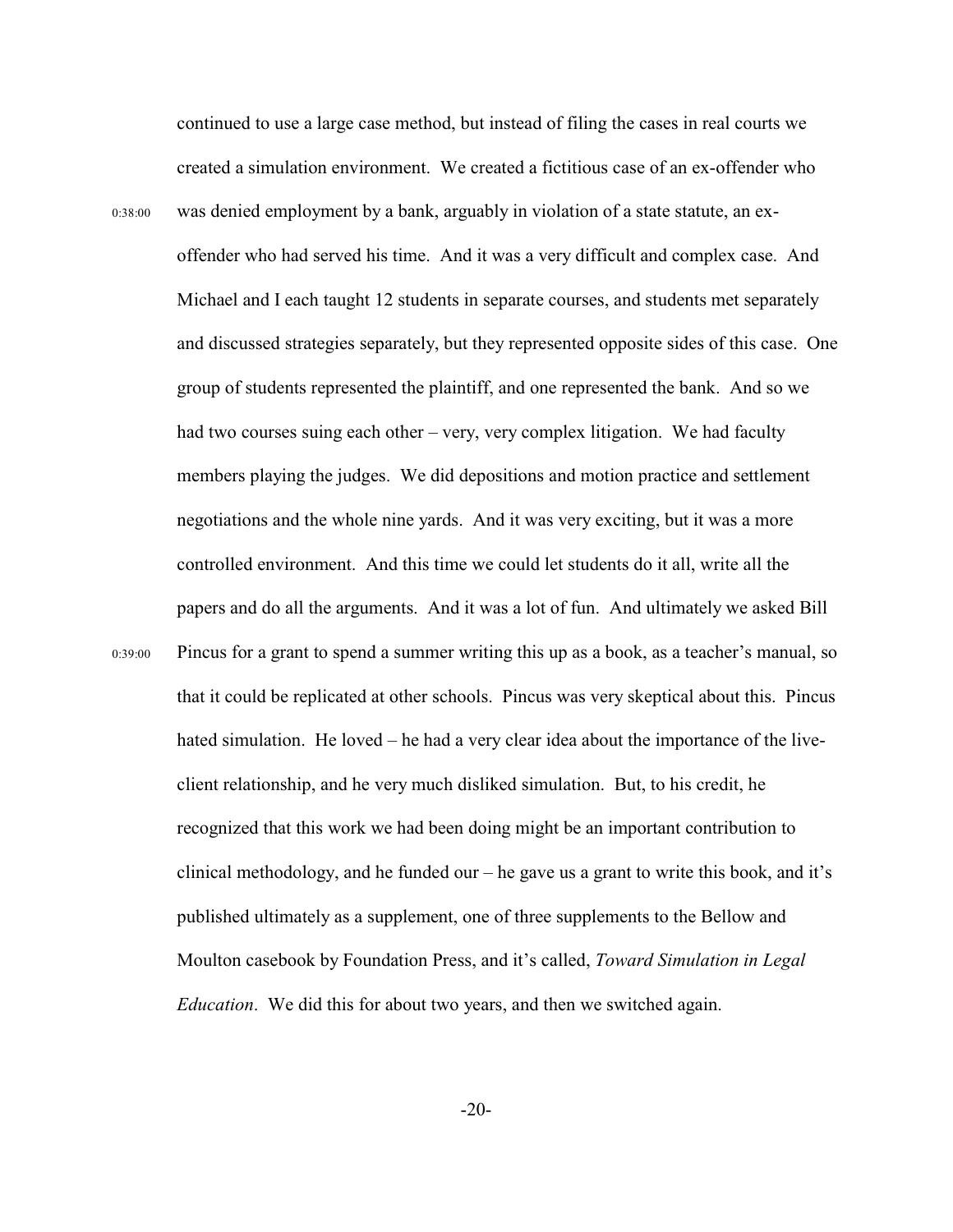Hall: Can I ask one question about those two years?

Schrag: Yeah.

0:40:00

Hall: Did you guys abandon the court work altogether while you were doing the simulation?

Schrag: Yes. We completely abandoned court work and threw ourselves into the simulated work, and in the course of it invented a whole series of classroom exercises, which were the classroom component of this litigation which could be used, and which we later did use, to supplement live-client clinical work; that is, for example, at the beginning of any live-client clinical work it makes sense to train students how to interview their clients before they interview them. Well, how do you train students to interview their client for the first time? The work that Michael and I did in creating a simulated interview setting for this simulated case has very strongly influenced how I teach preparation for a first live-client interview now through a simulated interview.

0:41:00

- Hall: Actually, can I ask you for an illustration of that? How did your technique evolve in terms of training students?
- Schrag: Well, the essence of creating good simulations and I've done quite a lot of this now the essence of it is to develop a deep and rich context. And that means not giving the actors who are going to be in the simulation a short script and ask them to extemporize it – it doesn't always work that way – but to develop a very richly textured script, instead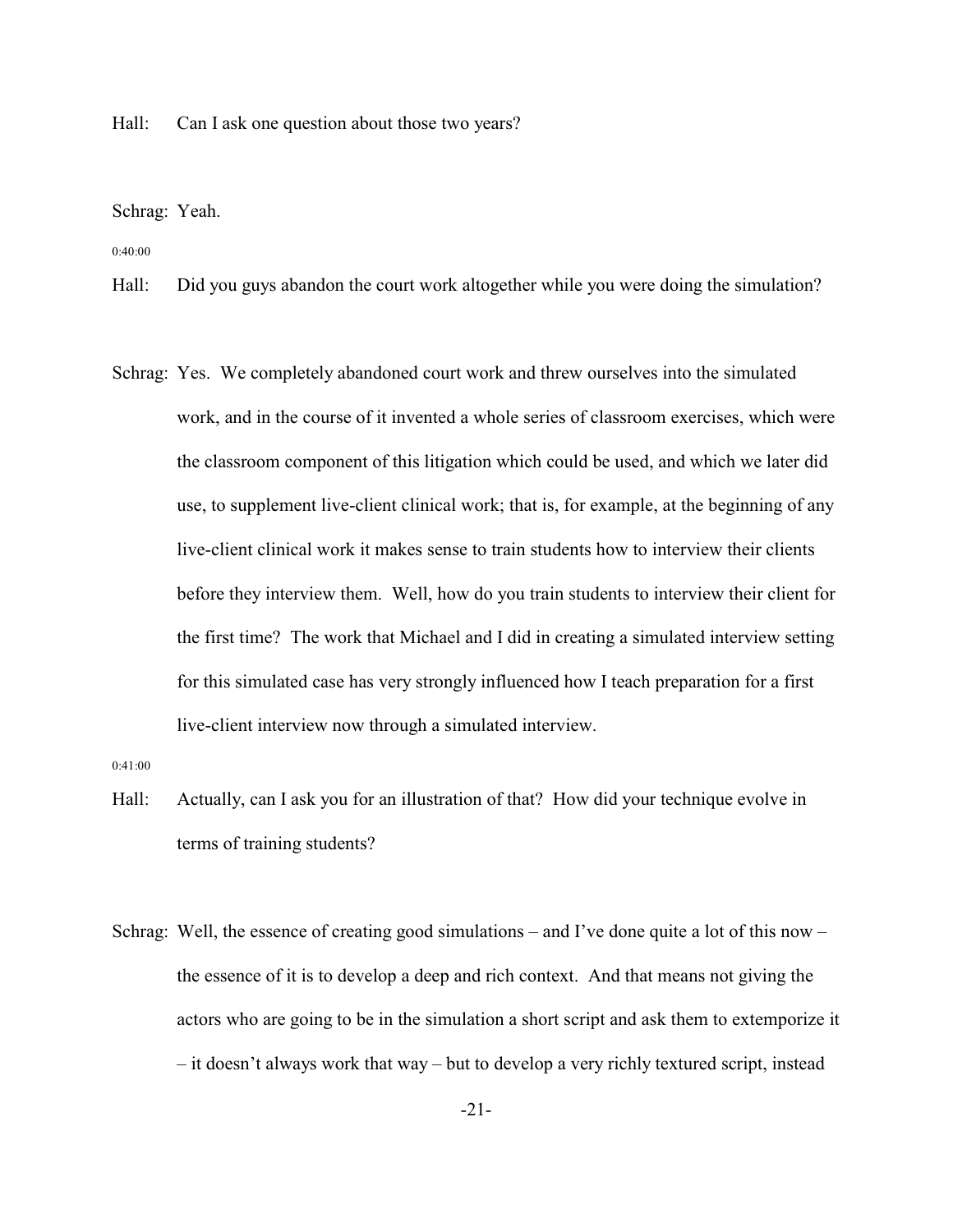of rules for them, so that they are very much like a live client and can answer almost any question that the student would throw at them. And so we did that for this so-called "Meyers" case, the ex-offender's case. And I've done it for many other simulations that

- 0:42:00 I've invented since in subsequent years. I created a simulation of a House of Representatives – I wrote with Mark Talisman – it's a very long article in the *Seton Hall Legislative Journal* of 1984, which I've run three times. Once when I visited at West Virginia we ran it for three days, involving the whole law school essentially. And it was on the evening news on television. It was a really big deal. But it was very deeply contextualized, and it had so many details that were thought through that nothing could go wrong when students played it out. And I've taught Civil Procedure using a yearlong simulation in which actors and actresses are the clients and the witnesses, and 0:43:00 periodically appear in the class. Every time the students have learned about an aspect of
- Hall: Phil, one last question on this period. Given the fact that you had considered your own social activism in the courts as such an important part, did you feel any sense of loss during the simulation period? I definitely get the educational excitement, but did it eat at you that you weren't actually trying to make new law?

civil procedure, they act it out in the context of this case.

Schrag: In fact, it still does. I've continued – as we'll get to, I'm sure, in this interview – I've continued to teach clinically for a long time. But as you can see where we're going with this, my cases have become small cases where the students can more reasonably handle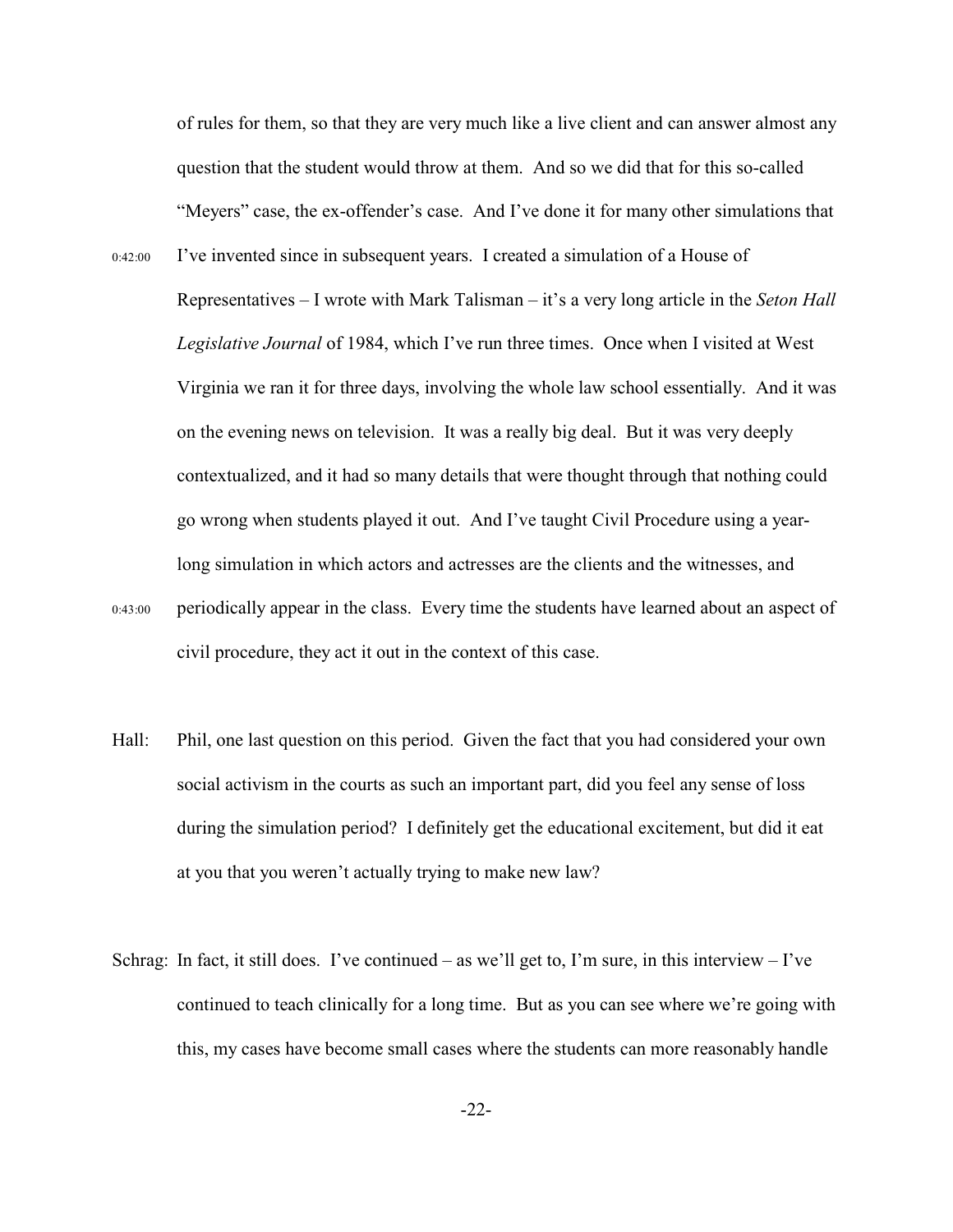the work themselves. And this has taken me out of law reform work to a significant

0:44:00 extent. But I've missed that, and so I have found ways to keep my hands in in others ways, usually not involving students. One of them is that when we occasionally lose a case in my clinic – it doesn't happen very often, but it does happen once in a while – I have done the appeals. Second, I've done a considerable amount of legislative work and regulatory work. We're now located in Washington where it's kind of the center of regulatory reform.

And then finally in 1982, I did something that's sort of a once-in-a-lifetime piece of law reform work. I was elected to the D.C. Constitutional Convention. D.C. is trying to become a state – it has been for a long time – and in 1982, elected delegates to write a 0:45:00 state constitution to present to Congress as part of a statehood bid. And I was one of 45 elected delegates who participated in that three-month constitution writing exercise  $-a$ lot of fun.

- Hall: Okay. We're going to back up in time a little bit. You had said after two years of the simulation, you and Mike shifted course again. What did you actually do, and what led up to it?
- Schrag: The thing that led up to it was I think Mike took a sabbatical for a semester, and I was on my own to figure out what I wanted to do. And I decided to throw myself into the more traditional model of clinical teaching that other clinicians at other schools had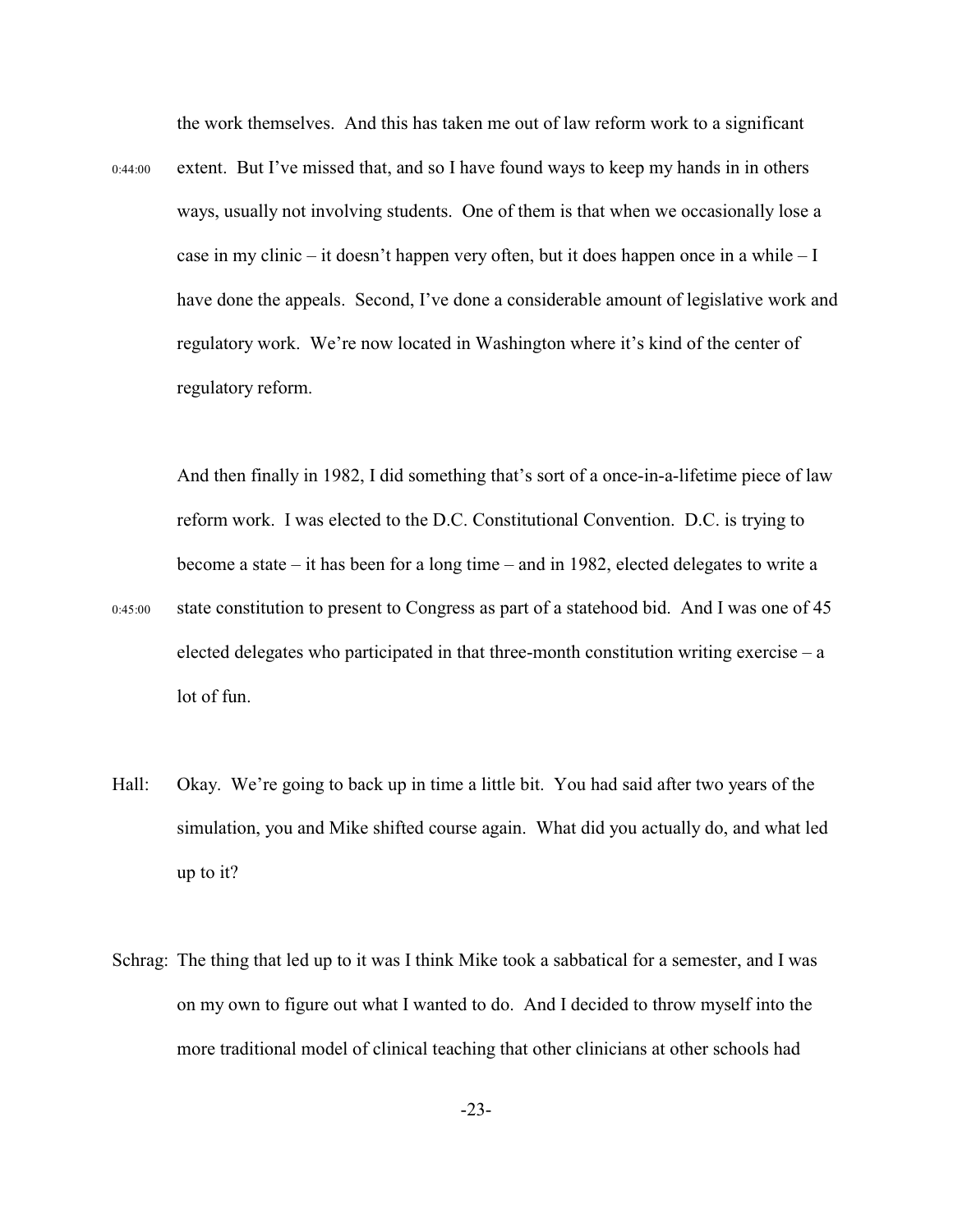used, having students handle essentially legal aid type cases – small, ordinary cases of the type that legal services lawyers handle. But I decided to do this by immersing myself and my students in it. So I got the permission of the Columbia faculty to offer an 0:46:00 experimental course on a one-time basis for six students, eight credits, one semester, and we would remove ourselves from the law school entirely. And I and they would all go to the Harlem office of the Legal Aid Society and be legal services lawyers for a semester. This was a great experience. We handled them – just anything that came in the door – learned a lot about a number of new kinds of areas of law that I'd never worked in before. And the essence of the educational experience was that we met – the seven of us met as a class every single day so that we were all up on each other's cases, and all kibitzed and contributed to each other's cases. Because this was eight credits, as opposed to the four that the students had gotten for handling the big case work, students were able to take on much more of the work, and we had the cooperation of the lawyers

- 0:47:00 at the Legal Aid Society to guide us who were onsite. And it was really a very special and extraordinary experience. That influenced my subsequent clinical teaching as well.
- Hall: Leading up to this, what was your relationship to Meltsner? How often did you guys talk back and forth with each other, and how did you guys sort of help each other build what you were doing?
- Schrag: We had offices that were very close to each other at Columbia. There was only one office intervening between the two of us, and that was the office of Professor Ruth

-24-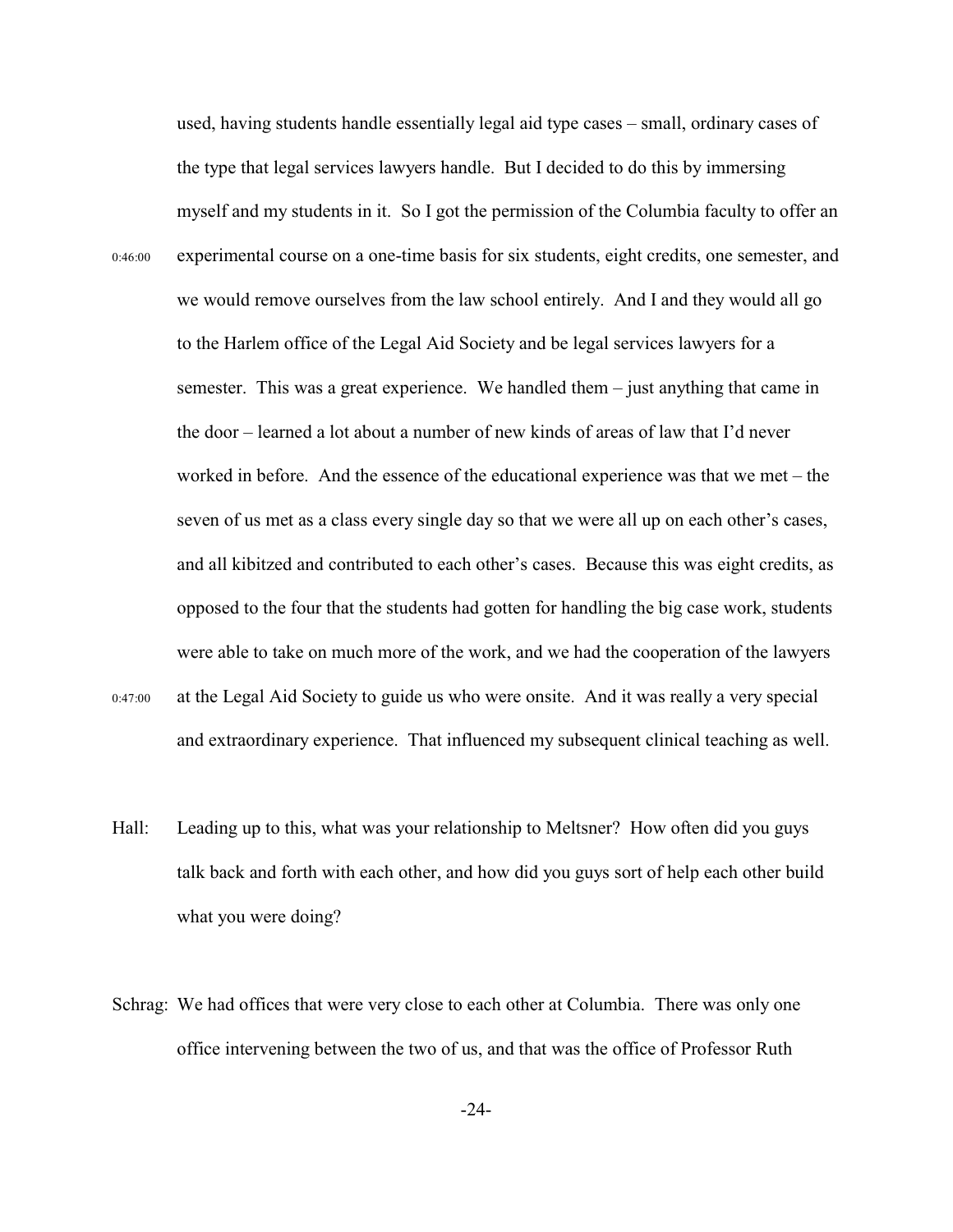Bader Ginsberg. We didn't know her too well – I guess we were working very closely with each other, and she was running the Sex Discrimination Clinic at the law school. So we would just bypass her office all the time and not spend nearly enough time schmoozing with her. She was quite busy with her own sex discrimination cases, and we were in each other's offices all the time, and collaborating and cooperating and

- 0:48:00 writing together. In those years, we not only wrote what became a series of articles on clinical legal education, but also a fairly obscure book that never went anywhere called, *Public Interest Advocacy*, that was designed as a casebook for clinical courses dealing with large cases, since there were very few clinical courses dealing with large cases like we were. This book had very few sales.
- Hall: Oh, well. (Laughter) Actually, you raised an interesting question. How many clinics were there at Columbia, and what was it about your relationship with Meltsner that you and he were collaborating so much more closely than you were with some of the other clinicians?
- Schrag: There were four or five clinics at the time. Harriet Rabb was running a clinic in Sex 0:49:00 Discrimination and Employment Practices with George Cooper. Kellis Parker started a Housing Clinic, I think. Ruth Ginsberg had the Sex Discrimination Clinic, and we had two sections of what was called CLAR, Clinical Legal Assistance Resource, which was kind of an empty name, but it meant that we could figure out what we wanted to do with it. I think the reason we collaborated together so much was simply because we had the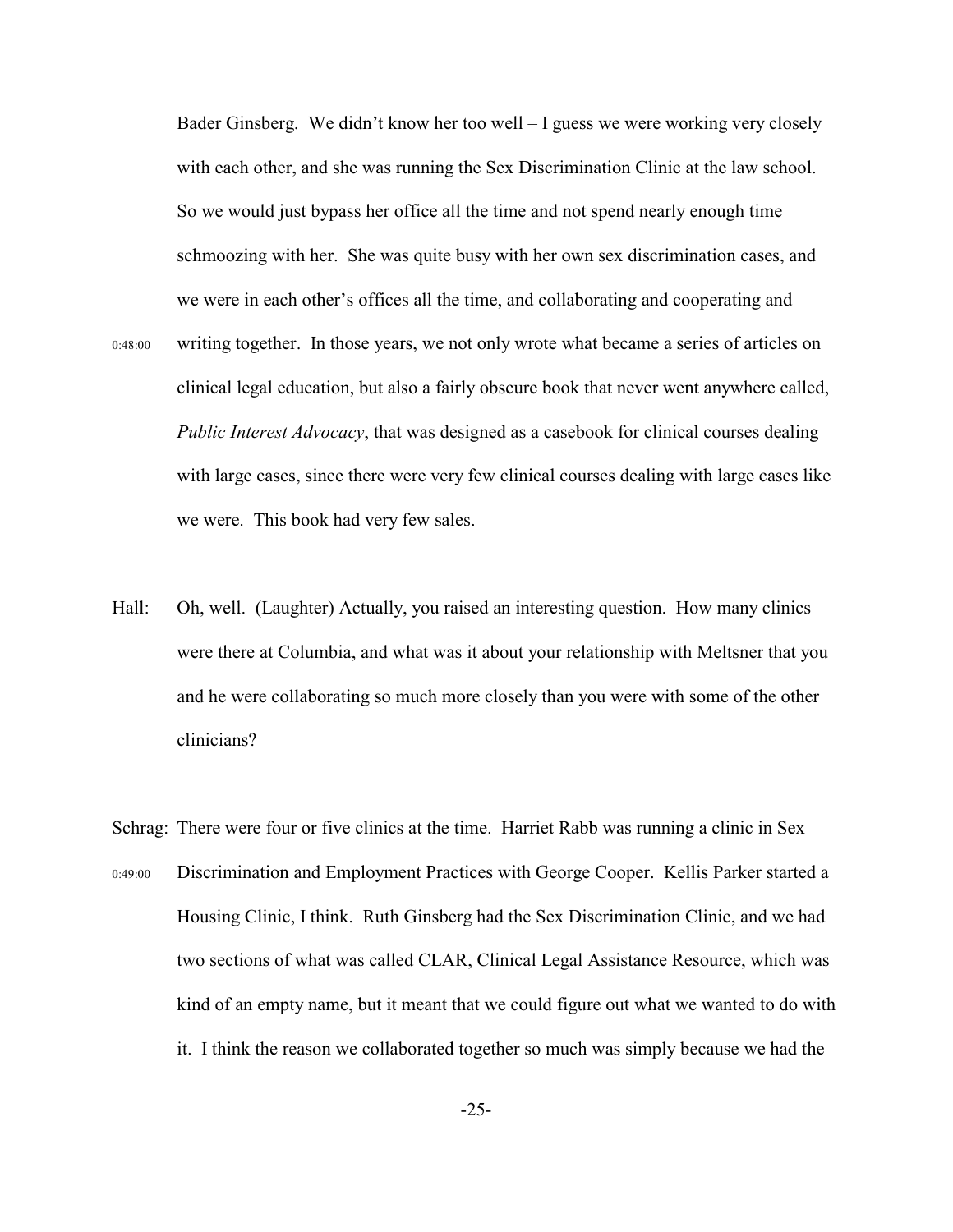foundation of work together at the NAACP Legal Defense Fund, and we liked each other a lot and found that we could write together very well by  $-$  we had a lot of respect for each other's work, and could write together very well by – not only books and articles, but also teaching materials – by just passing them back and forth.

Hall: What was the genesis of the Notes from the CLEPR Colony?

0:50:00

- Schrag: In 1975, I had done this experimental course in Harlem. And Mike and I had come to the conclusion that we wanted to try to teach a course based on a legal services model like other teachers around the country were doing, but had come to the conclusion that four credits, which Columbia had allocated to our clinic, was not nearly enough to do this with, that students really needed much more time. Now, law faculties are very stingy about credits. They are very reluctant to give more credits to new courses. And they were particularly skeptical of clinics. This is still the mid-70s – clinics are still quite new. And I felt a great need to educate the faculty about why we needed a different model, and what we needed to make this work. So, that article, called "Report 0:51:00 from a CLEPR Colony," began as a very lengthy memorandum to the Columbia law faculty to justify a credit increase for the clinic and a new model, and, incidentally, more money, because we wanted a third collaborator to work with us – that we eventually were able to obtain that. Our third collaborator in the years 1975-77 became Holly Hartstone. And we wanted space – we wanted an office, a much bigger office to operate
	- in. So, that article began as a justification to create what became the Morningside

-26-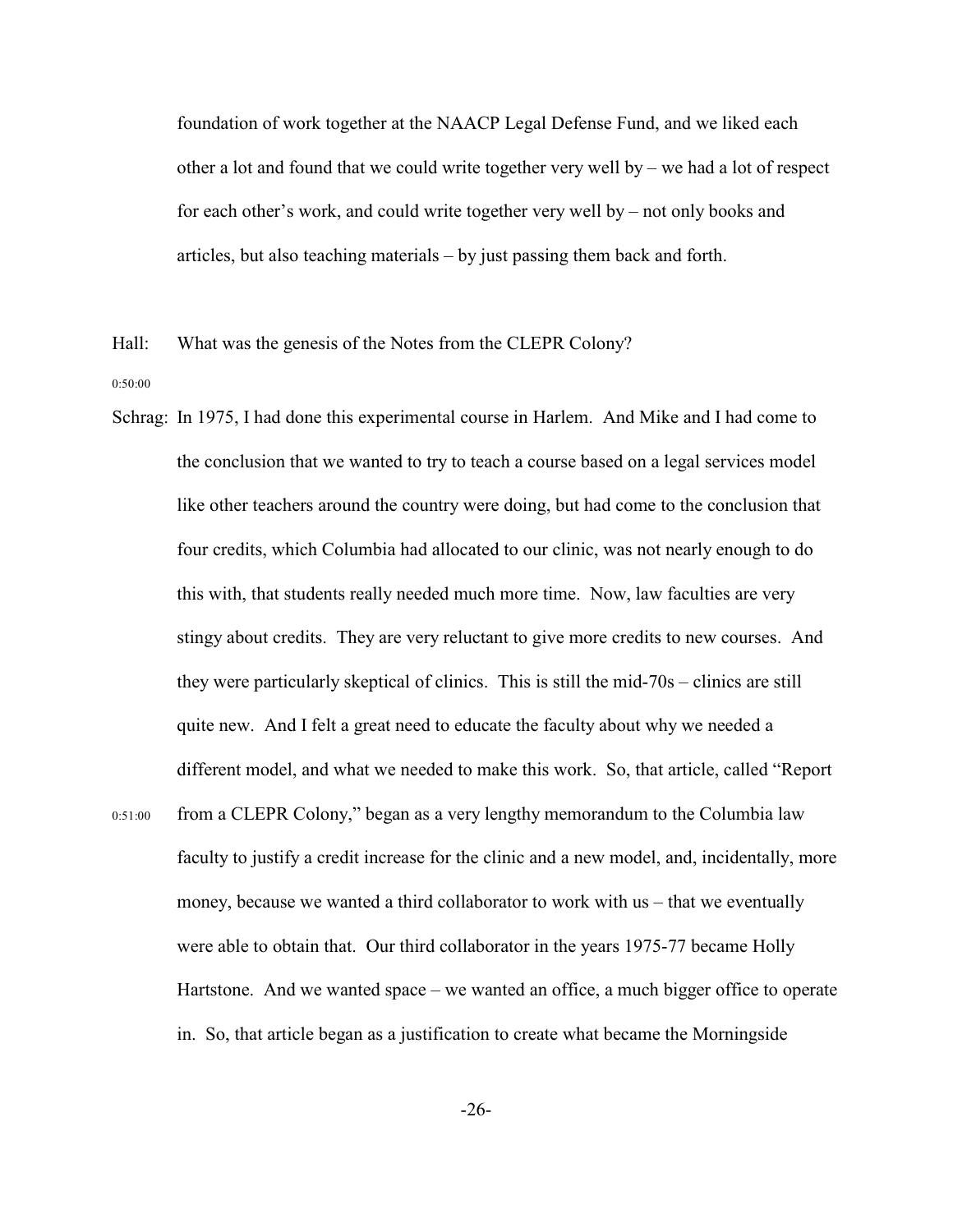Heights Legal Services Corporation, an in-house legal services corporation that was the basis of the clinic. And after the report was accepted by the faculty, we got the increased credits. Students could take our clinic for seven credits – six if they didn't

- 0:52:00 write a paper about their experience, seven if they did most people did. And we got a wonderful basement space in a building on the main campus of Columbia University, not in the law school, where we all hung out outside of the law school, we and our students, and ran a law firm.
- Hall: You had both models. Initially you were in the law school, then you were over in Harlem, and now this third facility. Did it work better for you to be separate from the law school?
- Schrag: At the time, I think, yes. It was we needed to have more independence, a little bit less scrutiny, a little more opportunity to experiment. But I had the reverse experience at Georgetown years later, where we started out in a separate building, and then as Georgetown obtained more physical space, the clinic moved into the law school
- 0:53:00 building. And I have to say it's much better inside the building. But this is a different era in which clinics are really much more accepted than they were.
- Hall: From the point of view of you and the students, how much was there of an "us against" them" mentality vis-à-vis the regular law school?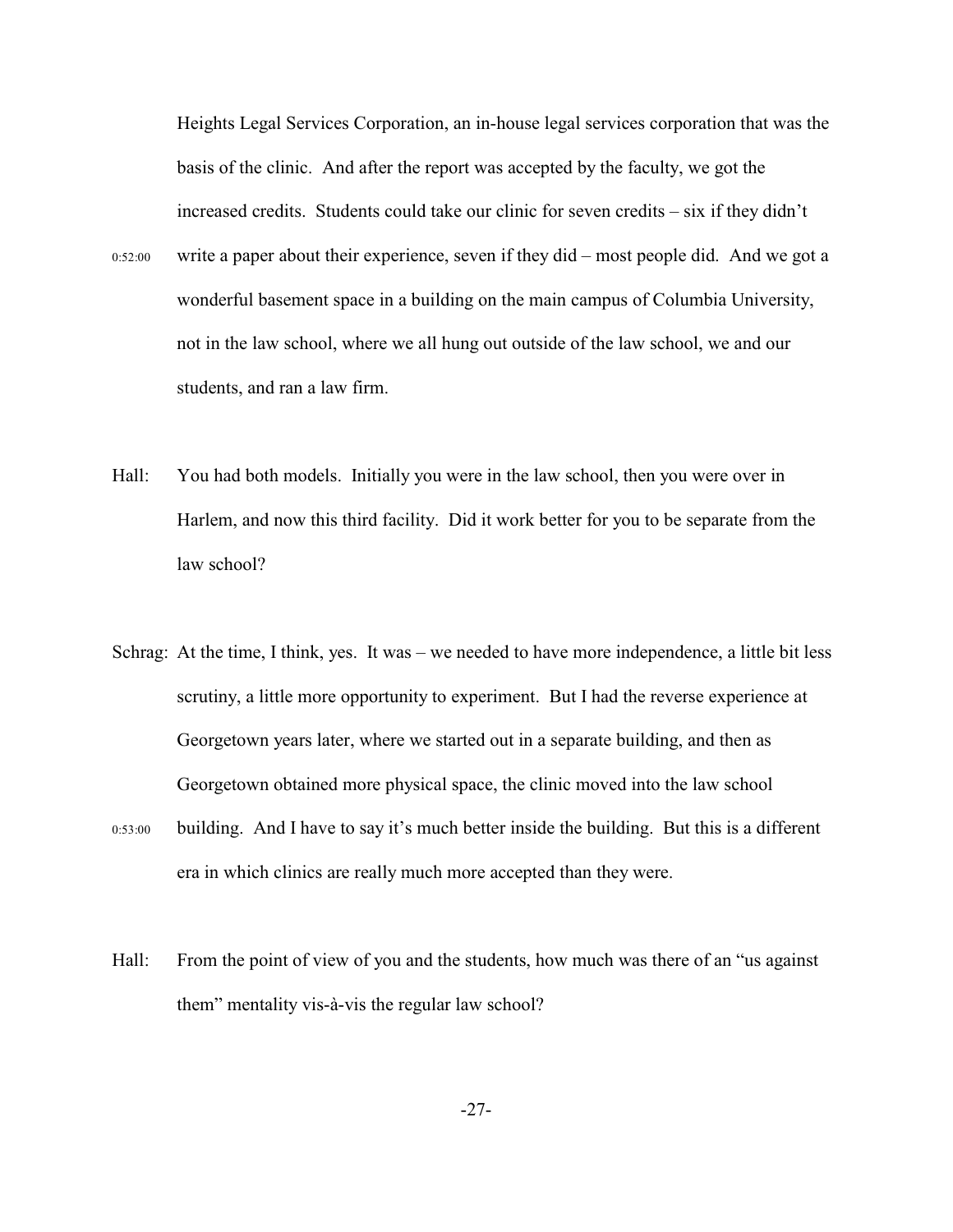- Schrag: I think there was relatively little of that from the student perspective. I think the students just saw this as an extension of their education. Among clinical teachers generally in the 1970s, there was something of a siege mentality that clinicians were trying to prove themselves and become accepted. This was less of a problem at Columbia than at other schools. Columbia only selected as clinical teachers people it thought it could ultimately tenure, and did ultimately tenure, like Michael and myself and Harriet Rabb, of course Ruth Ginsberg. And so there was an expectation that we – 0:54:00 that although the method of teaching might be questionable, these are the people they wanted. We never were worried about job security at any time.
- Hall: The report itself did that. Did it achieve the effect you were hoping for, of really educating the mainstream faculty?
- Schrag: Either it educated them, or they looked at its bulk and said, "Well, these people must know what they're doing." But, in any event, we got our facility, and we got our credits. And for a year and a half we ran a very experimental program, a very unusual program at this facility – unusual in the sense that although we were handling small cases like many other clinics around the country, we were doing two other things at the same time. One was that we were pushing student responsibility for these cases to as extreme a limit as
- 0:55:00 we could do. We, having gotten rid of the large case model*,* where we had to take so much responsibility ourselves, we moved entirely in the opposite direction, trying to let students make as many decisions as they possibly could, and handle the cases as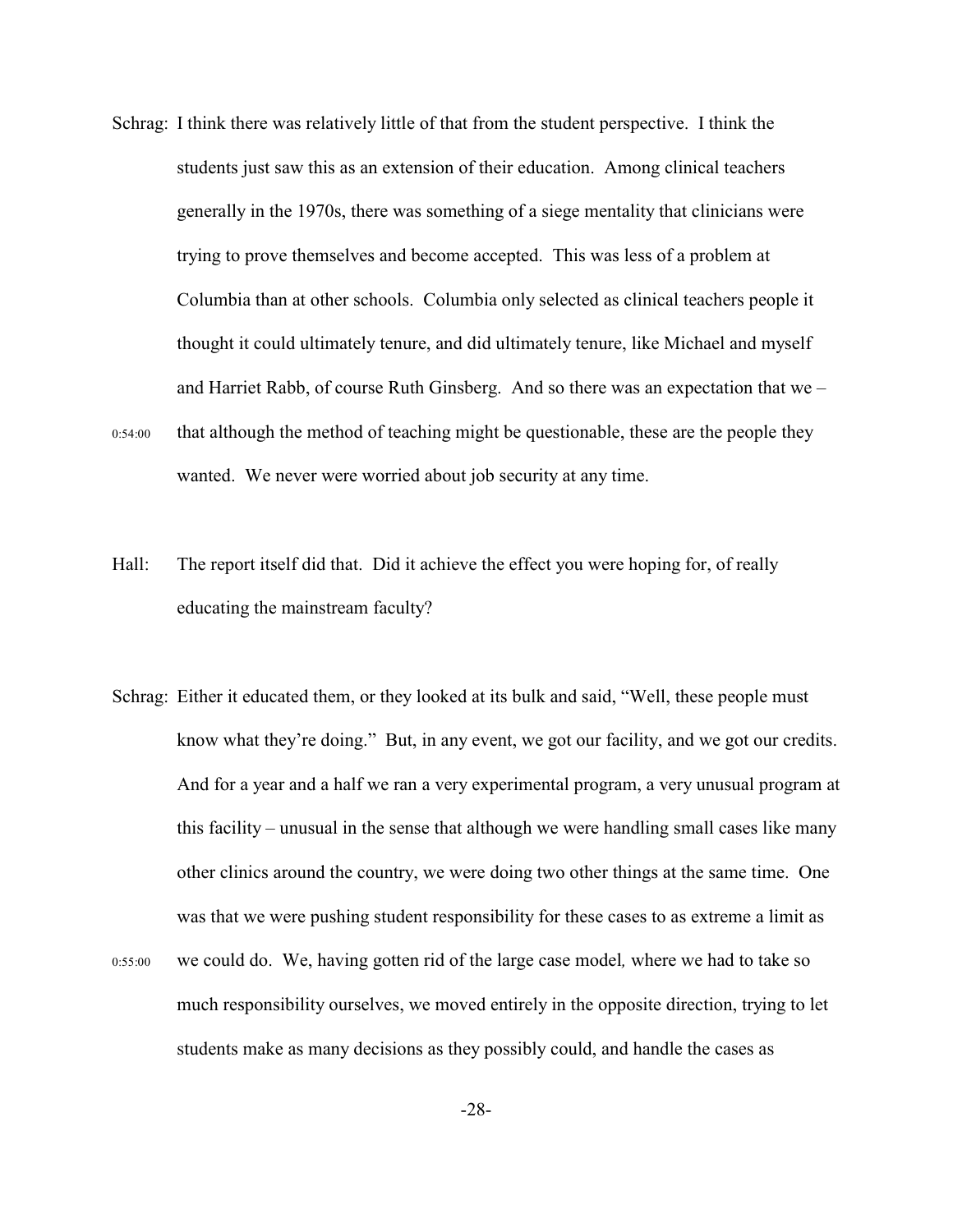independently as possible. And from the get-go, for example, when cases went to court for trial, Michael and I sat in the back of the room and watched. We never sat at counsel table, although around the country many other clinicians were sitting at counsel table and were helping with the trial and passing – or at least passing notes to the students. We made it clear from the beginning that we weren't going to do that. We would help students prepare, but then they were going to be on their own.

The second thing that we did that was very experimental was that more than any other clinic, I think that we knew of, we were also trying to teach about the relevance of group 0:56:00 dynamics and interpersonal dynamics to the practice of law. And so in our classrooms as we taught the clinic we would take a time-out for 10 minutes out of every hour or so, sometimes longer, in which we would discuss what was happening in the room at the time, what was happening among the teachers and students below the surface that nobody was talking about. What were the authority issues? What were the gender issues and so forth that were the unstated business of the classroom? And the point here was to sensitize students to all the interpersonal things that were happening at any given time in any work group, with the idea that this would make them better lawyers. Because they were always going to be working in work groups, courts or other settings where interpersonal relations were important.

Hall: How did they get started? I mean, that's the kind of thing that it just doesn't seem 0:57:00 evident that that would be a necessary part of your training, and yet obviously relevant

-29-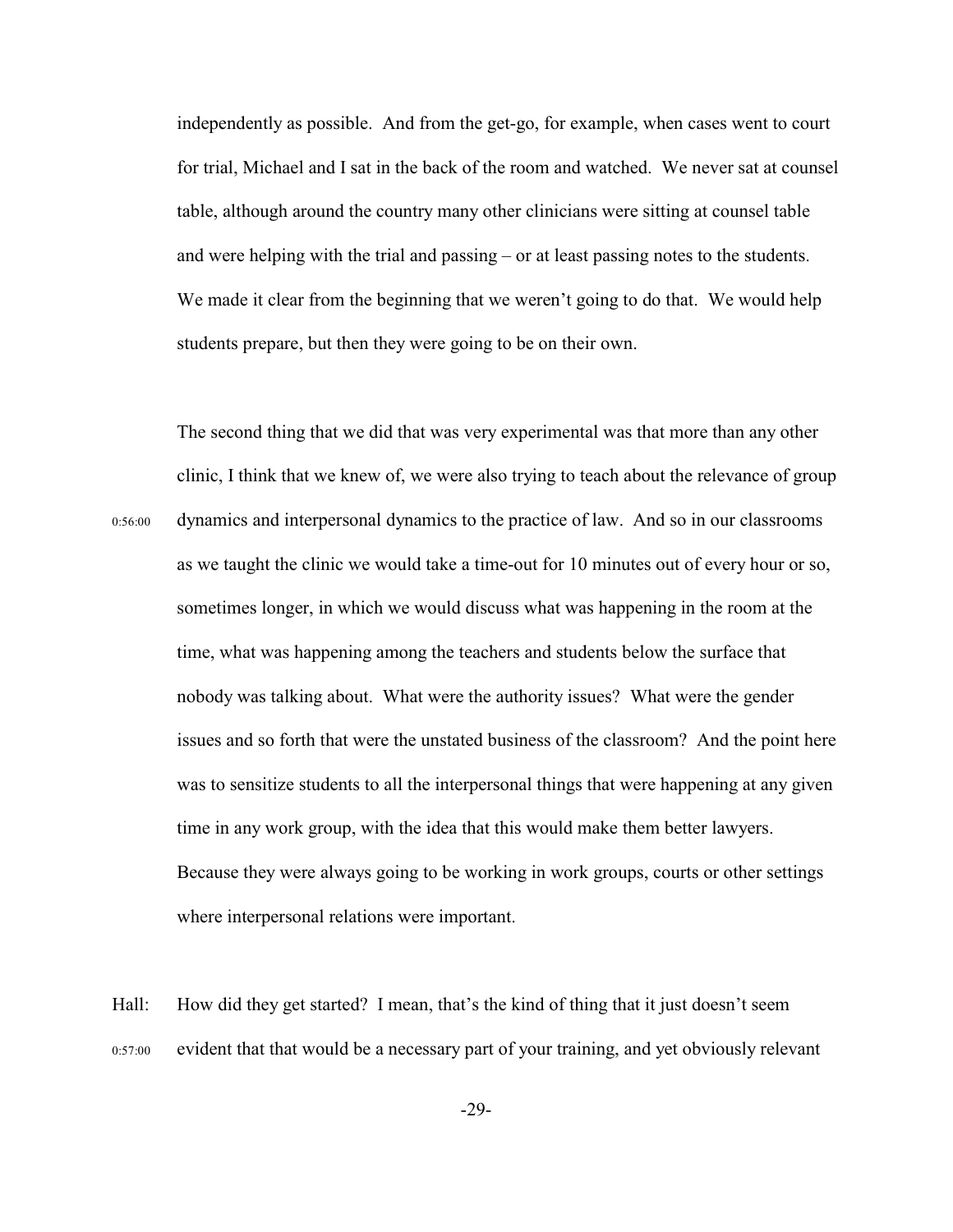once you do it. So was that your idea? Meltsner's idea? Where did it evolve from?

- Schrag: This was really a Meltsner initiative. He had gotten involved with something called the A.K. Rice Institute, which was a group of people, of psychologists mainly, who had started in Great Britain and had a branch in the United States that worked on the group dynamics of work groups. This was not an effort to enable people simply to achieve better self-awareness or greater understandings of themselves; it was specifically aimed at the dynamics of work groups, with the idea of making work more effective by enabling people to understand the secret dynamics of groups that were interfering with, or sometimes helping groups to work. And both he and I attended several workshops of
- 0:58:00 the U.S. affiliates of the A.K. Rice Institute. I attended two of them; Michael I think attended more than two. Michael became a trainer in this program. And this influenced our work in clinical teaching.
- Hall: And did that in fact seem educational to the kids? Did it seem very eye-opening when you did these time-outs?
- Schrag: Some students got more out of it than others. One of the most striking experiences that I had was that years later, when I was working in the federal government in Washington during the Carter administration, one of our Columbia students called me up, and he was working at the time – he had graduated, and he was working as a special assistant for Attorney General Ben Civiletti. And he called me up in Washington, and he said, "You

-30-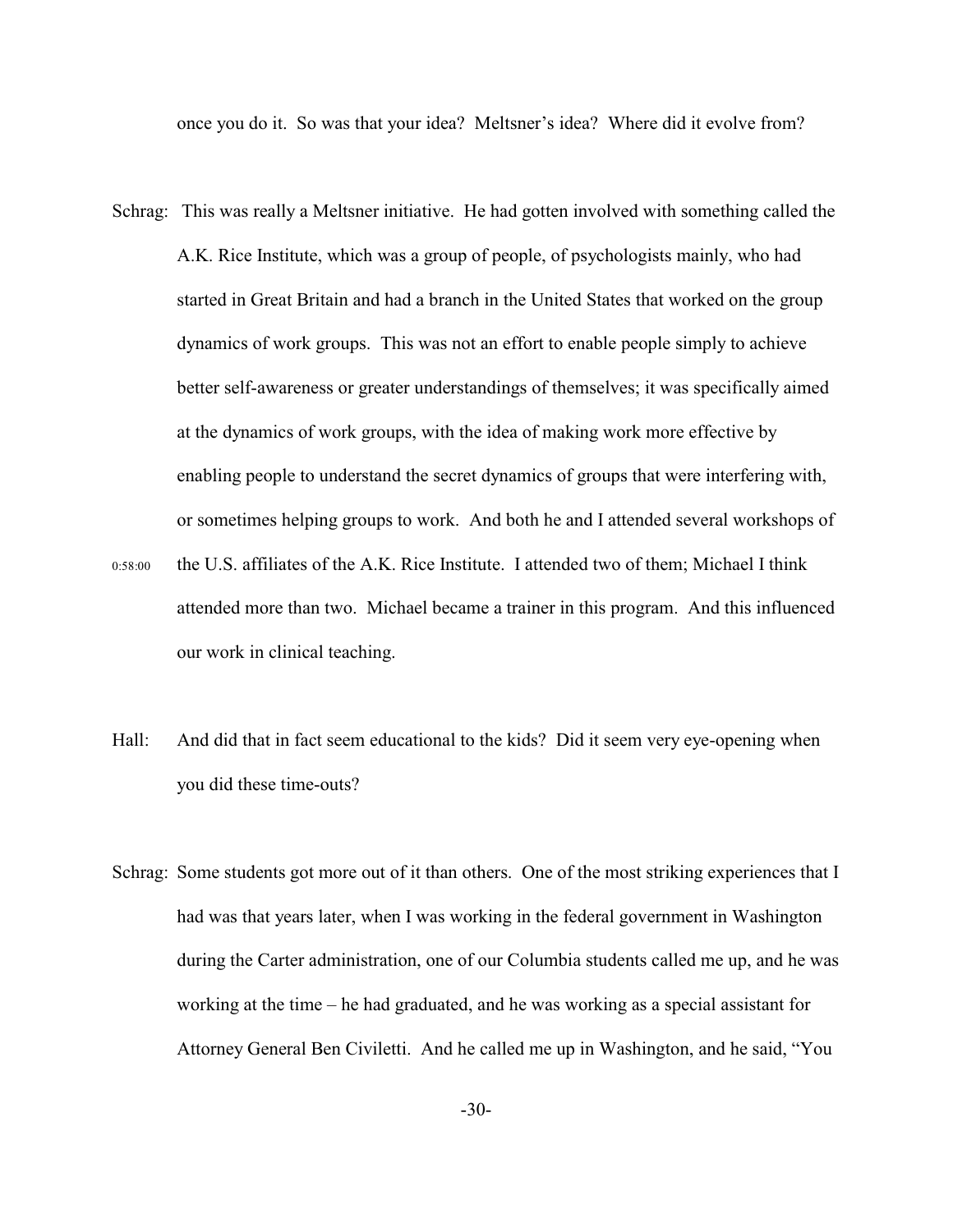know, the only thing at Columbia Law School that even began to remotely prepare me for working at a high level in federal government as a special assistant to the attorney 0:59:00 general and sitting in meetings all day was learning how to figure out the group dynamics sitting in a circle at the clinic, and talking about what was going on in the room. And that has tremendously helped me to understand what's really going on in interagency rivalries and turf battles and so forth in the federal government.

- Hall: Okay. One other question. I know or many other questions. Were there any other things that you would say seemed particularly experimental during this period? – because obviously there was a lot of fertility and sort of innovation that you and Meltsner were doing here.
- Schrag: Well, I think that there were all kinds of little experiments at the time. I should say that this experience also was something that we wrote up in an article in *Pennsylvania Law* 1:00:00 *Review* called, "Scenes From a Clinic." And some of them, for example, were – I mean, this was very experimental stuff, not all of which we've continued to use over the years. Some experiments succeed, and some don't. But one of them, for example, was to teach counseling by having students counsel each other about real life problems they were having in their own lives rather than create an artificial simulated situation. And I think the students got something out of that, but it was kind of a complicated and risky endeavor, because it required a great deal of personal revelation.

-31-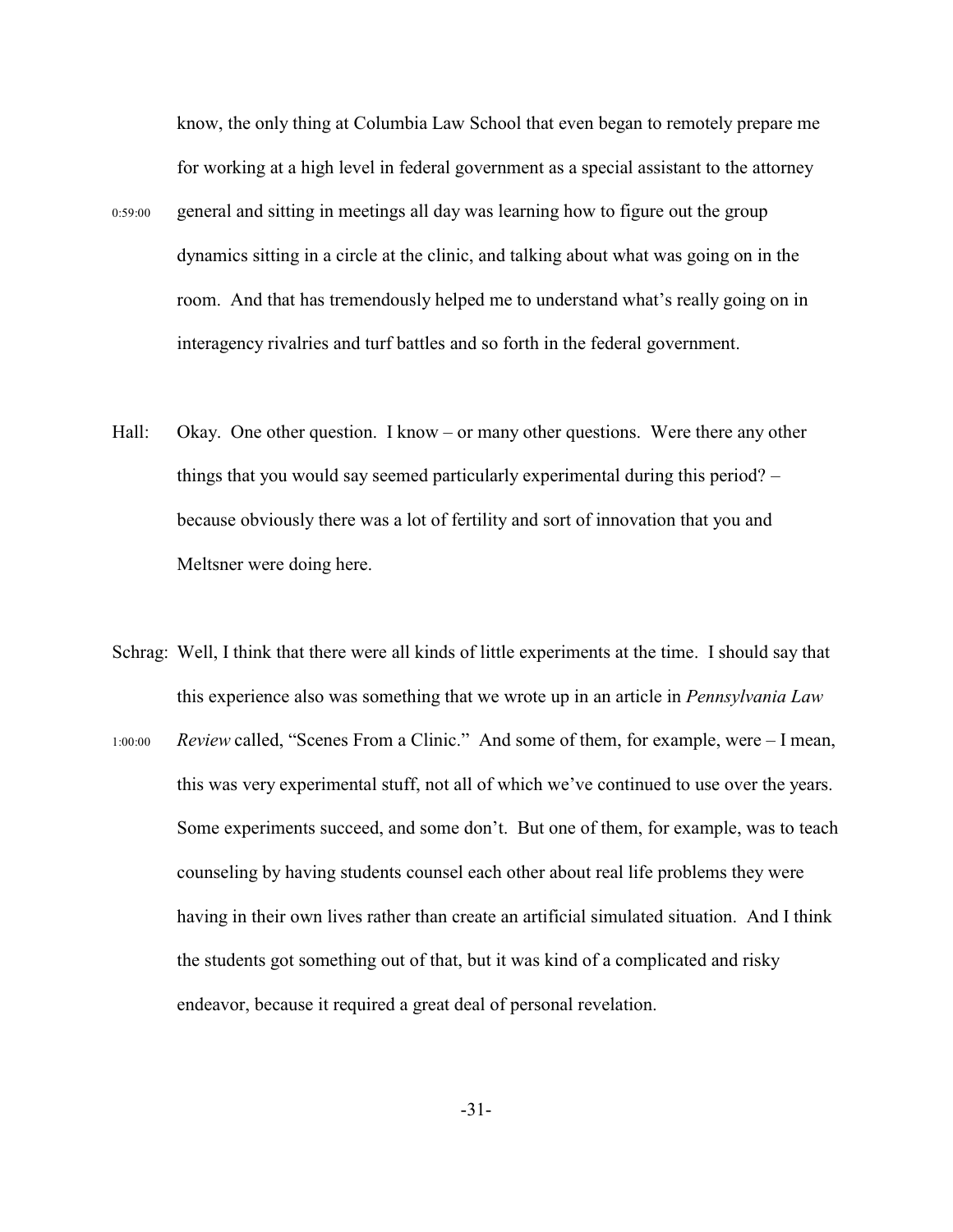Hall: Start off by stepping back a little bit in time on a couple of things before we go too totally toward the present. You mentioned Bill Pincus early on. And I was wondering

1:01:00 how extensive your dealings were with him, and what you remember about him.

- Schrag: I think I only had one real encounter with him, and that was when we asked him for the money to write the book on simulation, and we spent about an hour in his office at that time trying to persuade him to do this project. But he was not somebody that I was close to, or had much to do with.
- Hall: Were there any other figures that would now be considered pivotal in clinical legal education whom we haven't talked about yet that you had extensive dealings with early on?
- Schrag: During the '70s, the New York clinicians and those from surrounding cities had a regular regional series of meetings to support each other and share ideas. And Gary Bellow came to some of those meetings. And I think his – although I can't point to a 1:02:00 particular idea of his that was important, I know I felt enriched by every experience with him. And I left out when I was describing the clinics at Columbia in those days – I left out Jack Himmelstine, who was also running a clinic, and of course Jack was – Jack's ideas were also of great interest. Jack was probing at the time issues of personal fulfillment and value creation and that while it was different from the group dynamics work that Michael and I were doing, it was also quite introspective. So that reinforced

-32-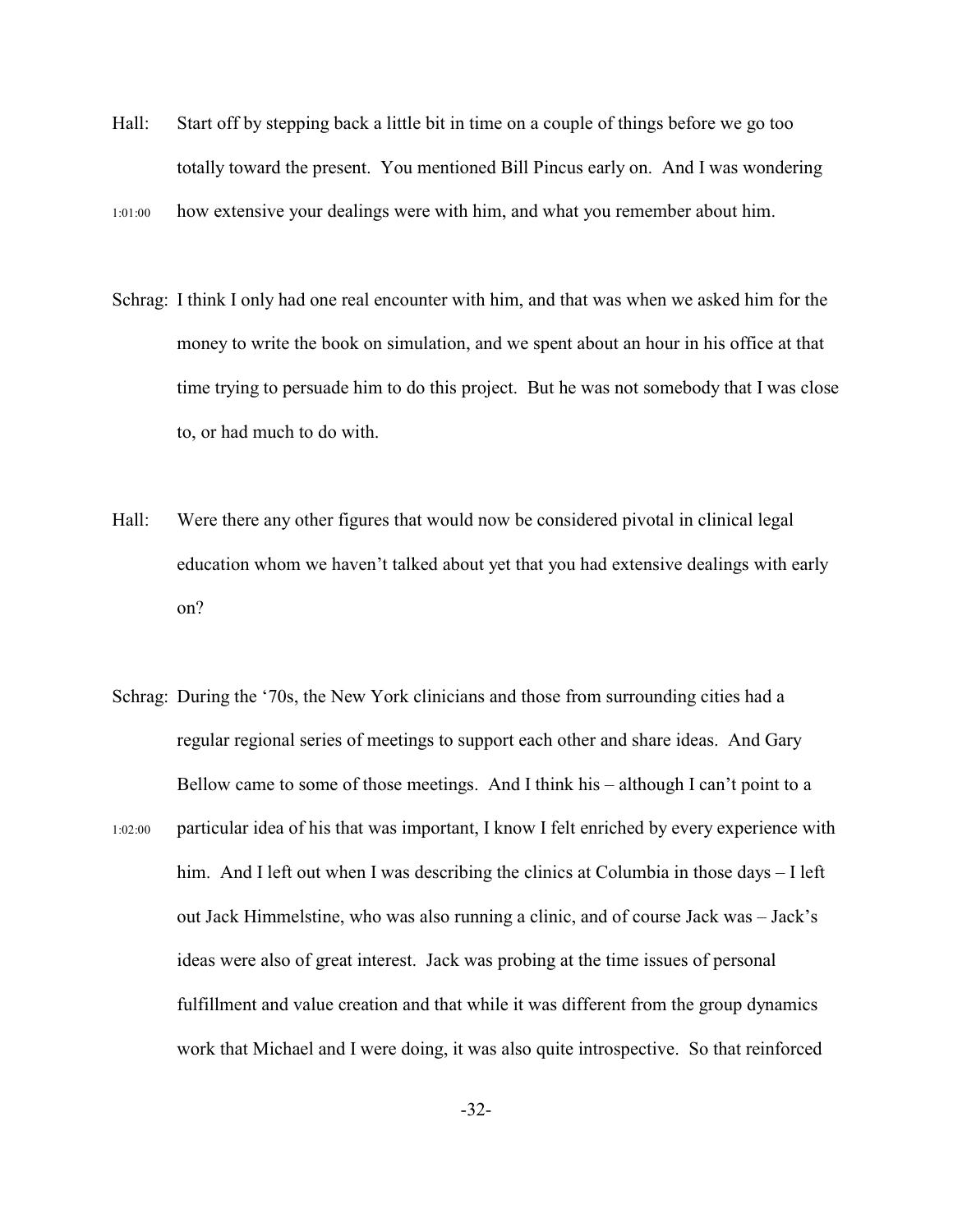the work we were doing at the same time.

- Hall: If I can ask you, it seemed like very rapidly the clinical movement became more than just, "here's a different classroom methodology." It seemed to open itself to all kinds of things that people hadn't really talked about. You know, counseling and interviewing was one thing that was talked about by a number of people yesterday. The group dynamics is another. What was it about this model that seemed to open itself to all this 1:03:00 other sort of range of experimentation?
- Schrag: I think it's the fact that in the traditional law school classroom you could teach some things very well, like dissection of cases and analysis of doctrine. But the vast majority of things that lawyers do aren't particularly well addressed in classroom teaching. I know this because 50 percent of my work has been regular classroom teaching. I've taught a large variety of courses, from Tax to Legislation, Administrative Law, Civil Procedure. In all that range of courses, the skills that I'm teaching are fairly narrow, whereas the skills one should teach in a clinic are quite broad, starting with the one I think is the most unusual or different kind of skill that we teach in the clinic, which is 1:04:00 planning something. There is – that skill is just not very well addressed in a classroom where you're studying basically historical materials, not planning future activity. The other thing that is really different about a clinic from a classroom is something that

collaboration. Classroom teaching is by and large very individual. People take

could be done more of in classroom teaching, but usually isn't, and that is teaching

-33-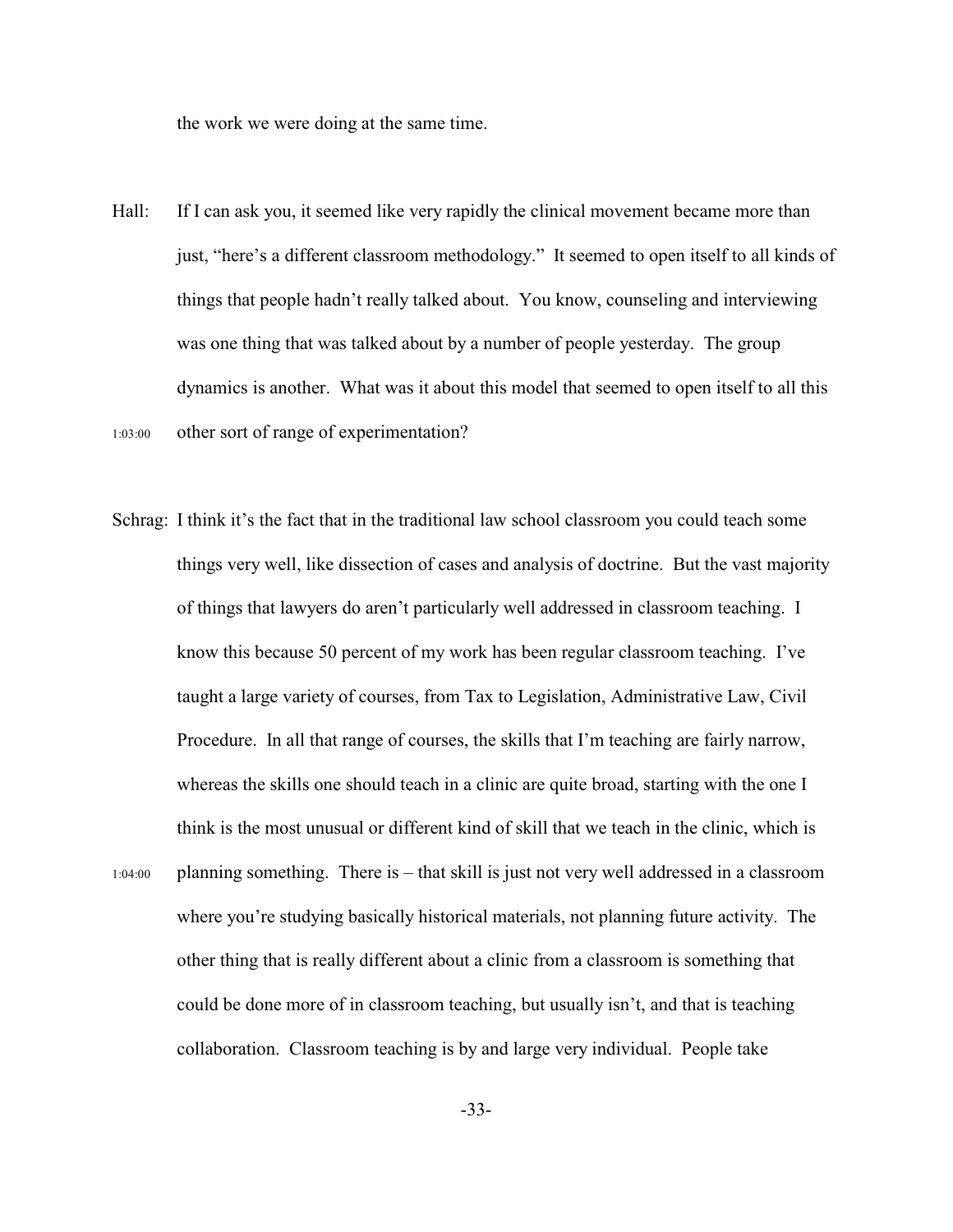individual exams. We encourage people to have study groups. We don't do very much to foster them or supervise them or teach people how to use them well. And in clinics usually we're working in groups of one kind or another, or partnerships of students, and we can help teach people how to work together, which of course they're going to be doing most of their lives.

Hall: Now during the time you've been describing at Columbia, you and Mike used several different models. By the time you'd left Columbia, had you come to any kind of settled, "Of the things we'd tried, this is what we think works best"?

1:05:00

Schrag: Well, I think we were most satisfied from an educational point of view with the model at the Morningside Heights Legal Services Program. And when I took a four-year break from teaching serving in the Carter administration as the deputy general counsel of the U.S. Arms Control and Disarmament Agency, when I returned at the end of that administration to teaching and switched to Georgetown, because I was established in Washington, I pretty much started where I'd left off at Columbia using a model quite similar to the Columbia model with a couple of important differences. One is that Georgetown already had a system in place whereby the clinic I was given included two teaching fellows. These were graduate students who were already lawyers. One of them was Sandy Ogilvy, who's masterminding this oral history project. And so I became part 1:06:00 of a substantial group. I joined the Georgetown faculty with my colleague from the Arms Control Agency, David Koplow. And together, with two teaching assistants, we

-34-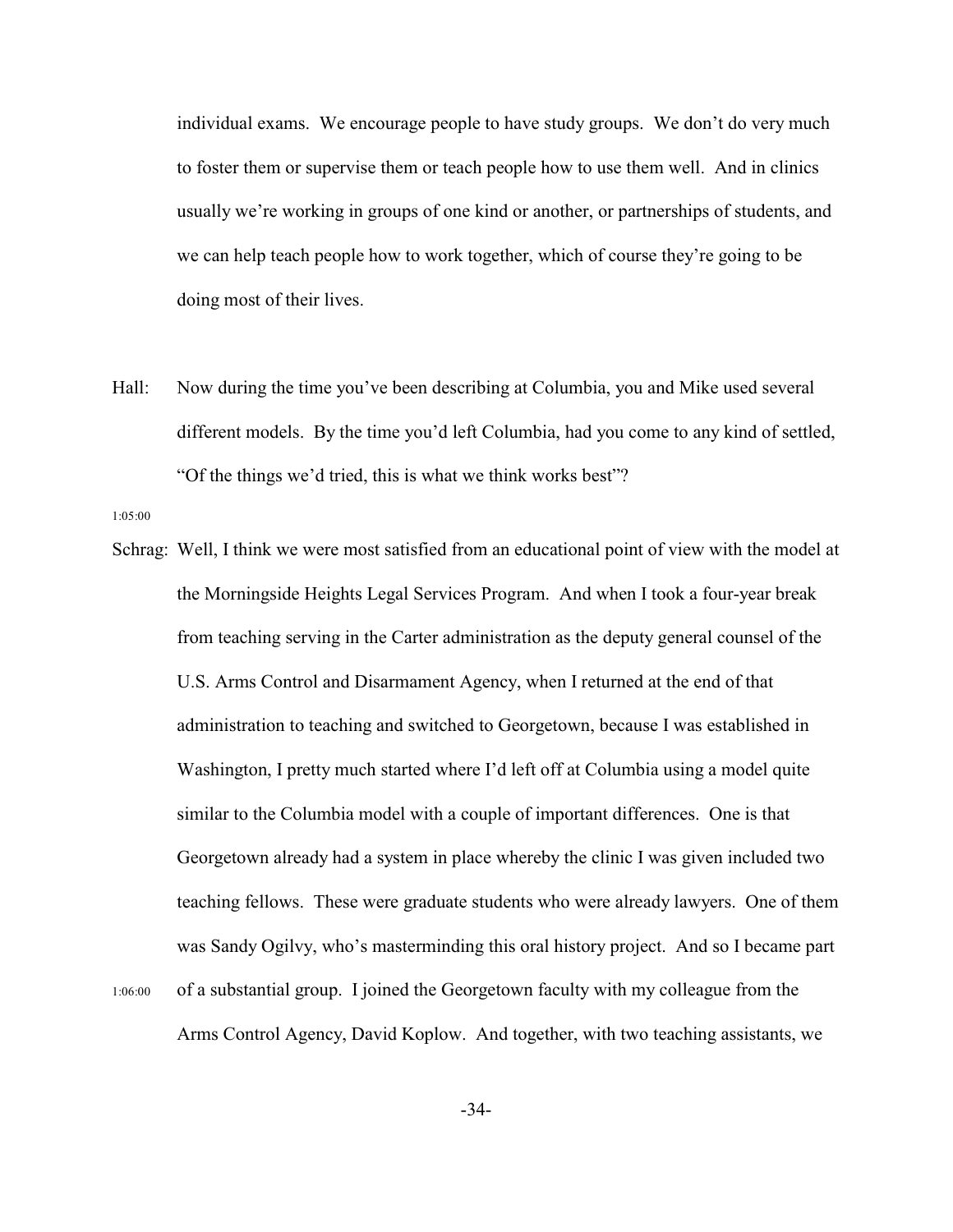had a group of four people teaching without having to fight for it. We also had six credits that just came with the territory. And while that wasn't enough, it was like starting very close to where we were at Columbia and with the ability to seek more over time, more resources over time. It was a long battle, by the way, too. I didn't expect it to take so long, but eventually we were able to work the clinic up to 10 credits for one semester, which really gave the students the opportunity to handle very complex, individual cases very thoroughly.

Hall: What kinds of cases did you initially start taking on when you came to Georgetown? 1:07:00

Schrag: The first year I was at Georgetown I inherited a caseload that the clinic had been working on before I got there. It involved a mix of Social Security disability cases, which were new to me  $-I$ 'd never handled them before  $-$  and military discharge upgrade cases, also something completely new. I got trained in doing Social Security cases by handling one myself under the supervision of Sandy Ogilvy, who acted as my supervisor. And I taught him something of the method that we had been using at Columbia, a method that was pretty non-directive in terms of – no method is entirely non-directive, but relatively non-directive along the scale of supervisory methods. And he taught me substantive Social Security law. And so I handled my first case in 1:08:00 partnership with Dave Koplow. And, lo and behold, we won it! – a very satisfying clinical experience as a student.

-35-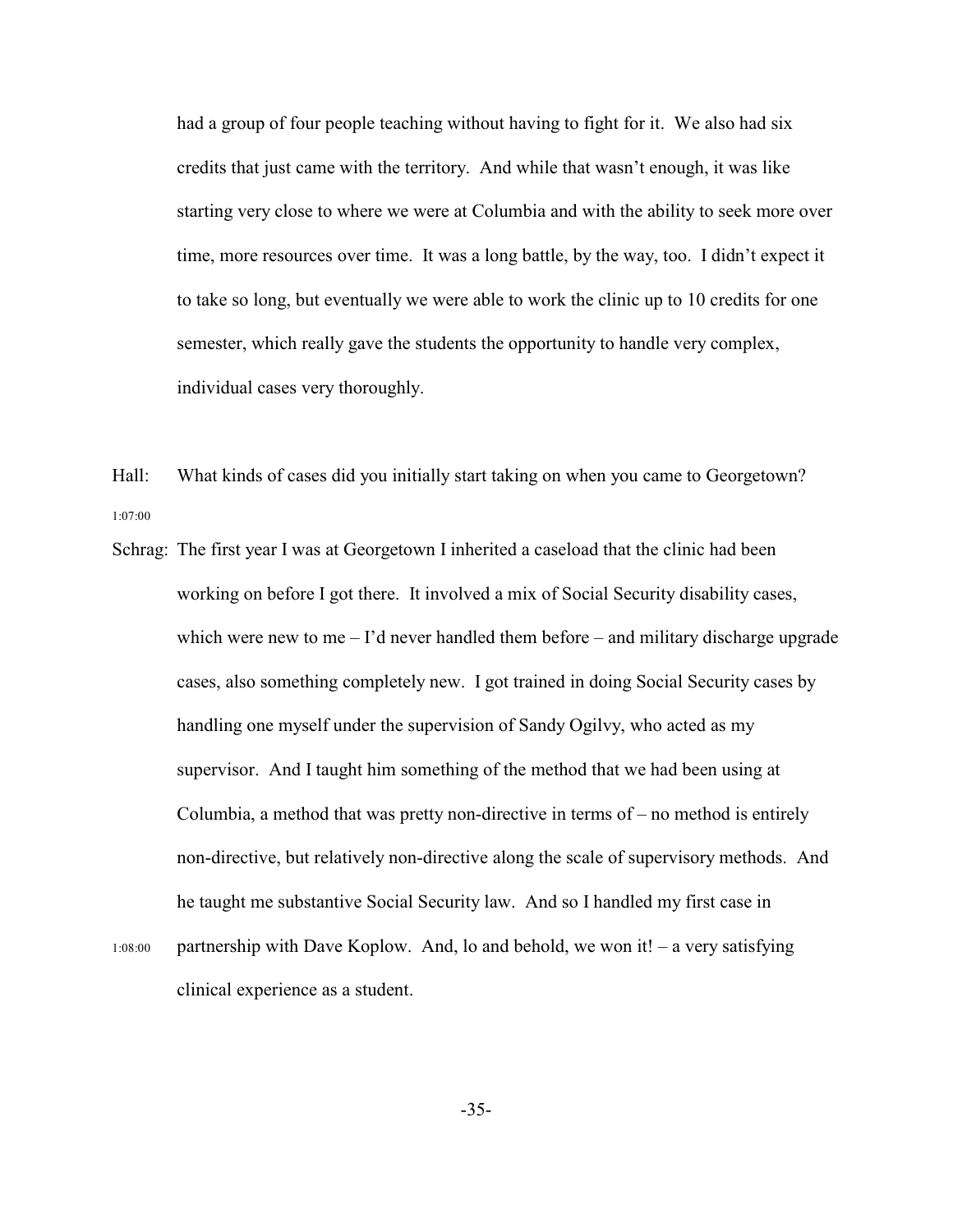- Hall: Actually this ties a little bit back to the Columbia experience, the non-directive aspect where you said you actually would have students go up. You sat in the back watching rather than up at the counsel's table. What was the educational benefit of taking that kind of more hands-off approach?
- Schrag: One of the primary goals that we adopted for ourselves as clinical teachers was to teach students to be able to handle a lot of responsibility, to be able to accept it, live with it, feel comfortable with it. Many of our students, then and now, come to the clinic having been directed all their lives as to exactly what they should do: school assignments, parental instruction. They've never had the opportunity to be very independent and to
- 1:09:00 figure out how to learn, or how to win a case, how to undertake any project. So part of our goals were to enable students to take on responsibility. There was even something of a social justice or social reform mission buried in that goal, because it was our thought that people who are more independent, less dependent on authority, are more likely in the long run to be able to create new institutions in society, criticize old ones, build their own operations and institutions. And so we wanted to enable people to take charge of their lives.
- Hall: I know just from the other interviews there's a lot of uncertainty as to what the longterm impacts of the clinical programs are. But can you generalize, you know, looking at the kids that you got from when they first came into contact with you versus when they were checking out at the end of the last class? How were they different at the end

-36-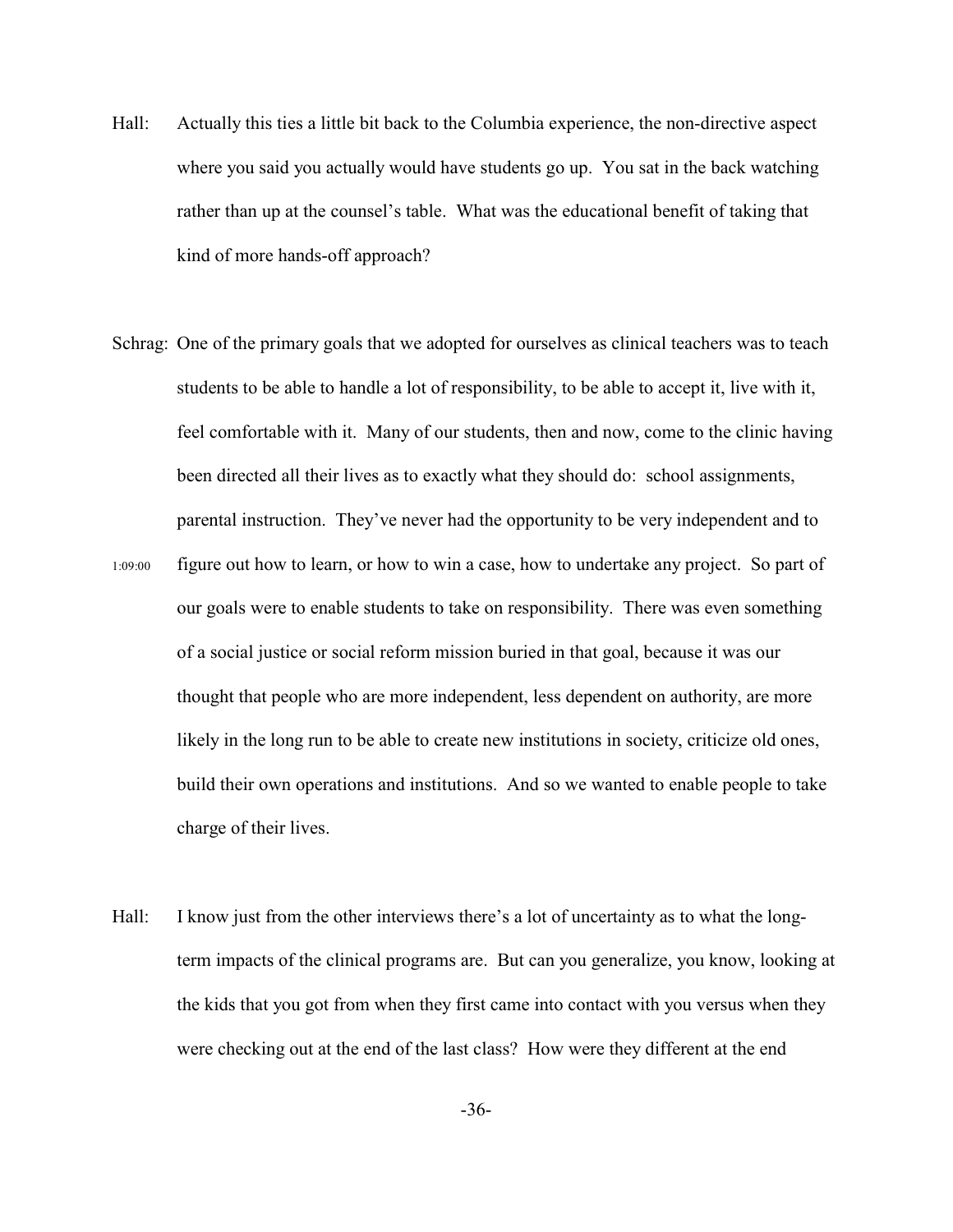- Schrag: I think it's very difficult to generalize. We get all kinds of students. But I think that in many cases at least students felt much more able to take on something they knew nothing about and enter into a new situation with much more self-confidence that they could master it. They could figure out how to do a project starting with very little in the way of knowledge about it.
- Hall: Okay. Well come back to Georgetown, the Social Security, you know, disability cases and the military cases. Were those particularly satisfying to you, or did you want to go in a different direction once you sort of had more autonomy?
- Schrag: Social Security cases were excellent teaching cases. They went from start to finish in a single semester, which was wonderful for the kind of program we had which was limited to one semester. They were small enough so students could completely master them.
- 1:11:00 We won nearly all of them, so that students would have a very satisfying experience and could really help somebody. And they were so good that we stuck with them for 15 years. The military discharge cases were less satisfactory teaching tools for a variety of reasons, one of which was that the timing was not very good. The decisions took forever to be reached. And also they were very far from my experience and David Koplow's. And so we swapped those out and took on consumer protection cases as the second kind of case – a type of case with which I had been familiar for a long time, and

-37-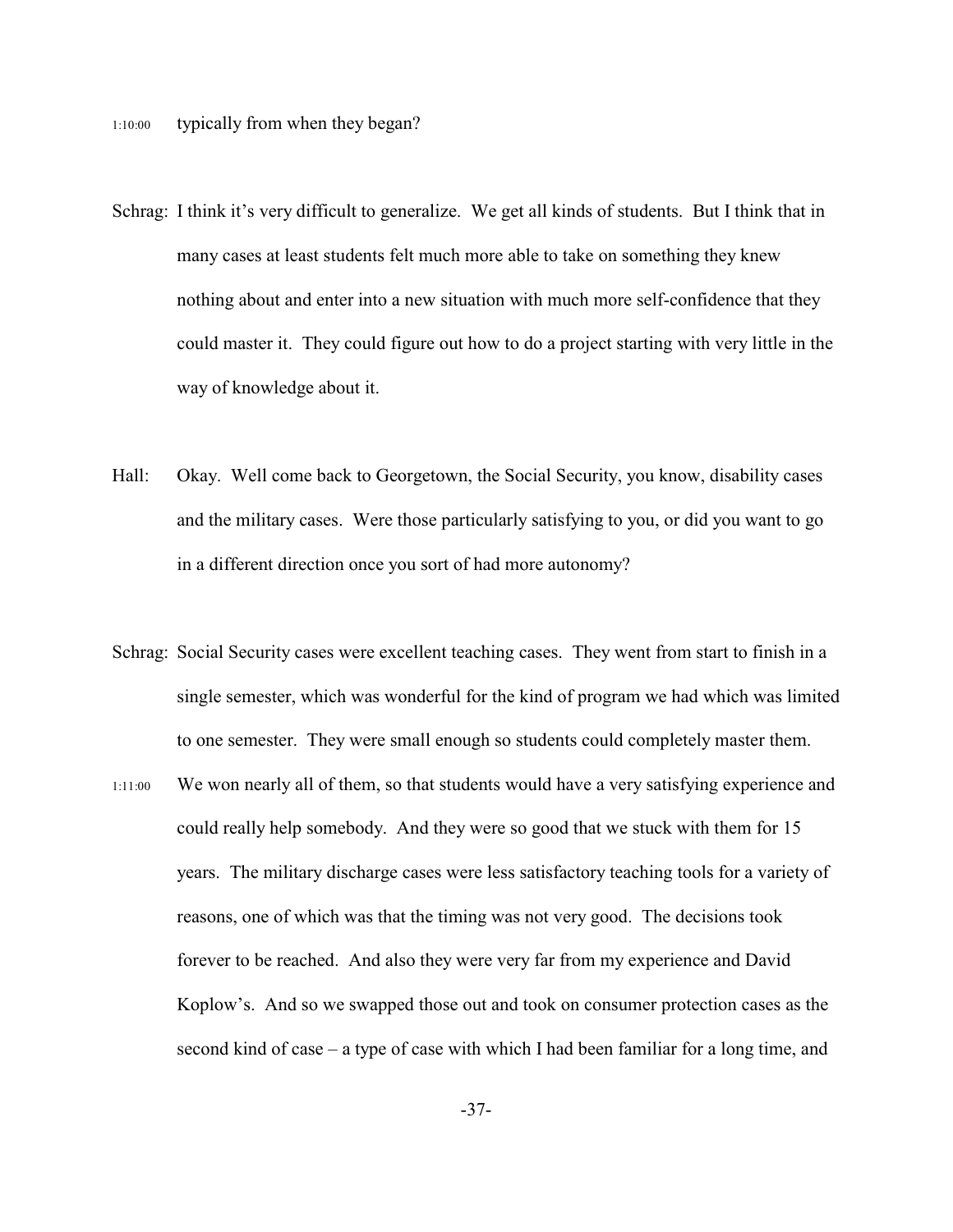which was very good in Washington, D.C., because Washington had two different fora in which such cases could be resolved: a small claims court, and a Department of Consumer and Regulatory Affairs, which was an administrative agency for the

- 1:12:00 resolution of consumer complaints. And just deciding which forum to be in was a very difficult and interesting complex planning problem for students in every case.
- Hall: Well, just tell me, you know, your time at Georgetown I know you mentioned you got into working with immigration, but just what are some of the highlights of your time at Georgetown?
- Schrag: Well, without a doubt, the number one highlight is working with the teaching fellows that we've had, the graduate student teaching fellows that we've had over the years. There have now been about 20 of them, because I've been doing it for 20 years, and the majority of these students have gone into law teaching and are themselves, many of them, clinical teachers. They -- when I got to clinical teacher conferences or Association 1:13:00 of American Law School annual meetings and see this large number of people whom I helped to train – came to me – because we've become a very important clinical teacher training program – see this large number of people who are now in clinical teaching, I very much feel like kind of a proud papa. And these are the people who have all become quite important in the clinical section of the  $AALS$  and in other clinical activities – far more important than I am.

-38-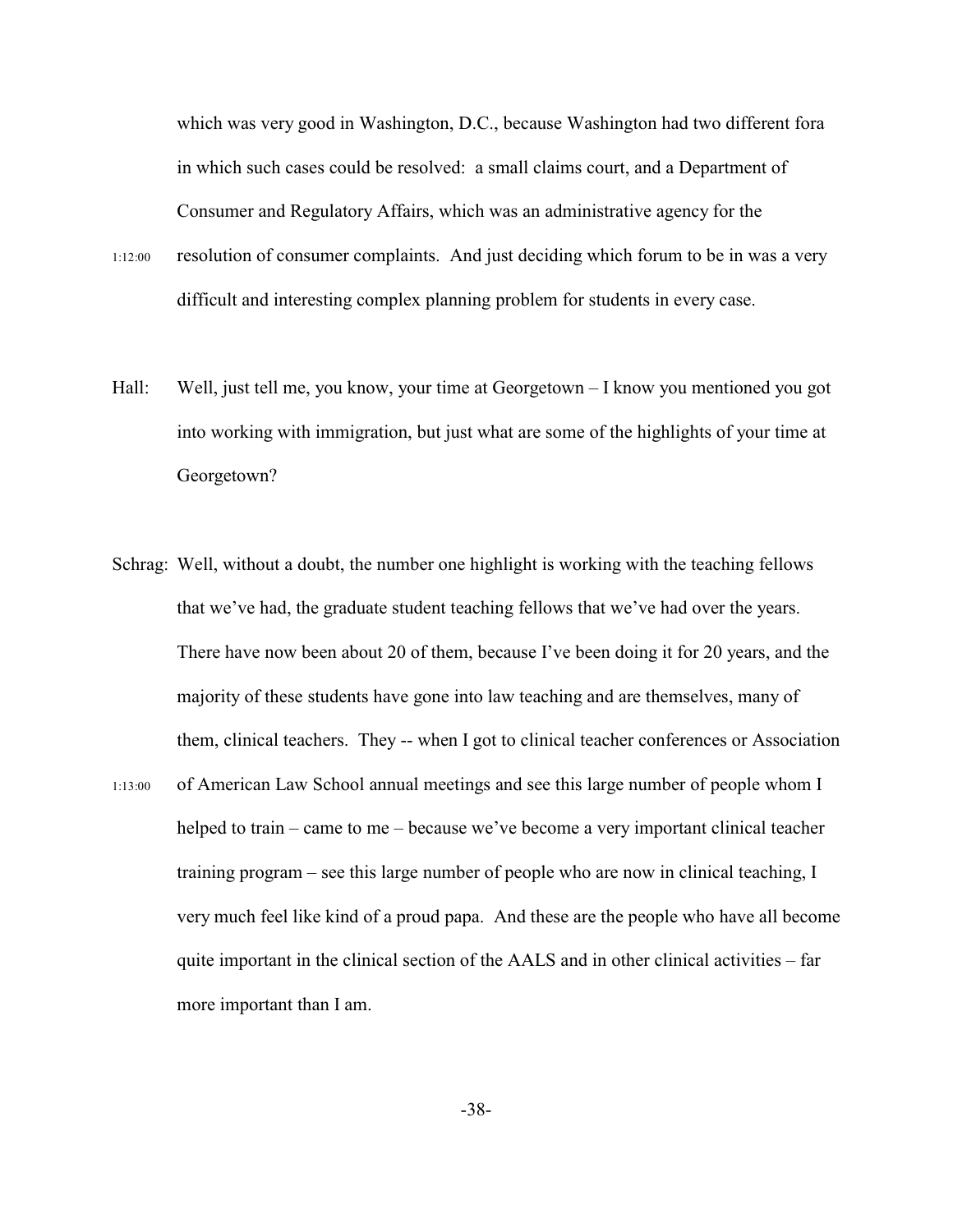- Hall: Georgetown seemed to have a bit of an early tradition in getting into clinical programs, at least on a small basis, even before the whole CLEPR thing. Is that a correct impression, and do you know why that might have been?
- Schrag: Georgetown got into clinical education fairly early into the '70s. I'm not quite sure of the year of the first Georgetown clinic, but by 1976, four years before I got there, it was established enough so that it had to have a faculty committee spend a year figuring out the proper number of credits to be given to each clinic and so forth. There were by that
- 1:14:00 time several different clinics. That committee report was something of an albatross around our necks, because it limited the number of credits that clinics could have fairly strictly. And it was only in 1999 that we were able to undo some of the damage it had done. And in some ways it was a good thing, because it ensconced clinics. In other ways its effects lasted too long.
- Hall: Did you have any dealings with Bill Greenhalgh while you were there?
- Schrag: Georgetown now has about 13 clinics, and had more than 10 the whole time I've been there. Bill was the director of the Criminal Justice Clinic. I was the director of a different clinic called the Center for Applied Legal Studies. And each clinic was pretty autonomous, so that we had relatively little to do with each other.
- Hall: Okay, well tell me again just sort of how your work with the students and the

-39-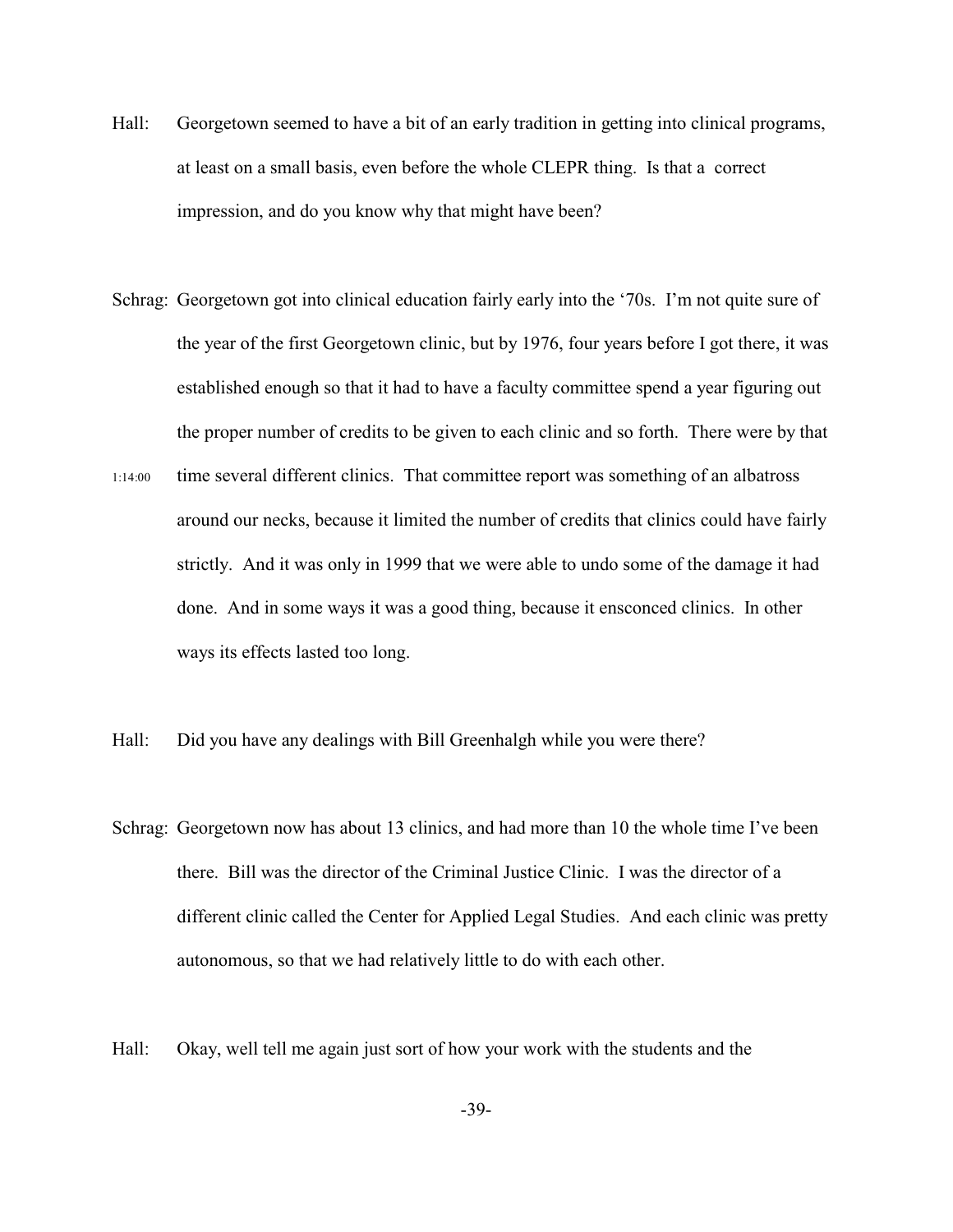development of your program changed while you were there.

1:15:00

Schrag: The first innovation that we undertook, that Dave Koplow and I undertook after we changed the caseload of the clinic, was to experiment with something called the learning contract. We required each pair of students working on a couple of cases to negotiate with us an arrangement for how we would work with them throughout the semester. They would negotiate this during the first week of class. And we'd work out a learning contract that would specify how often we would meet, what we would do in our supervisory meetings, how we would respond to questions, what kinds of help we would give, how much independence the students wanted, so forth. We used this method for 1:16:00 about 10 years, and we still use a variation of this method, although we no longer require students to negotiate a formal contract in the first week. What we now do is we tell them that we have a pretty good plan of how to work together. We now use this as a very elaborate 30-page disclosure instrument, and tell them how it's going to be, but tell them that they can propose changes in it at any time so that they're not forced to negotiate the contract, but they're permitted to negotiate changes in this agreement or arrangement at any time. And we do work with them, and we do have to make changes

propose, or in some cases less.

Hall: Have any problems come about, or any cases you remember where the students weren't successfully handling the sort of level of autonomy you gave them where you had to

from time to time with many teams who need more supervision than we initially

 $-40-$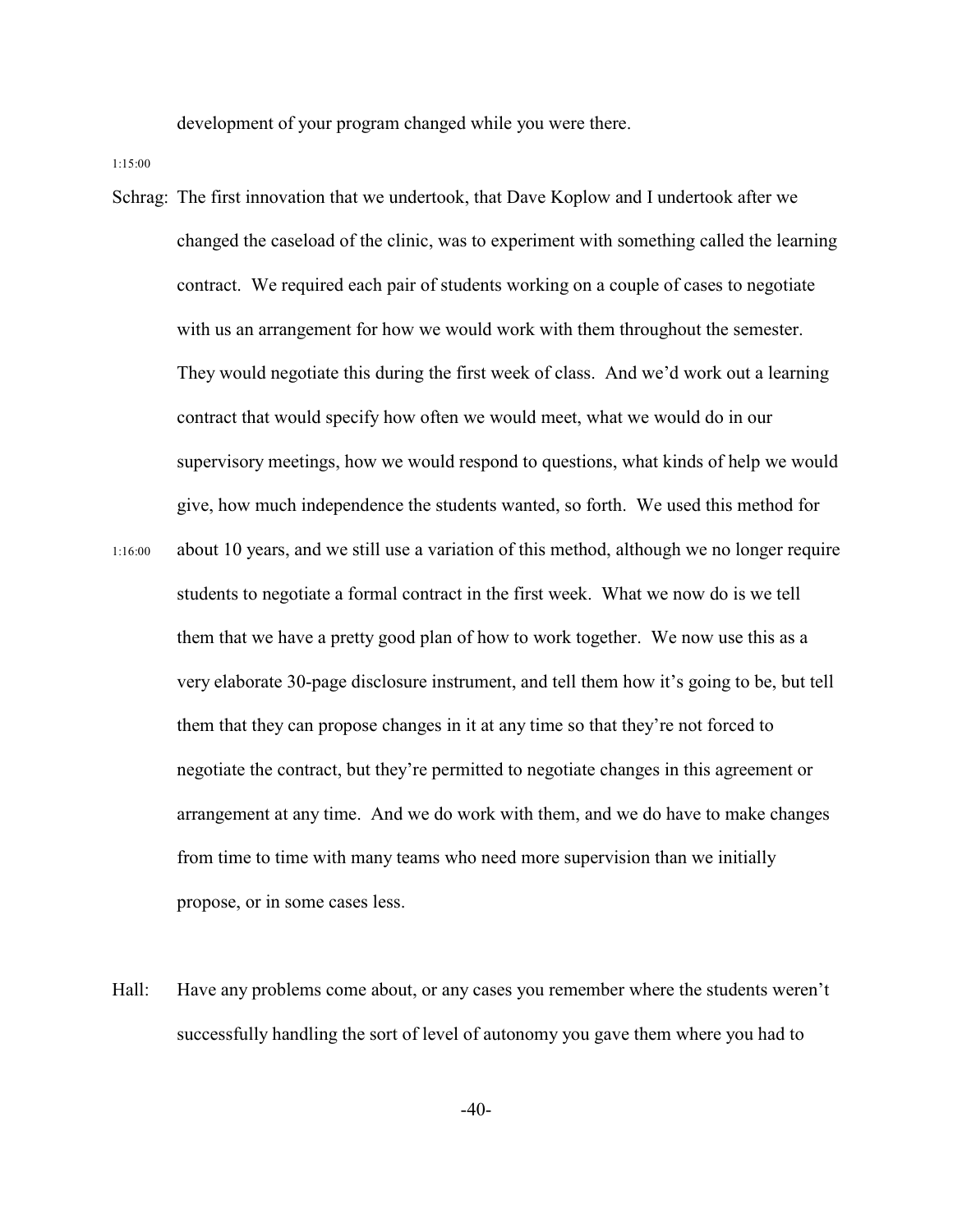intervene?

1:17:00

- Schrag: There've been a few cases where we've had to provide greater direction than we would have liked to in the writing of a brief, or the decision-making in a case – not very often, but it happens once in a while. But I'm happy to say that there has been no instance still, in my 30 years of doing this, in which I had to take over at the trial, or even sit at counsel table.
- Hall: Fairly early on you mentioned doing the D.C. Constitutional Convention. Was that something that involved your students at all, or was that simply an activity that you  $-$  ?
- Schrag: Yes, that was a one-time event, and it did involve students. After I was elected, we had clinic students selected – Dave Koplow and I were teaching together, and we had clinic students selected for the following semester. And I offered that if the students – if there 1:18:00 were six students who wanted to work with me on the constitutional convention instead of doing the traditional clinic work that semester, they could do so. So six students and I went off to the convention for the semester, and they helped do research on the issues that came before the convention, constitutional law issues, basically state constitutional law. They observed sessions. They wrote papers about the convention. And they too got immersed in the work on the convention. It was a very different kind of clinical model.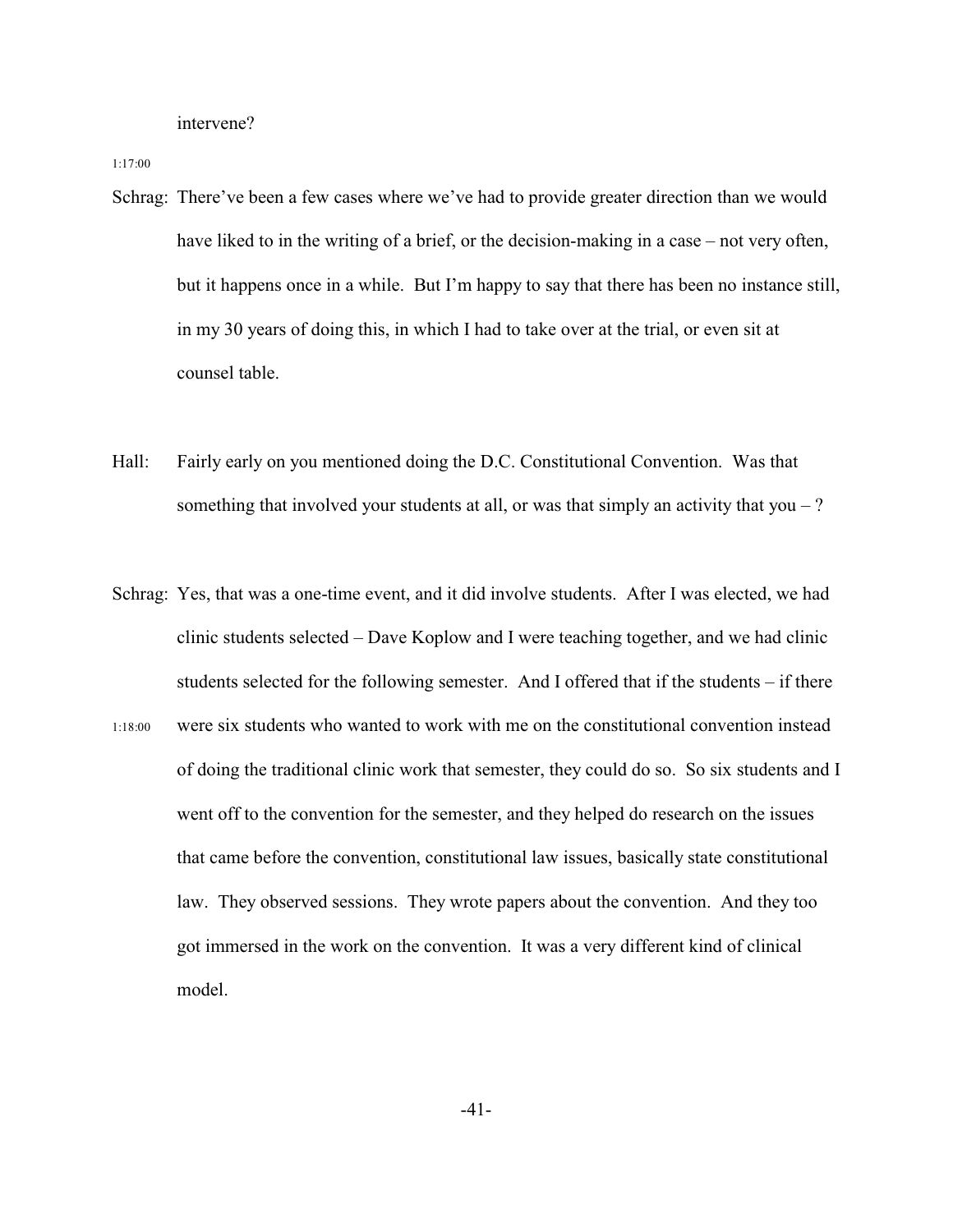- Hall: What were some of your greatest satisfactions, and what do you think were their satisfactions from those three months?
- Schrag: For me it was a tremendously different kind of learning experience, and in a surprising way. The surprising way had to do with race. I was one of about one-third of the delegates who were white, and two-thirds were black, reflecting the composition of the
- 1:19:00 District. And, to my surprise, race became a big issue in the constitutional convention from the get-go. The black delegates formed a black caucus. And I was familiar with black caucuses, but usually black caucuses were minority caucuses. Here the black delegates were the majority group, and they felt it necessary to form a black caucus and exclude white delegates, even though they had a two-thirds majority of the convention. This was very puzzling to me, and the white delegates didn't know how to react to it. And for the first time – and so one of the white delegates called a meeting of a white caucus to discuss how we should respond to the black caucus. So for the first and only time in my life, I found myself part of a group – lasted all of two hours – it was still an 1:20:00 extremely uncomfortable event – that was a meeting, a whites-only meeting, to discuss whether we wanted to continue meeting – which we didn't – and how we would deal with the black caucus, which we couldn't do. We felt so guilty about even being in an all-white meeting that we couldn't stand being there, and it disbanded. And then we discovered, after about a month of kind of racial politics in this convention, that when the convention got down to serious business, the race issues disappeared, and political divisions, conservative-liberal divisions, emerged instead. And they crossed race lines,

-42-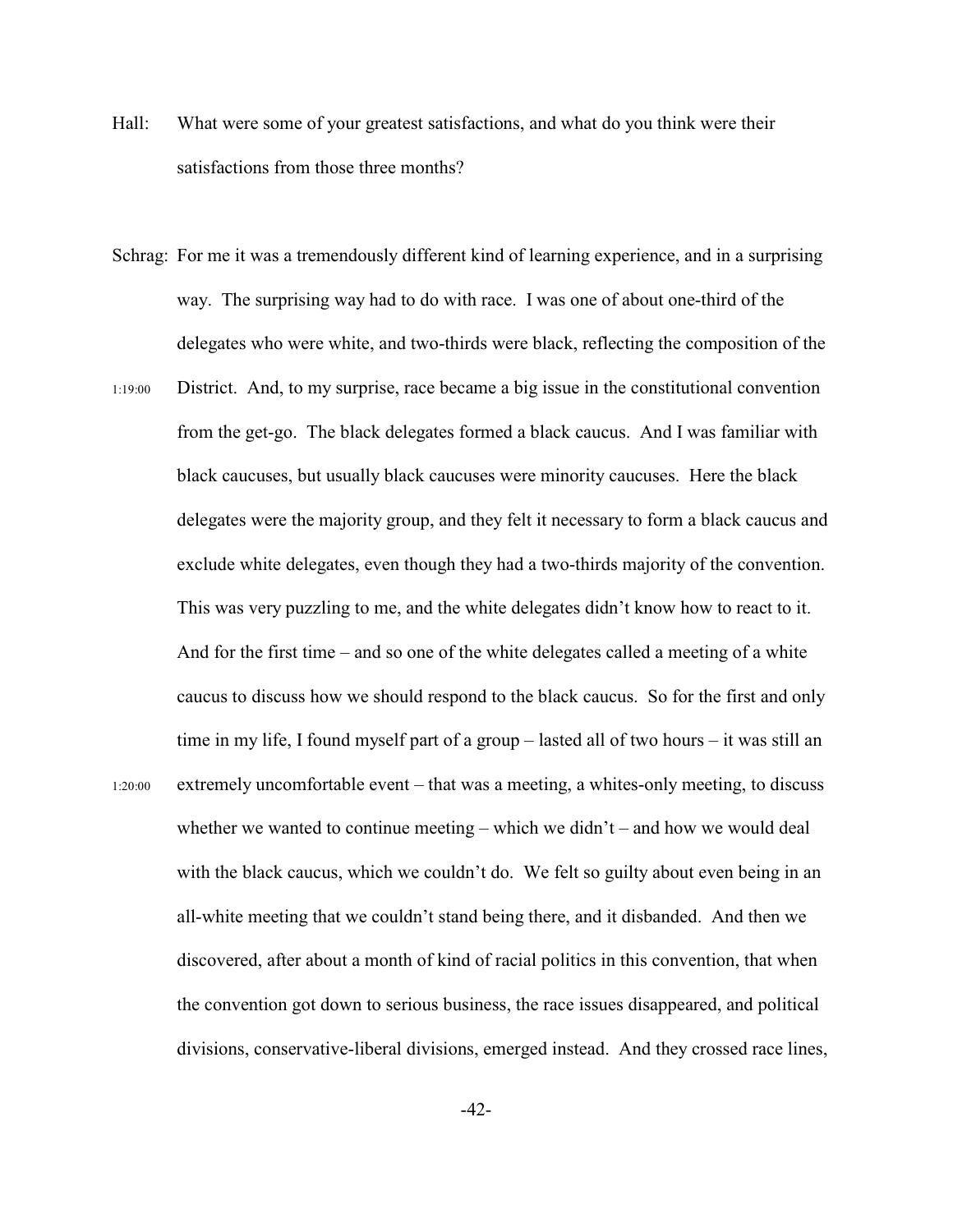and that was a fascinating shift. And I wrote a book about that, called *Behind the Scenes: The Politics of a Constitutional Convention*, that explored that shift.

Hall: From the point of view of the students, would you say their perceptions paralleled yours, or might they have gotten other things out of the convention?

Schrag: Yes. They helped analyze it, and I think that they came to similar conclusions that I did. 1:21:00

- Hall: Okay. Coming back to once you were back on the campus at Georgetown, when did you start working with immigration cases, and what led to that?
- Schrag: During the early 1990s, our clinic was always oversubscribed, but the degree of oversubscription was constantly falling. And there was a writing on the wall that students were becoming less and less interested in doing Social Security disability cases and consumer protection cases. And I think it's a little sad, but it was real. And it was part of a very long-term trend that started when I first started teaching in clinics. In the early 1970s, poverty law was the cat's meow. There were several poverty law 1:22:00 casebooks on the market. Poverty Law courses were full. In the fall of 1971, at the same time I started teaching clinically, I taught a straight classroom course called Consumer Protection Law, and 120 students were in that course. When I taught the same course the next year, although I had gotten very good course reviews, the number of applicants/enrollees fell to about 60. And I think there was a steady decline in

-43-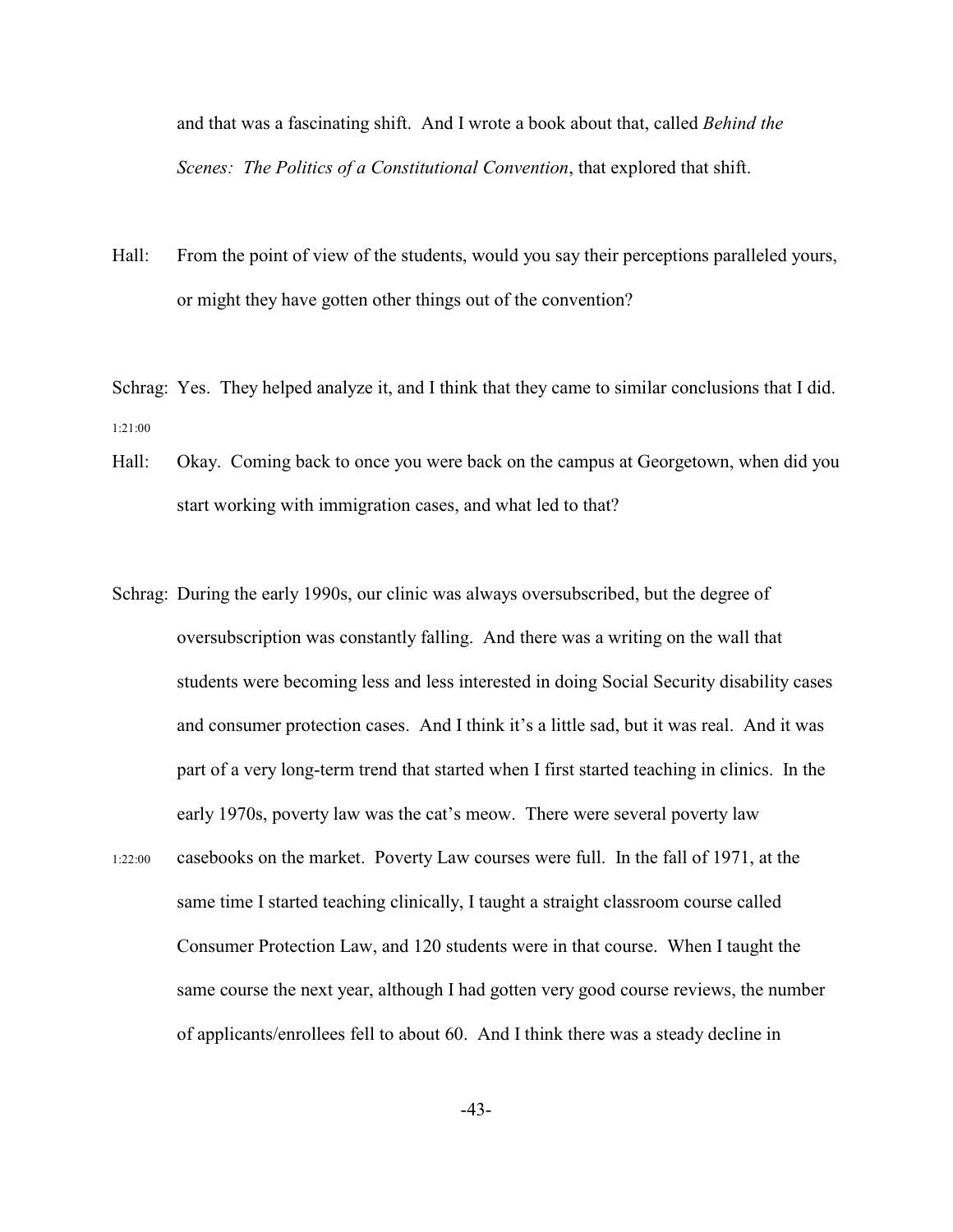interest in the problems of the poor throughout the '70s and '80s, unfortunately. And there's a great deal more student volunteerism in homelessness projects, and interest in participation, but not necessarily in legal ways, and particularly not in academic ways – not in taking courses on these subjects. And there were always Poverty Law courses at all the law schools, but the enrollments were quite small compared to what they had been in the '60s and early '70s. At the same time, student interest in international 1:23:00 human rights was growing at a very rapid pace. And, at Georgetown, hundreds of students signed a petition to create a human rights clinic. The law school didn't have funds to create a new clinic, but I saw a way to meet both the students' interest in having a human rights clinic and my need to have – to avoid a situation where enrollment in the disability clinic would fall below seats available. And it was also time for me to refresh myself by learning a new area of law. So I spent a year going around to human rights activists in Washington, asking them what they did and trying to figure out what would make for a good clinical experience. And Rick Wilson at American was already doing some asylum law work. Debbie Sanders at the Washington Lawyers' Committee for 1:24:00 Civil Rights and Urban Affairs helped convince me that the best work we could do, and most needed work that was most needed in the community, would be to handle asylum cases. So I converted my clinic into an asylum law clinic. We started off in the fall of 1995 with students handling two cases each, and it nearly killed them. We kept time sheets that semester, and the students were doing an average of 52 hours a week work for six credits. We had picked two cases each simply because we had always done two cases each, but after that semester we cut it down to one case apiece. And eventually we

-44-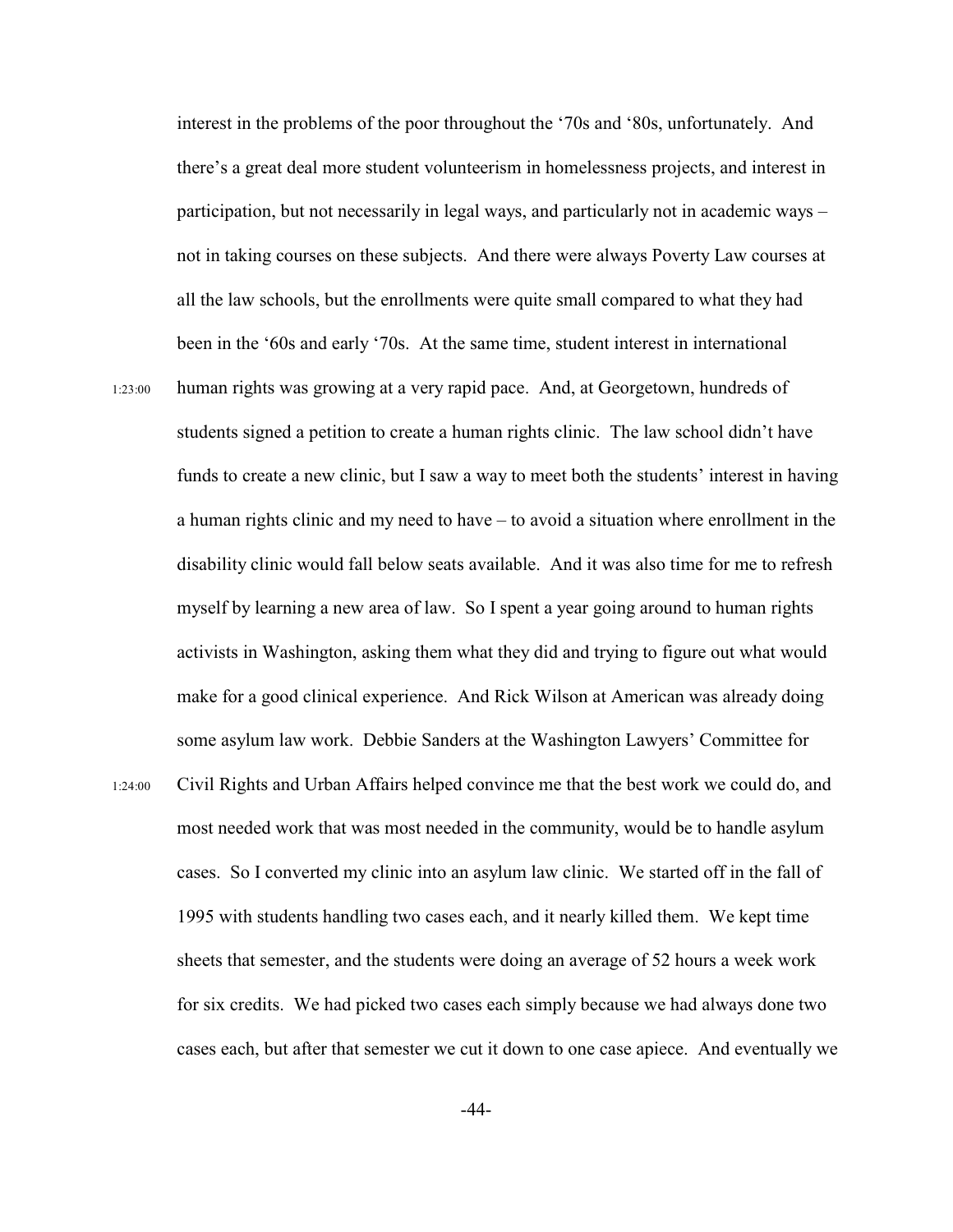got it down to one case each pair of students for 10 credits, which turned out to be about right. That's about 35 hours a week work for about 10 credits is about the right course load.

- Hall: What was it about these cases that made them that much more intensive than what you'd been doing?
- 1:25:00
- Schrag: These are life and death cases. These are cases where the student where the government of the United States has determined that a person who claims to be a refugee is not a valid refugee, and has put them into deportation proceedings. And we claim the government's made a mistake, that these people really qualify as refugees under the U.S. Refugee Act; that is, they have a well-founded fear of persecution if returned to their home countries. The government usually either doesn't believe their story or says that, Well, even if your story is true, it doesn't qualify you as a refugee under the very complicated refugee case law that's been developed over the last 30 years. So we contest these cases in a court called the Immigration Court – it's an Article I court. And if we win our client starts on the road to American citizenship. If we lose, the client may be sent back home to torture and death. So in a way each case is a 1:26:00 potential capital punishment case. And the students just throw themselves into these
- cases and do an incredibly wonderful job and win nearly all our cases.

Hall: Are there any – let me just ask you generally – obviously there's a deep emotional

-45-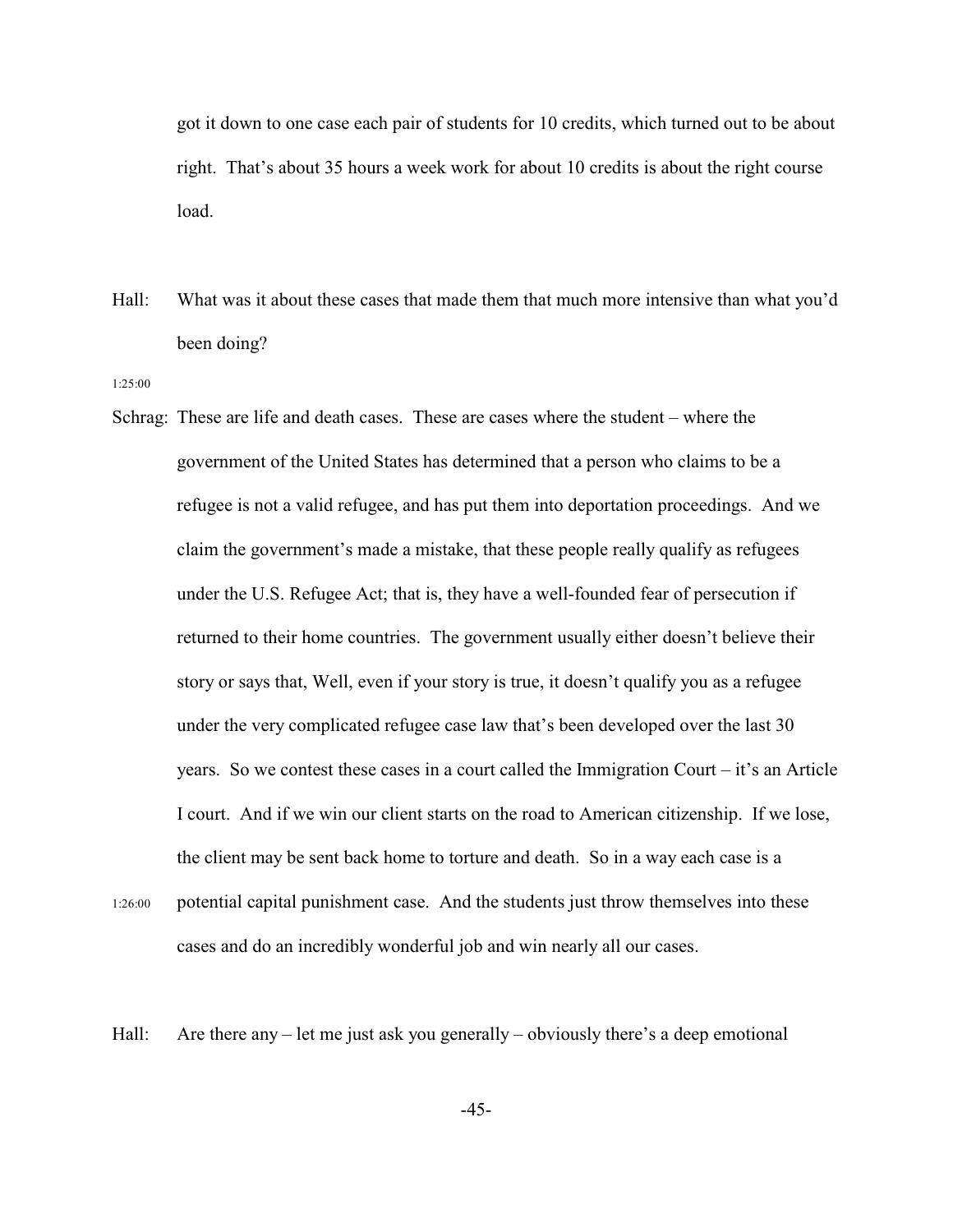impact on your students once they're confronted with this. Do they take it with total seriousness from the minute one, or do you see some sort of deepening of their commitment as they go along in these cases?

- Schrag: Both. They take it totally seriously from minute one. They know what they're getting in for. They knew that even before they signed up for the clinic, because we're very elaborate in disclosure materials. And also after 10 or 15 meetings with their client, the bonds are very, very deep so that when the decision is announced – but the judges – another great thing about these cases from the point of clinical teaching is the judges announce their decisions at the end of the trial from the bench. And the students know
- 1:27:00 that that's going to happen. So they build up to a tremendous theatrical climax, through no planning of our own – it's just the way the judges handle the cases. And whatever the result, if it's a win or a loss, it's a very emotional moment. Usually it's a win. The clients are in tears, the students are in tears, everybody's hugging in front of the courtroom. There's a tremendous party afterwards. These are very, very – even though they're small cases on behalf of individual clients, they're very serious and important cases.
- Hall: Phil, what about the educational support? What's your role with the students, and even with the clients as this is unfolding?

Schrag: Well, I don't see the clients at all until a mock hearing that we do a couple of weeks –

-46-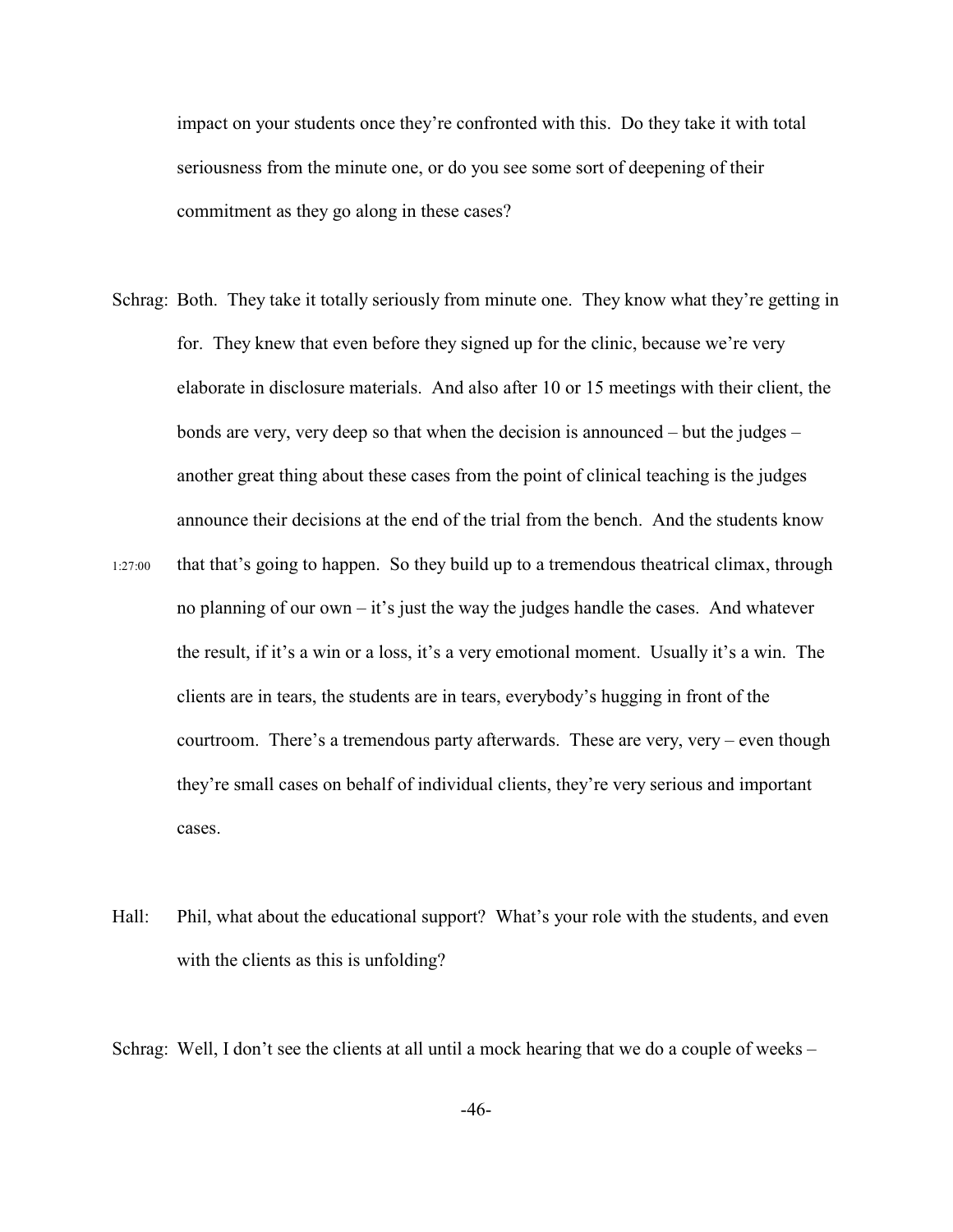the first – sometimes several mock hearings that we do a week or two before the trial in which I play the judge or the opposing INS attorney. With the students I play a very 1:28:00 strong role; that is, this is all subject to the agreement that we have worked out with them. But usually we meet once a week. The students are required to bring a written agenda to each meeting. The written agenda will control the meeting. That is, we'll – and the students must run the meeting. They must learn how to run meetings, and move us through the agenda. And if the time is up, and they haven't finished the agenda, we stop – and they learn to keep time in a meeting. And in the meeting there are a whole series of somewhat stilted rules – unless the students negotiate out from under those rules – one of which, the one the students hate the most, is that we teachers try not to answer questions off the fly that the students haven't thought of and try to think through with each other before the meeting, so that if an issue arises for the first time in the 1:29:00 meeting or if an issue arises that the students come into the meeting with but they really haven't done any research on or work on coming into the meeting, we'll often parry the questions saying, "Look, I could answer that question – I actually have an idea about what you should do next – but I think you'd learn something more by trying to do some work on this for yourself. What would you like to do? Would you like me to answer the question right now, or would you like to have an opportunity to work on this a little more?" And although they hate that question, sometimes they say, "Answer it right now," and sometimes they go back and work on it some more.

A year ago one of the students wrote an article about her experience in the clinic dealing

-47-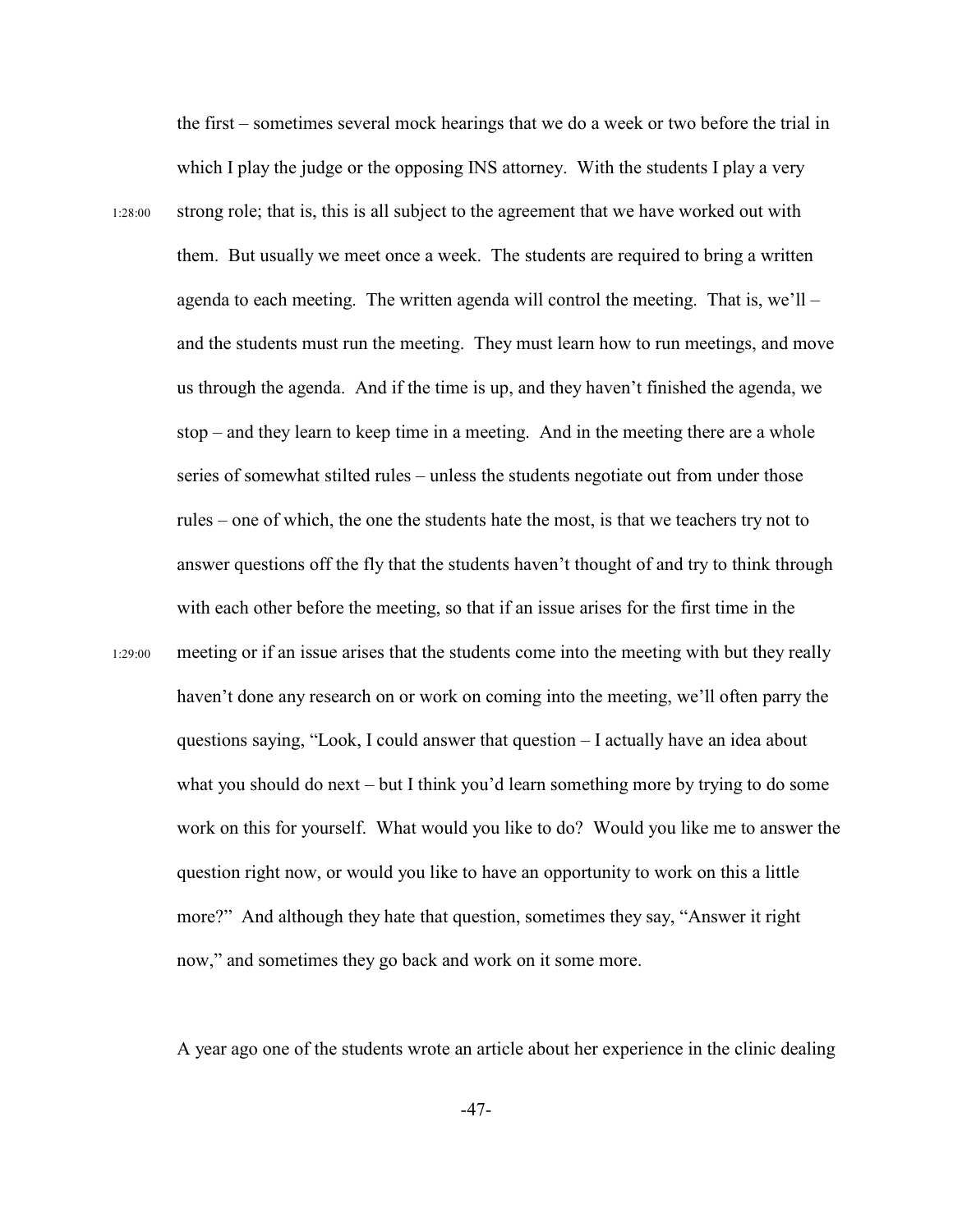with this method of supervision. It's in Volume 6 of the *Clinical Law Review*. It's called, "Where in the World is Dr. Detchakandi?" and it deals with a single fact that she was trying to investigate, and my response or non-response to her efforts to go after that

- 1:30:00 fact. I think it's a nice little article that explores this teaching methodology from the student's point of view.
- Hall: Of all the different kinds of work you've done, is this model, working with the immigration cases, the asylum cases, has that been the most overall satisfying?
- Schrag: It is very satisfying. The cases are very satisfying. I feel I got into this work in part as a result of a visit to the U.S. Holocaust Memorial Museum in 1994 when I was casting it out for some change in the clinic. And seeing the rescue work that some people did just before and during the Holocaust was very inspiring. And I think the students are part of that tradition of helping to rescue people in need who are in danger of very serious 1:31:00 persecution or death. So it's very satisfying to feel part of that tradition. What's unsatisfying about it is that it's very time-consuming, and it leaves me with very little time for more complex law reform work, although I have found some ways in which to do that, although sadly not with students. They had  $a - I$  think one of the worst classes of my life – that is, one of the most disappointing to me – occurred during the fall of 1995, toward the end of that fall. The students had done backbreaking work, won all their asylum cases, had done marvelous work on their cases. But Congress was in the middle of passing legislation to significantly cut back on the procedural rights of asylum

-48-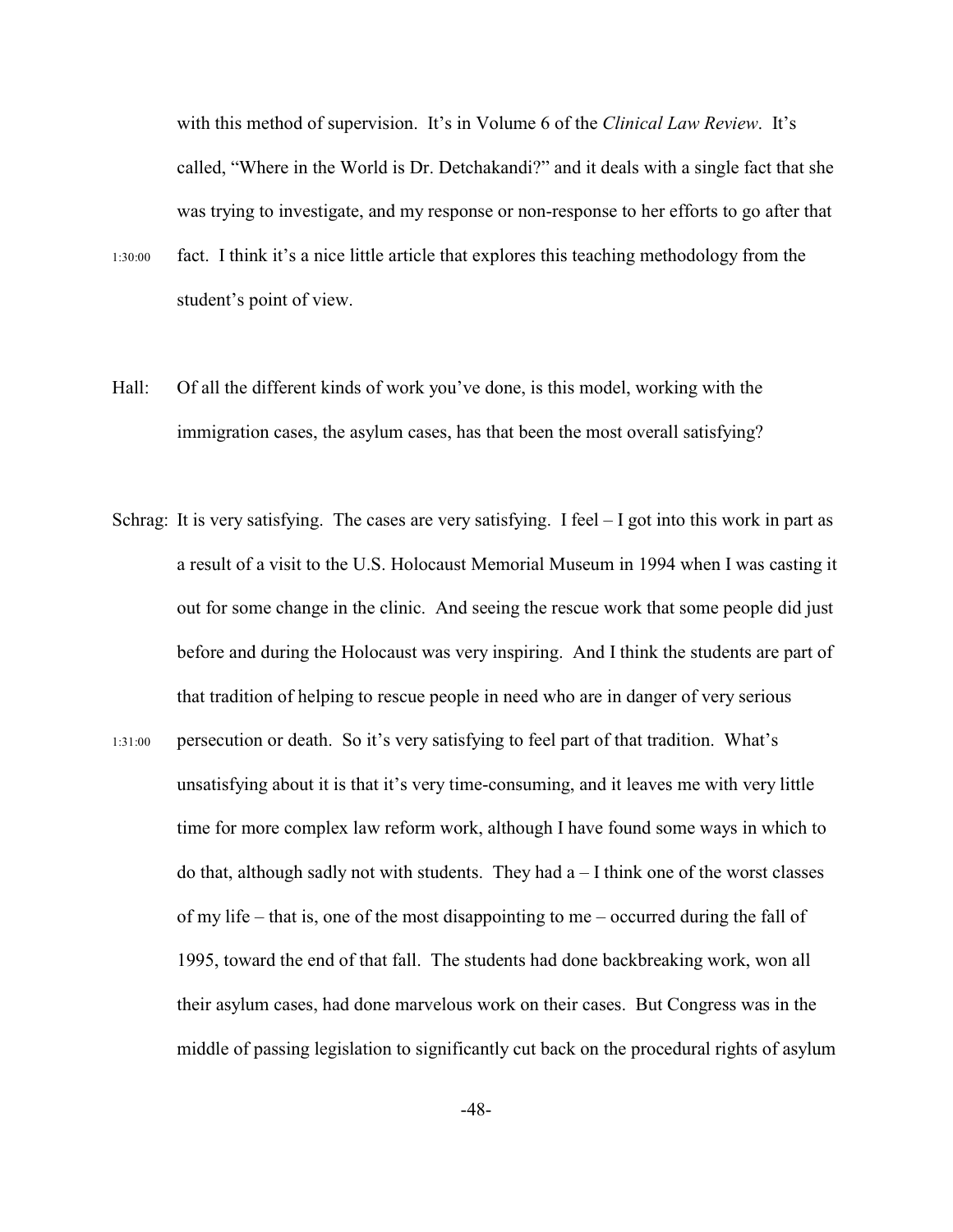seekers. And I taught a policy class at the end of the course in which I asked students,

1:32:00 "Well, what could you do about this impending law which would cause you to lose most of the cases you've just won?" And they had no ideas at all. Even though they had done fabulous work on the cases, and they were experts on asylum law and on asylum clients, they didn't even have ideas such as, "write your congressman" or "write a letter to the editor of the newspaper" – ordinary civics ideas that most people learn about in high school. They felt experts on advocacy, but totally lost on legislation. And when I probed why, there was this disconnect. I learned that they all felt terribly powerless, that they thought of Congress as an institution that responded only to money and celebrity, and thought they could not possibly have any influence over legislation. And I realized that I too hadn't done anything about this bill that was hurdling down towards us and 1:33:00 that was going to affect the clients that I worked with. So I threw myself into the legislative work, and I spent a year trying to defeat some of the worse parts of that legislation, with some degree of success. But I never found a way to involve students in that work. It involved memos to members of Congress that had to be written overnight in response to very rapidly changing developments as the House Rules Committee would make one decision after another, or different member staffs would provide a new piece of information about a member's thinking, or as developments in the field, that is, in members' districts would change, a member would be coming to town or not. And although I worked with a large community of immigration advocates – and that was very satisfying work  $-1$  just couldn't find a way to work in students – and teach them 1:34:00 anything on the kind of timetable that legislation moves at. I'd still like to find a way to

-49-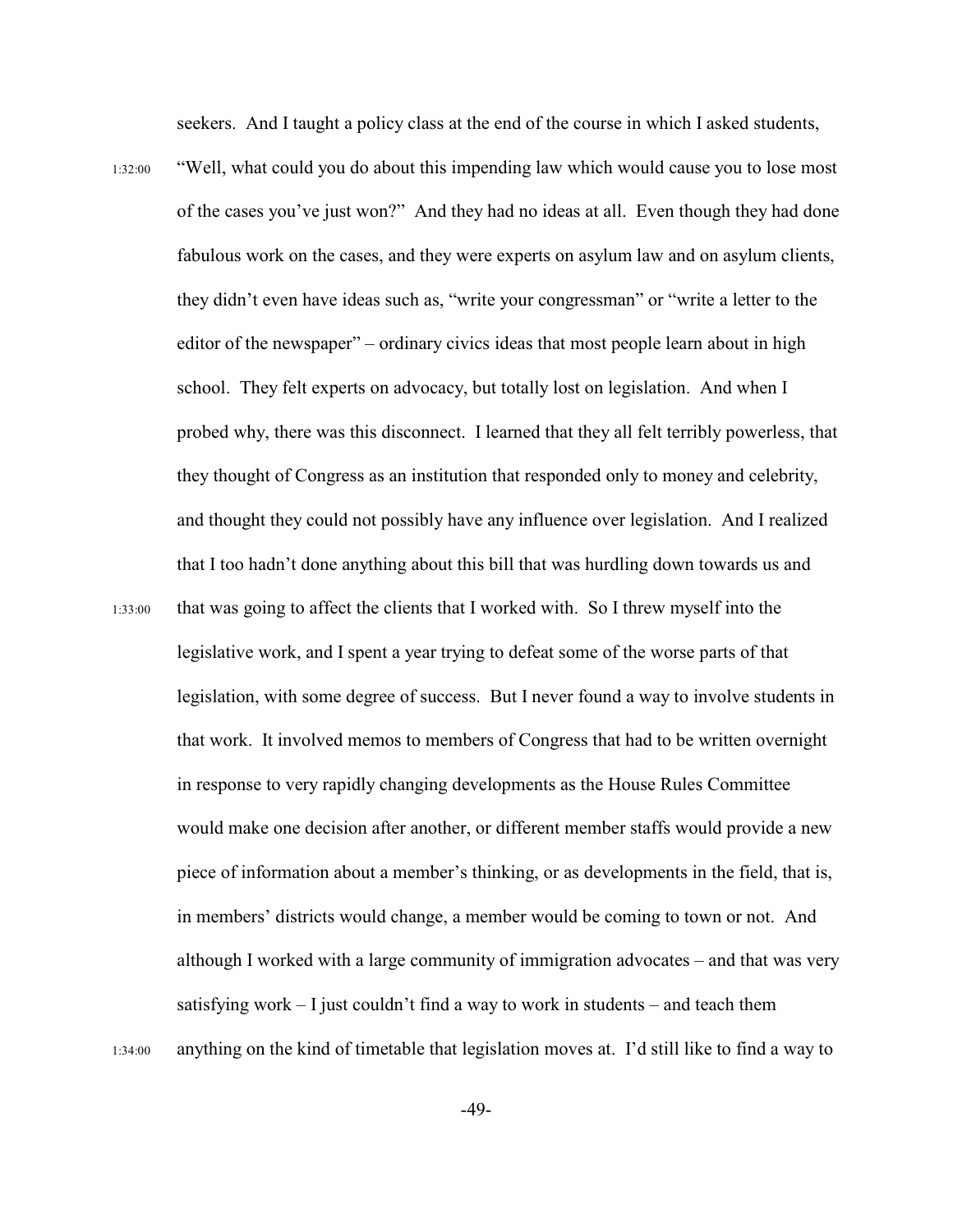integrate students better into law reform work, but it's very difficult, and it raises some of the same issues that I started worrying about in the early '70s when I was doing big test case litigation.

- Hall: Actually early on, even before you started talking about the '70s, you made a comment in passing that in some ways you had more success in helping to reform law or change law than in actually, you know, the actual courtroom work you were doing early on. And then, you know, talking about your early [inaudible] noticing the importance of tactics. Has there been any way in the clinical model that you've been able to get at some of those issues with your students, about what happens outside the courtroom, and those roles that a lawyer plays?
- Schrag: Because of this experience in '95, we have tried to build some of the larger issues into 1:35:00 the clinical program systematically. We now have – I now teach a class in asylum and refugee history at the beginning of the course. We have a class on the Holocaust in the middle of the course. And we teach a class on contemporary refugee policy issues toward the end of the course. We also encourage students to take a separate course in refugee law. And because occasionally a case goes up on appeal, there is some possibility of doing some law reform work through litigation. And I've kept, without students, I've kept a hand in it. Even after the 1995-96 law was passed I've kept a hand in the policy work doing work on some of the regulatory issues that have come up since 1:36:00 then. But, as I say, most of this has not involved students.

-50-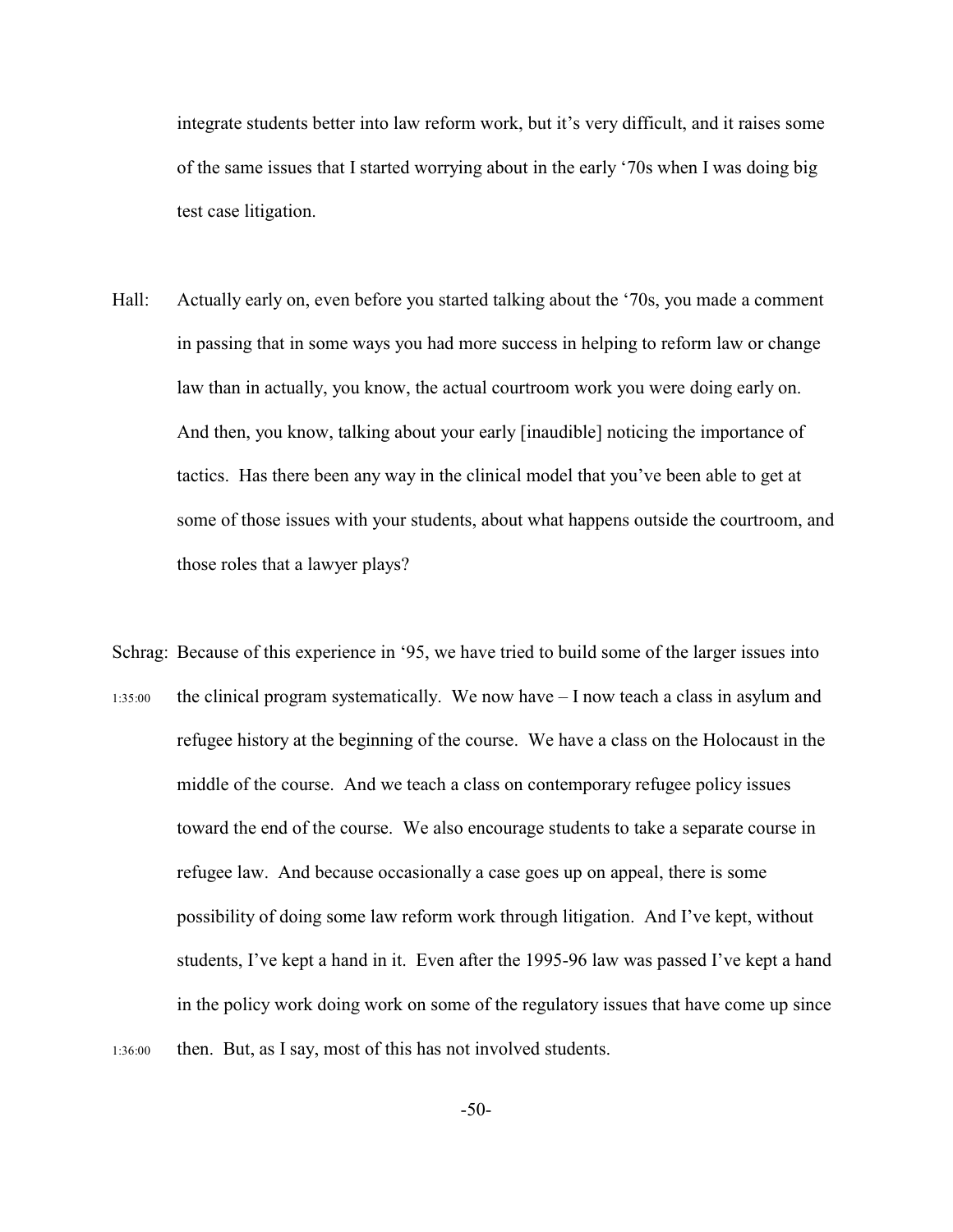- Hall: One thing I'm hoping to include in whatever video we produce is some discussion of specific cases. So I'd like to kind of come back through the years. During your time at Columbia, are there any cases that your kids worked with that really stand out in your memory?
- Schrag: No, because once we got to the model that was a typical legal services model, those cases were all individual eviction cases, or home improvement contract cases, things of a very small nature where we got a particular person to be able to stay in their home, but we were not making new law at that point.
- Hall: What about at Georgetown?
- Schrag: Similarly at Georgetown, the actual individual cases we've handled are memorable only 1:37:00 in their impact on the individuals. For example, one of the asylum law clients that we had was a man who had been  $a - he$  was a Christian in a radical Muslim territory. And for his Christian activism he was, four different times, hung upside down by his feet and had hot boiling oil poured on the soles of his feet, was beaten with plastic rods and suffered other terrible tortures. It was outrageous to me that the U.S. government would try to deny him refugee status. And it was very satisfying that we were ultimately able to win that case and keep him in the United States. And he's – last I heard, he was a ministry student in the United States and was on his road – on his way to American 1:38:00 citizenship. So, that's very satisfying as an individual matter, but it didn't have any law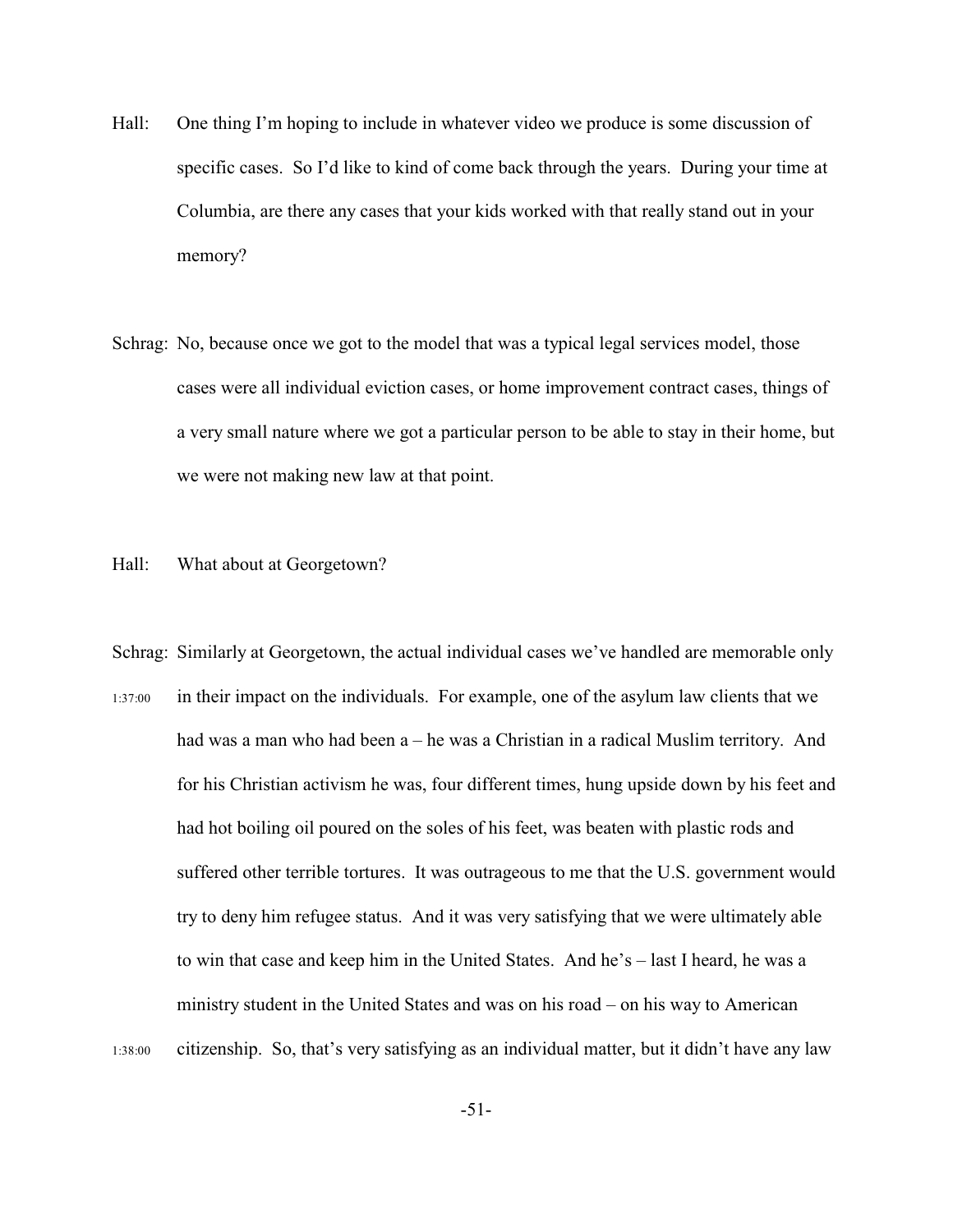reform impact to speak of.

- Hall: You said that some of these cases were virtually capital cases, or could be. And yet here you have students who aren't even members of the bar trying them. Since one of the goals presumably of this work is creating social justice and not just teaching students, what's your sense of the level of representation these clients got versus if you had not been intervening with this clinic?
- Schrag: I think we provide the very highest level of representation around, in part because we're so labor-intensive; that is, two students work on a single case for about 35 hours a week
- 1:39:00 That's 70 hours a week for 14 weeks. That's hundreds of thousands of dollars worth of legal help that we pour into each case – far greater than the clients would get anywhere else, except maybe through pro bono representation by a large law firm. The client who is represented by our students is very fortunate indeed, and our win rate I think reflects that.

Another advantage that the clients have by working with us is that the university provides, by way of overhead of the clinic, essentially unlimited telephone calls and faxes and e-mails to their home countries, so that we're able to get affidavits and other documents from Africa at considerable expense in terms of faxing back and forth that other attorneys might not invest.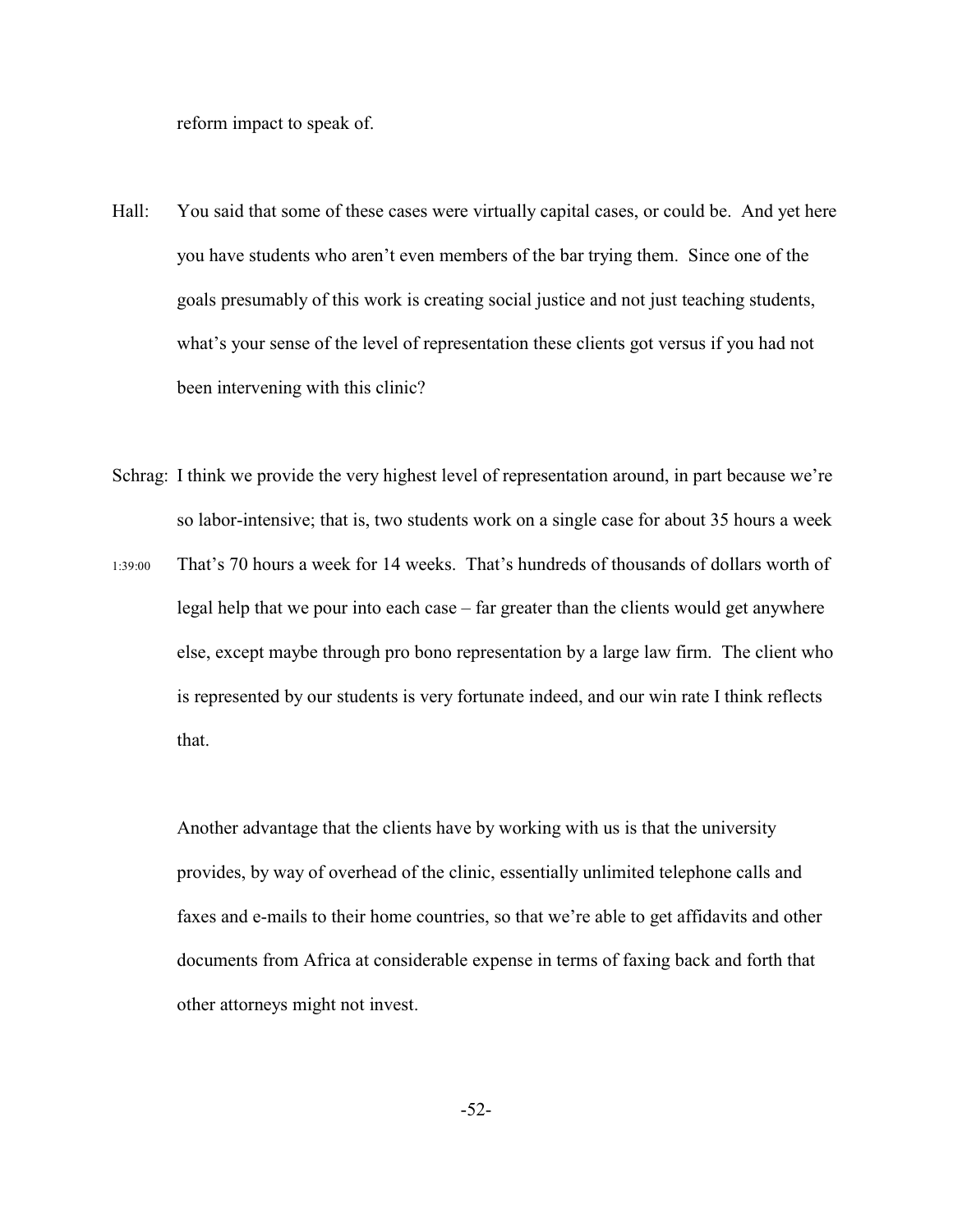Hall: I know each of these cases were individual. Were there any general themes or strategies that you find yourselves resorting to frequently in doing these asylum cases?

1:40:00

- Schrag: Every case is different, and we have to plan every case from scratch. In fact, I think that's one of the things that we in the clinic, in my clinic in particular, do particularly well. We have, very early in the semester, a case planning assignment in which students have to write a lengthy plan of action. And of course they change it as they learn new facts and new law. But this plan is sometimes 20 or 30 pages of detailed expectations about how they're going to investigate the facts, what law they're going to research, who they're going to interview and so forth. We're teaching a model of not shooting from the hip. It's the exact opposite of shooting from the hip, which so many lawyers  $do - a$ model of very careful deliberation, and a commitment to it in writing. And that's the first serious piece of writing they do in the clinic, followed by several other pieces of 1:41:00 writing: a lengthy affidavit, sometimes 20 pages, telling the client's life story – it gets filed in the court – and a brief in each case as well.
- Hall: I'm going to step back and ask some broader questions about your overall experience. One is: What do you see as the primary focus of clinical education? Do you think of it as a tool for social justice, a tool primarily for training, or some combination?
- Schrag: I think it's mainly a tool for training. I think that clinics, because of the fact that the law schools are paying the freight, and the mission is educational, have only a small role to

-53-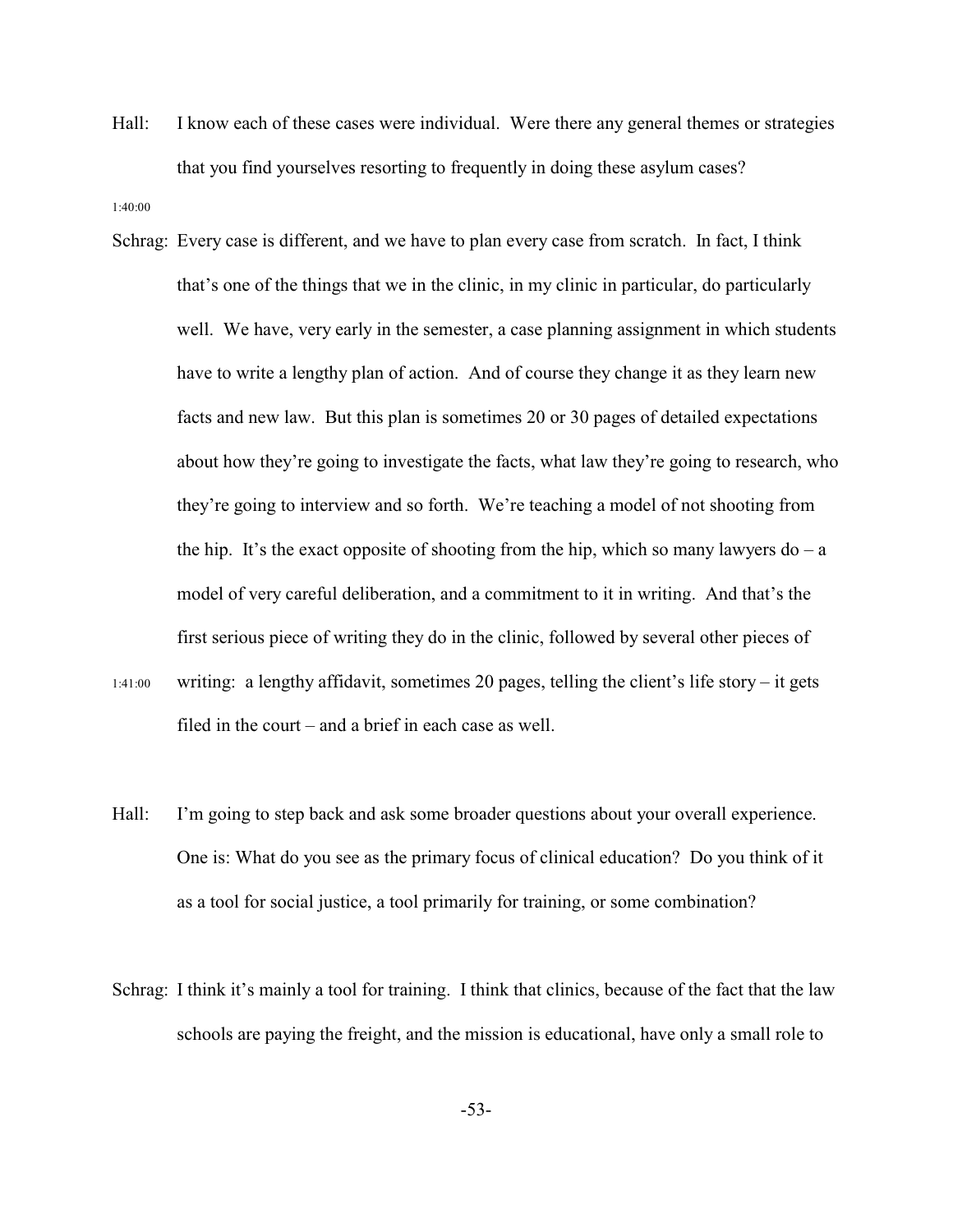- 1:42:00 play. The possible exception is a few test case clinics that are still around, some of them environmental clinics. But most clinics are legal aid kinds of clinics or criminal defense kinds of clinics, so I think relatively little – relatively small caseloads and relatively little role to play in appellate litigation. They do a great job, however, in supplementing the work of the rest of the law school in training students to be whole lawyers, not just lawyers who can do the kind of appellate work that Yale trained me for.
- Hall: I have no doubt from your early description that you could have been a very preeminent litigator had you not gone the route of instruction. Do you ever have any wistfulness or regrets about not having gone that route primarily?

Schrag: You mean working for a law firm?

Hall: Yeah.

- Schrag: Yeah. I never had the slightest desire to work for a law firm. You only have one life to live, and there's so much need to work on the justice mission, whether we do that through teaching or through front-line litigation –
- Hall: I was actually thinking more the latter, front-line litigation on social justice issues versus going the route you went.

1:43:00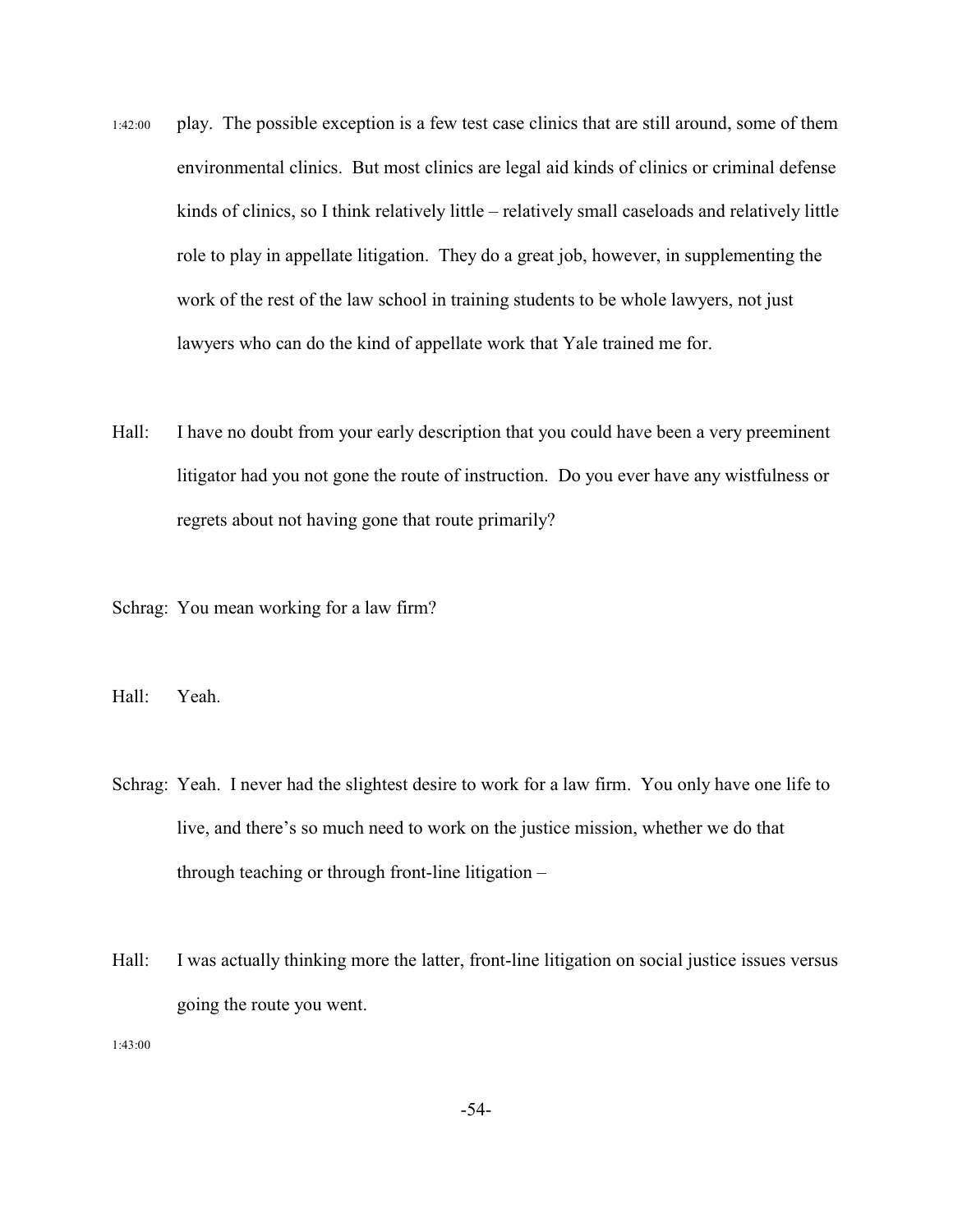Schrag: Well, I sometimes have some. I sometimes wonder whether I could have accomplished more along those lines if I had simply stayed at the Fund all along and made a career of that. Certainly those two cases, Supreme Court cases that I won, they were very important. On the other hand, the courts changed. It became less possible to make major social change through litigation. And I have been involved in some important legislative and regulatory projects over the years that have made a difference. One that I haven't talked about yet on this tape is that I got involved in 1994 in the issue of student loans. Public interest lawyers are under tremendous financial pressure. They often graduate with debts exceeding \$100,000, and legal services offices and other public 1:44:00 interest offices start lawyers at \$32,000 on the average. And under ordinary repayment plans, students are often so squeezed by debt, that those who aren't independently wealthy, or who don't graduate from the minority of law schools that have their own good loan repayment programs, are sometimes unable to take public interest jobs simply

because of the debt load.

In 1993, Congress passed a law that provides federal loans, direct loans from the federal government, for student education, including law student education. Students can consolidate their bank loans into this program, and allows students to pay back the debt as a percentage of their income, about 20 percent, so that they're never paying more than about 20 percent of their income towards their student loans. And at the 25-year mark, 1:45:00 no matter how much they still owe, it's all forgiven. In '94, the Department of Education held a regulatory negotiation and then a rulemaking proceeding to write the

-55-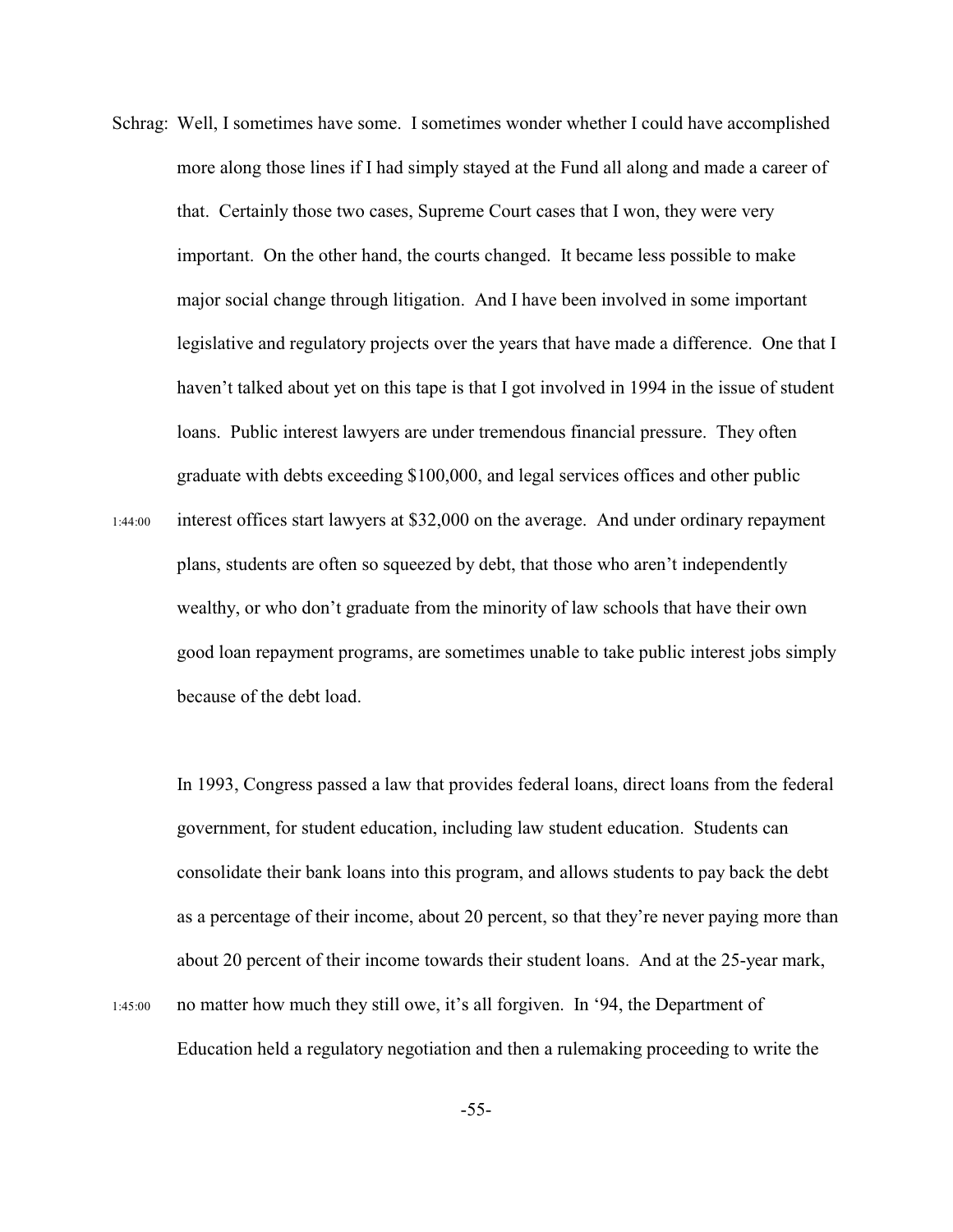regs to implement this new law. And it proposed as part of the regulations that if a student  $-$  if this cap on a student's income on the student's repayment  $-$  if a student didn't pay back all that they might pay given their interest rate because of this cap, the amount that wasn't paid would be added to the principal. So you'd see the principal would keep adding up. And although it would be eventually forgiven at the 25-year mark, it would be a pretty steep amount to be paid if the student's income rose before the 25-year mark, and the student would eventually be paying it off. Well, the proposed 1:46:00 regulations said that this compounding would stop once this accumulated balance got to 150 percent of the student's original debt. I came across this proposed regulation and thought it was pretty outrageous, and got involved as a citizen in the regulatory negotiation, because citizens are allowed to go to these regulatory negotiations and even speak at the end of each meeting. And I attended the regulatory negotiation sessions as a citizen and started attacking the 150 percent mark, saying that the number should be 110 percent, not 150 percent. And that once the balance got more than 10 percent above the original balance, compounding should stop. And I eventually persuaded the Department of Education to adopt this proposal. The department later informed me that the adoption 1:47:00 of this change [inaudible], my lobbying for this change, had over five years caused a transfer of a third of a billion dollars from the federal treasury to students. So that was just a little, you know, this fun little thing, little project to take on. But in a way it had the kind of significance that those Supreme Court cases that I worked on in the late '60s did – certainly a lot of money involved – and that's the kind of thing that one can do as a law teacher on the side, just kind of get involved in a little project like that and see it

-56-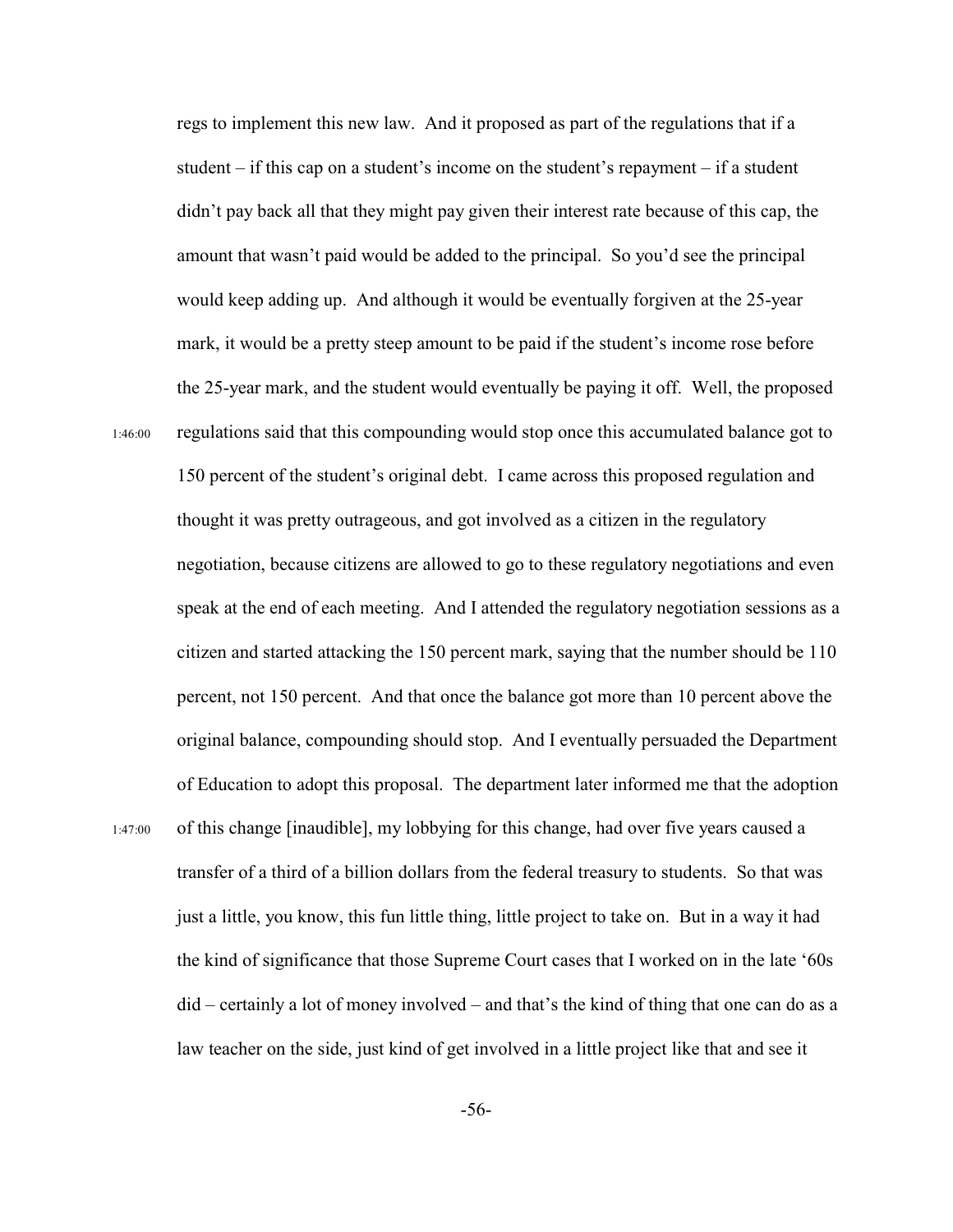through.

- Hall: Let me ask you, when you started all this it was a very idealistic time. Has clinical education, in your mind, which has grown very dramatically over the last 30-odd years, fulfilled some of your greatest dreams that you might of had for it at the outset? In other words, what has it achieved, and where is it still maybe falling short?
- Schrag: I think the results aren't all in on that. I think we have better educated students, but 1:48:00 the students that we educate are a cross-section of students in law schools generally. So the vast majority of the students I train go on to work for law firms, and I'm certain that many of them fight against the things that I believe in – that they defend corporations that are accused of environmental degradation, or race discrimination, or consumer fraud, or other kinds of practices that I hate. So, am I ultimately helping society by training students better? It depends on what they go and do. And I don't know what they all go and do. And so I think that  $i - I$  certainly have also trained students who have gone on to important public service careers.
- That brings up another point. Because I was so uncertain about where my students were 1:49:00 going and what they were using my training for, I started another program at Georgetown called the Public Interest Law Scholars program, which I've been directing for 13 years now. And that's entirely satisfying, and I have no doubts about where the students are going in that one. We select eight students from each incoming class out of

-57-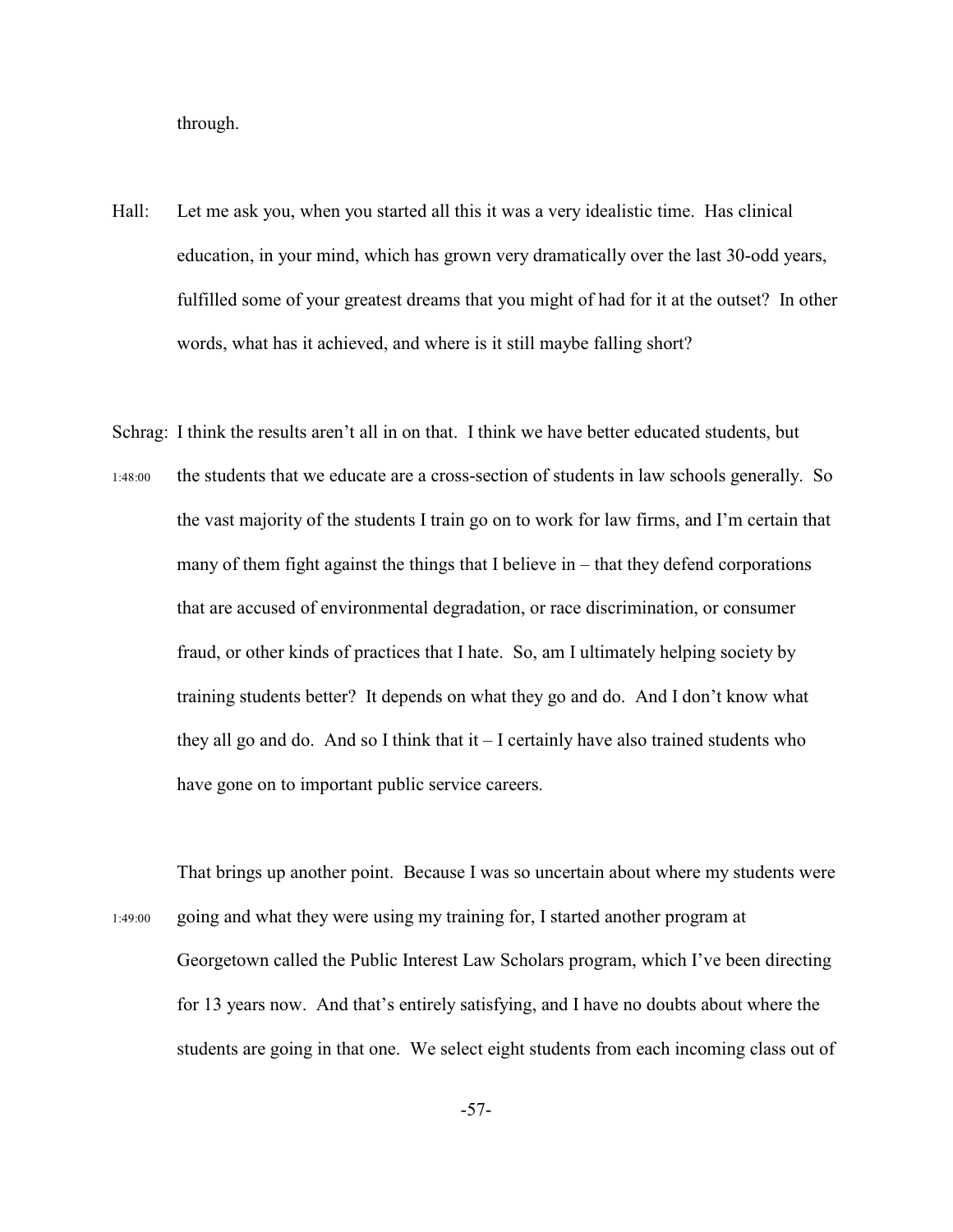770 applicants. And these eight students are given one-third scholarships – some are money – faculty advisors, public interest mentors from the community, a speaker series, and three special courses, one of which I teach – and they pledge to become public interest lawyers; that is, to be lawyers for nonprofit organizations or the government for at least half of their lives. And most of them have done it. Over 70 percent of the students who graduated in this program are public interest lawyers now. So I've, through this program, helped to train more than a hundred public interest lawyers over

- 1:50:00 the years. And that's very and I'm in touch with most of them. We have an active alumni association of this group, and a newsletter and a passworded Web site. And I feel very fulfilled by this strong group of alumni who are doing wonderful things, many of them in the news all the time.
- Hall: Phil, has that model been replicated at other law schools that you know of?
- Schrag: The main place that it exists is at NYU in the Root-Tilden program. I subconsciously modeled this program on the Root-Tilden program, although the Root program provides two-thirds scholarship instead of one-third scholarships, because they have a bigger endowment than we do. But there are little bits of it being created at other law schools. Penn has four scholarships a year, although I think they don't have much of an academic program that goes along with it. UCLA has started a similar program. Stanford has started a similar program. So I think it is catching on at some other places.

1:51:00

-58-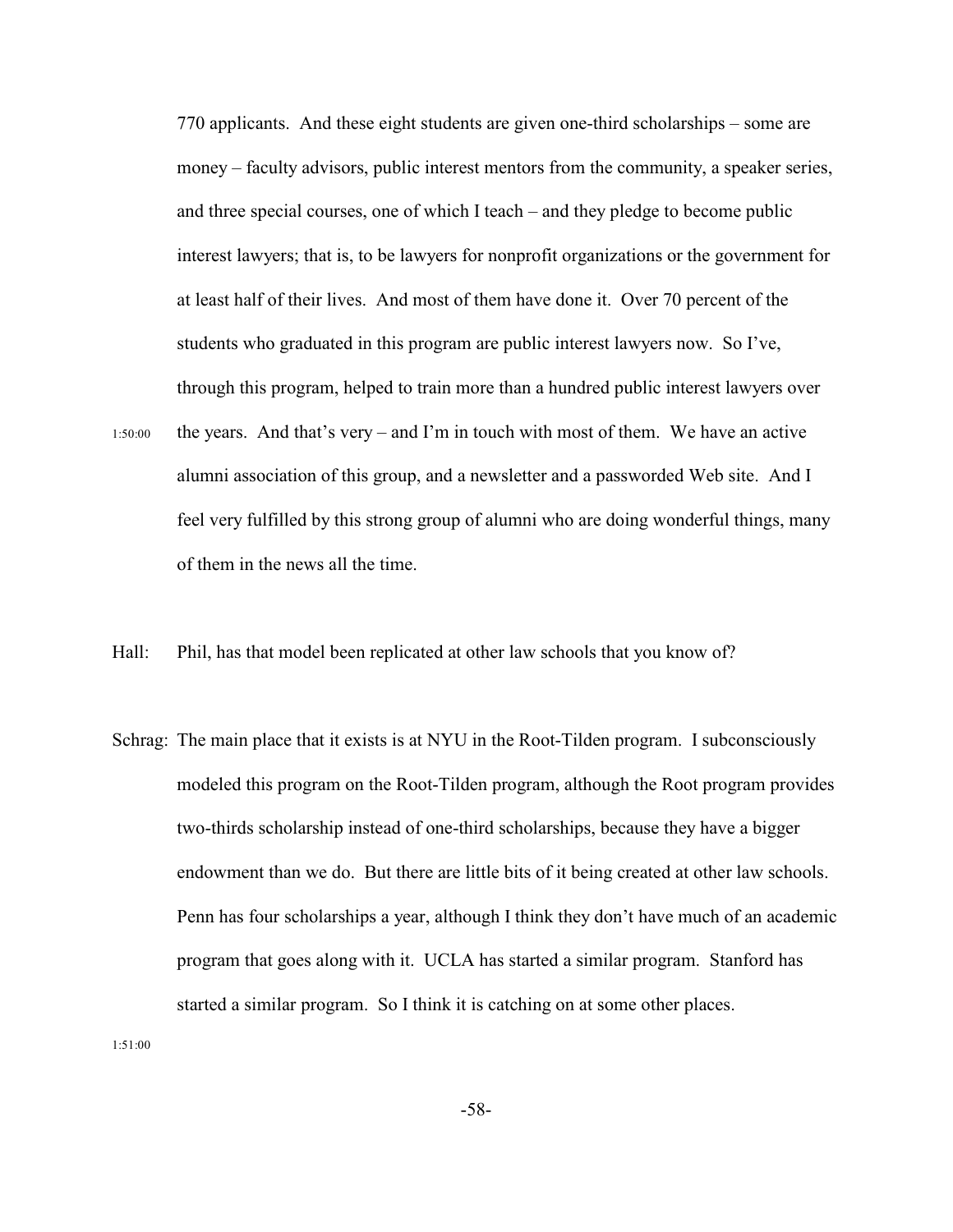Hall: In your mind, are law students who are trained to the clinical model, or partly through the clinical model, are they better lawyers than students who are not?

Schrag: I think so, but of course there's no empirical test to that.

Hall: Should there be?

Schrag: That would be very, very expensive to do, and I'm not sure it's worth doing.

Hall: In your mind, what do you think have been the biggest successes of the clinical legal education movement, and where do you see its future going?

- Schrag: Well, I think it's successful in just supplementing the traditional law school teaching method. It does some things that law schools don't do elsewhere in the classroom. It's not a revolutionary change in law school teaching; I don't think it's changed the character of law schools. I didn't  $-$  I really never expected it to, because it's  $-$  except
- 1:52:00 perhaps at City University of New York it's not the predominant method of teaching. So I think that it's filled an important niche, but it's neither revolutionizing the law schools, nor the legal profession, nor the United States of America.
- Hall: Sandy, I'm done with my questions Phil, [inaudible] ask you questions [inaudible] or not think to ask, or are there some other questions as far as you are concerned? Is there

-59-